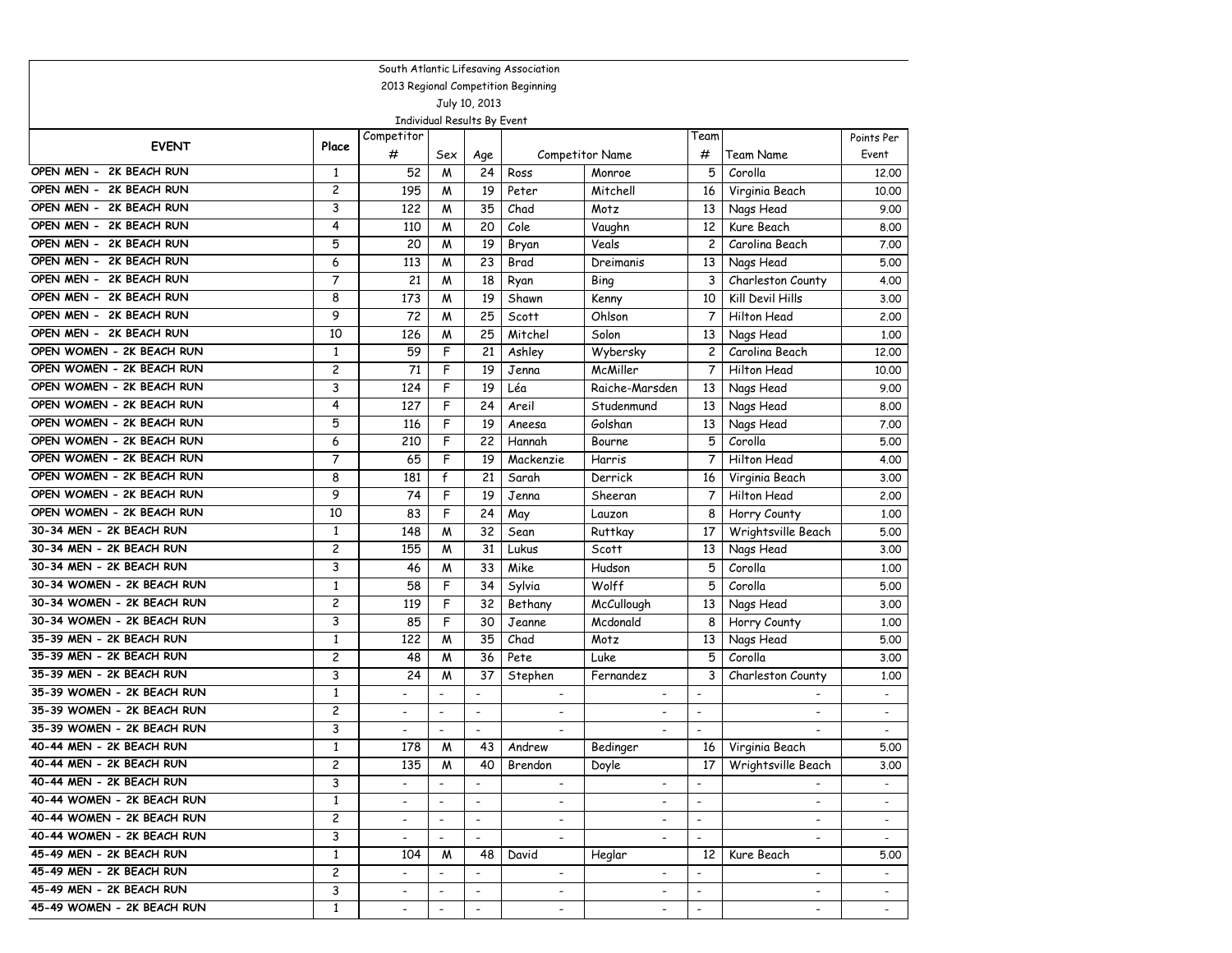| South Atlantic Lifesaving Association                                |                                     |                          |                          |                          |                              |                          |                          |                          |                          |  |  |
|----------------------------------------------------------------------|-------------------------------------|--------------------------|--------------------------|--------------------------|------------------------------|--------------------------|--------------------------|--------------------------|--------------------------|--|--|
|                                                                      | 2013 Regional Competition Beginning |                          |                          |                          |                              |                          |                          |                          |                          |  |  |
| July 10, 2013<br>Individual Results By Event                         |                                     |                          |                          |                          |                              |                          |                          |                          |                          |  |  |
|                                                                      |                                     | Competitor               |                          |                          |                              |                          | Team                     |                          |                          |  |  |
| <b>EVENT</b>                                                         | Place                               | #                        | Sex                      | Age                      |                              | Competitor Name          | #                        | Team Name                | Points Per<br>Event      |  |  |
| 45-49 WOMEN - 2K BEACH RUN                                           | 2                                   | $\overline{\phantom{a}}$ | $\overline{\phantom{a}}$ | $\overline{\phantom{a}}$ |                              | $\overline{\phantom{a}}$ | $\overline{\phantom{a}}$ | $\overline{\phantom{a}}$ | $\overline{\phantom{a}}$ |  |  |
| 45-49 WOMEN - 2K BEACH RUN                                           | 3                                   | $\blacksquare$           | $\overline{\phantom{a}}$ | $\overline{\phantom{a}}$ | $\overline{\phantom{a}}$     | $\overline{\phantom{a}}$ | $\overline{\phantom{a}}$ |                          | $\overline{\phantom{a}}$ |  |  |
| 50-54 MEN - 2K BEACH RUN                                             | $\mathbf{1}$                        | 143                      | M                        | 52                       | Greg                         | Miller                   | 17                       | Wrightsville Beach       | 5.00                     |  |  |
| 50-54 MEN - 2K BEACH RUN                                             | $\overline{c}$                      | 179                      | M                        | 51                       | David                        | <b>Bostic</b>            | 16                       | Virginia Beach           | 3.00                     |  |  |
| 50-54 MEN - 2K BEACH RUN                                             | 3                                   | $\overline{\phantom{a}}$ | $\overline{\phantom{a}}$ | $\overline{\phantom{a}}$ | $\overline{\phantom{a}}$     |                          | $\overline{\phantom{a}}$ | $\overline{\phantom{a}}$ | $\blacksquare$           |  |  |
| 50-54 WOMEN - 2K BEACH RUN                                           | $\mathbf{1}$                        | 208                      | F                        | 50                       | Valerie                      | Netsch                   | 13                       | Nags Head                | 5.00                     |  |  |
| 50-54 WOMEN - 2K BEACH RUN                                           | $\overline{c}$                      | $\overline{\phantom{a}}$ | $\overline{\phantom{a}}$ | $\overline{a}$           | $\overline{\phantom{a}}$     |                          | $\overline{\phantom{a}}$ |                          | $\overline{\phantom{a}}$ |  |  |
| 50-54 WOMEN - 2K BEACH RUN                                           | 3                                   | $\overline{\phantom{a}}$ | $\blacksquare$           | $\overline{\phantom{a}}$ | $\overline{\phantom{a}}$     |                          | $\overline{\phantom{a}}$ |                          |                          |  |  |
| 55-59 MEN - 2K BEACH RUN                                             | 1                                   | 117                      | M                        | 55                       | John                         | Kenny                    | 13                       | Nags Head                | 5.00                     |  |  |
| 55-59 MEN - 2K BEACH RUN                                             | $\overline{c}$                      | 91                       | M                        | 55                       | Jay                          | Woodward                 | 8                        | Horry County             | 3.00                     |  |  |
| 55-59 MEN - 2K BEACH RUN                                             | 3                                   | 129                      | M                        | 55                       | Dave                         | Baker                    | 17                       | Wrightsville Beach       | 1,00                     |  |  |
| 55-59 WOMEN - 2K BEACH RUN                                           | $\mathbf{1}$                        | $18\overline{7}$         | F                        | 56                       | Nancy                        | Hodges                   | 16                       | Virginia Beach           | 5.00                     |  |  |
| 55-59 WOMEN - 2K BEACH RUN                                           | 2                                   | $\overline{\phantom{a}}$ | $\overline{\phantom{a}}$ | $\overline{a}$           | $\overline{\phantom{a}}$     | $\blacksquare$           | $\overline{\phantom{a}}$ | $\overline{\phantom{a}}$ |                          |  |  |
| 55-59 WOMEN - 2K BEACH RUN                                           | 3                                   | $\overline{\phantom{a}}$ | $\overline{\phantom{a}}$ | $\overline{\phantom{a}}$ | $\overline{\phantom{a}}$     |                          | $\overline{\phantom{a}}$ |                          | $\overline{\phantom{a}}$ |  |  |
| 60-64 MEN - 2K BEACH RUN                                             | $\mathbf{1}$                        | 9                        | M                        | 60                       | Daniel                       | Anderson                 | 2                        | Carolina Beach           | 5.00                     |  |  |
| 60-64 MEN - 2K BEACH RUN                                             | 2                                   | $\overline{\phantom{a}}$ | $\overline{\phantom{a}}$ | $\overline{\phantom{a}}$ |                              | $\overline{a}$           | $\overline{\phantom{a}}$ |                          |                          |  |  |
| 60-64 MEN - 2K BEACH RUN                                             | 3                                   | $\overline{a}$           | $\overline{\phantom{a}}$ | $\blacksquare$           |                              |                          | $\overline{\phantom{a}}$ |                          |                          |  |  |
| 60-64 WOMEN - 2K BEACH RUN                                           | $\mathbf{1}$                        | 165                      | F                        | 60                       | Susan                        | Wallis                   | 9                        | Jax Beach                | 5.00                     |  |  |
| 60-64 WOMEN-2K RUN                                                   | $\overline{c}$                      |                          | $\overline{\phantom{a}}$ | $\overline{a}$           |                              |                          | $\blacksquare$           |                          |                          |  |  |
| 60-64 WOMEN-2K RUN                                                   | 3                                   | $\overline{\phantom{a}}$ | $\overline{\phantom{a}}$ | $\overline{\phantom{a}}$ | $\overline{\phantom{a}}$     | $\overline{\phantom{a}}$ | $\overline{\phantom{a}}$ | $\blacksquare$           |                          |  |  |
| 64-69 MEN - 2K BEACH RUN                                             | $\mathbf{1}$                        | $\overline{\phantom{a}}$ | $\overline{\phantom{a}}$ | $\overline{\phantom{a}}$ | $\overline{\phantom{a}}$     | $\blacksquare$           | $\overline{\phantom{a}}$ | $\blacksquare$           | $\overline{\phantom{a}}$ |  |  |
| 64-69 MEN - 2K BEACH RUN                                             | 2                                   | $\overline{\phantom{a}}$ | $\overline{\phantom{a}}$ | $\overline{\phantom{a}}$ | $\qquad \qquad \blacksquare$ | $\overline{\phantom{a}}$ | $\overline{\phantom{a}}$ | $\overline{\phantom{a}}$ | $\overline{\phantom{a}}$ |  |  |
| 64-69 MEN - 2K BEACH RUN                                             | 3                                   | $\overline{\phantom{a}}$ | $\overline{\phantom{a}}$ | $\overline{\phantom{a}}$ | $\overline{\phantom{a}}$     | $\overline{a}$           | $\overline{\phantom{a}}$ | $\overline{\phantom{a}}$ |                          |  |  |
| 64-69 WOMEN - 2K BEACH RUN                                           | 1                                   | $\overline{\phantom{a}}$ | $\overline{a}$           | $\overline{\phantom{a}}$ |                              | $\overline{\phantom{a}}$ | $\blacksquare$           | $\overline{\phantom{a}}$ |                          |  |  |
| 64-69 WOMEN-2K RUN                                                   | 2                                   | $\overline{\phantom{a}}$ | $\blacksquare$           | $\overline{\phantom{a}}$ | $\overline{\phantom{a}}$     | $\blacksquare$           | $\overline{\phantom{a}}$ | $\blacksquare$           | $\overline{\phantom{a}}$ |  |  |
| 64-69 WOMEN-2K RUN                                                   | 3                                   | $\overline{\phantom{a}}$ | $\overline{\phantom{a}}$ | $\overline{\phantom{a}}$ | $\overline{\phantom{a}}$     | $\overline{\phantom{a}}$ | $\overline{\phantom{a}}$ | $\blacksquare$           |                          |  |  |
| 70+ MEN - 2K BEACH RUN                                               | $\mathbf{1}$                        | $\overline{\phantom{a}}$ | $\overline{\phantom{a}}$ | $\overline{\phantom{a}}$ | $\overline{\phantom{a}}$     | $\overline{\phantom{a}}$ | $\overline{\phantom{a}}$ | $\blacksquare$           | $\overline{\phantom{a}}$ |  |  |
| 70+ MEN - 2K BEACH RUN                                               | $\overline{c}$                      | $\overline{\phantom{a}}$ | $\overline{\phantom{a}}$ | $\overline{\phantom{a}}$ | $\qquad \qquad \blacksquare$ | $\overline{\phantom{a}}$ | $\overline{\phantom{a}}$ | $\overline{\phantom{a}}$ | $\overline{\phantom{a}}$ |  |  |
| 70+ MEN - 2K BEACH RUN                                               | 3                                   | $\overline{\phantom{a}}$ | $\overline{\phantom{a}}$ | $\overline{\phantom{a}}$ | $\overline{\phantom{a}}$     | $\overline{\phantom{a}}$ | $\overline{\phantom{a}}$ | $\blacksquare$           | $\overline{\phantom{a}}$ |  |  |
| 70+ WOMEN - 2K BEACH RUN                                             | $\mathbf{1}$                        |                          | $\overline{\phantom{a}}$ | $\overline{\phantom{a}}$ |                              | $\overline{\phantom{a}}$ | $\overline{\phantom{a}}$ |                          |                          |  |  |
| 70+ WOMEN-2K RUN                                                     | $\overline{c}$                      | $\overline{\phantom{a}}$ | $\overline{\phantom{a}}$ | $\overline{\phantom{a}}$ | $\overline{\phantom{a}}$     | $\overline{\phantom{a}}$ | $\overline{\phantom{a}}$ | $\blacksquare$           |                          |  |  |
| 70+ WOMEN-2K RUN                                                     | 3                                   | $\overline{\phantom{a}}$ | $\overline{\phantom{a}}$ | $\overline{\phantom{a}}$ | $\overline{\phantom{a}}$     | $\overline{\phantom{a}}$ | $\overline{\phantom{a}}$ |                          | $\overline{\phantom{a}}$ |  |  |
| OPEN ONLY - LANDLINE RESCUE RACE                                     | $\mathbf{1}$                        | 145                      | M                        | 27                       | Mo                           | Peacock                  | 17                       | Wrightsville Beach       | 3.00                     |  |  |
| OPEN ONLY - LANDLINE RESCUE RACE                                     | $\mathbf{1}$                        | 130                      | M                        | $\overline{\phantom{a}}$ | Seth                         | Liston                   | 17                       | Wrightsville Beach       | 3.00                     |  |  |
| OPEN ONLY - LANDLINE RESCUE RACE                                     | $\mathbf{1}$                        | 131                      | M                        | 22                       | Carl                         | Brubach                  | 17                       | Wrightsville Beach       | 3.00                     |  |  |
| OPEN ONLY - LANDLINE RESCUE RACE                                     | $\mathbf{1}$                        | 154                      | F                        | $\overline{\phantom{a}}$ | Lindsey                      | Linskey                  | 17                       | Wrightsville Beach       | 3.00                     |  |  |
| OPEN ONLY - LANDLINE RESCUE RACE<br>OPEN ONLY - LANDLINE RESCUE RACE | $\overline{c}$                      | 137                      | M                        | 28                       | Hunter                       | Hay                      | 17                       | Wrightsville Beach       | 2.50                     |  |  |
| OPEN ONLY - LANDLINE RESCUE RACE                                     | 2                                   | 139                      | M                        | 25                       | Will                         | Kealy                    | 17                       | Wrightsville Beach       | 2,50                     |  |  |
| OPEN ONLY - LANDLINE RESCUE RACE                                     | $\overline{\mathbf{c}}$             | 141                      | M                        | 33                       | Jon                          | Mauney                   | 17                       | Wrightsville Beach       | 2.50                     |  |  |
| OPEN ONLY - LANDLINE RESCUE RACE                                     | 2<br>3                              | 132                      | M                        | 22                       | Steve                        | Conrad                   | 17                       | Wrightsville Beach       | 2.50                     |  |  |
| OPEN ONLY - LANDLINE RESCUE RACE                                     |                                     | 2                        | M                        | 17                       | Joshua                       | Barnhart                 | 1                        | Atlantic Beach           | 2.25                     |  |  |
|                                                                      | 3                                   | 153                      | M                        | 29                       | Jeremy                       | Watkins                  | $\mathbf{1}$             | Atlantic Beach           | 2.25                     |  |  |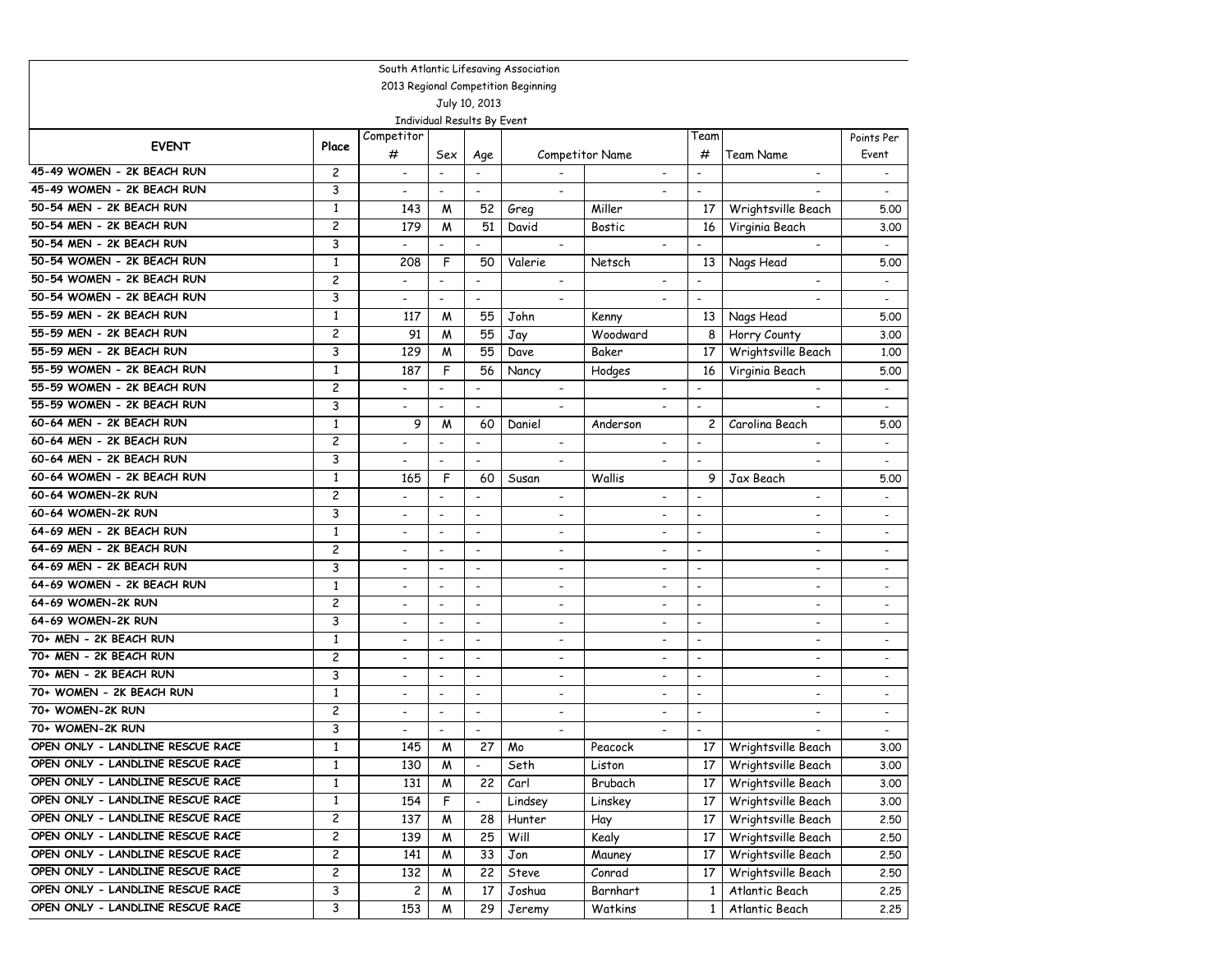| South Atlantic Lifesaving Association |                |            |                             |               |                                     |                 |              |                    |            |  |  |
|---------------------------------------|----------------|------------|-----------------------------|---------------|-------------------------------------|-----------------|--------------|--------------------|------------|--|--|
|                                       |                |            |                             |               | 2013 Regional Competition Beginning |                 |              |                    |            |  |  |
|                                       |                |            |                             | July 10, 2013 |                                     |                 |              |                    |            |  |  |
|                                       |                |            | Individual Results By Event |               |                                     |                 |              |                    |            |  |  |
| <b>EVENT</b>                          | Place          | Competitor |                             |               |                                     |                 | Team         |                    | Points Per |  |  |
|                                       |                | #          | Sex                         | Age           |                                     | Competitor Name | #            | Team Name          | Event      |  |  |
| OPEN ONLY - LANDLINE RESCUE RACE      | 3              | 4          | m                           | 21            | Blake                               | Elhers          | 1            | Atlantic Beach     | 2.25       |  |  |
| OPEN ONLY - LANDLINE RESCUE RACE      | 3              | 5          | M                           | 20            | Trevor                              | Lynch           | $\mathbf{1}$ | Atlantic Beach     | 2.25       |  |  |
| OPEN ONLY - LANDLINE RESCUE RACE      | 4              | 184        | M                           | 29            | Patrick                             | Frisk           | 16           | Virginia Beach     | 2.00       |  |  |
| OPEN ONLY - LANDLINE RESCUE RACE      | 4              | 200        | M                           | 19            | Jeffrey                             | Whiteman        | 16           | Virginia Beach     | 2.00       |  |  |
| OPEN ONLY - LANDLINE RESCUE RACE      | 4              | 191        | M                           | 23            | Jon                                 | Martin          | 16           | Virginia Beach     | 2.00       |  |  |
| OPEN ONLY - LANDLINE RESCUE RACE      | 4              | 202        | F                           | 27            | Lauren                              | Pfeifer         | 16           | Virginia Beach     | 2.00       |  |  |
| OPEN ONLY - LANDLINE RESCUE RACE      | 5              | 56         | M                           | 25            | Sean                                | Sonnenberg      | 5            | Corolla            | 1.75       |  |  |
| OPEN ONLY - LANDLINE RESCUE RACE      | 5              | 48         | M                           | 36            | Pete                                | Luke            | 5            | Corolla            | 1.75       |  |  |
| OPEN ONLY - LANDLINE RESCUE RACE      | 5              | 51         | M                           | 29            | Brad                                | McVaugh         | 5            | Corolla            | 1.75       |  |  |
| OPEN ONLY - LANDLINE RESCUE RACE      | 5              | 41         | F                           | 25            | Kristi                              | Falco           | 5            | Corolla            | 1.75       |  |  |
| OPEN ONLY - LANDLINE RESCUE RACE      | 6              | 52         | M                           | 24            | Ross                                | Monroe          | 5            | Corolla            | 1.25       |  |  |
| OPEN ONLY - LANDLINE RESCUE RACE      | 6              | 50         | M                           | 24            | Travis                              | Martinez        | 5            | Corolla            | 1.25       |  |  |
| OPEN ONLY - LANDLINE RESCUE RACE      | 6              | 46         | M                           | 33            | Mike                                | Hudson          | 5            | Corolla            | 1,25       |  |  |
| OPEN ONLY - LANDLINE RESCUE RACE      | 6              | 39         | M                           | 25            | Mark                                | Andrasek        | 5            | Corolla            | 1.25       |  |  |
| OPEN ONLY - LANDLINE RESCUE RACE      | 7              | 81         | M                           | 23            | Marcus                              | Fichtner        | 8            | Horry County       | 1.00       |  |  |
| OPEN ONLY - LANDLINE RESCUE RACE      | $\overline{7}$ | 90         | M                           | 23            | Joseph                              | Shannon III     | 8            | Horry County       | 1.00       |  |  |
| OPEN ONLY - LANDLINE RESCUE RACE      | 7              | 84         | F                           | 19            | Marisa                              | Maher           | 8            | Horry County       | 1.00       |  |  |
| OPEN ONLY - LANDLINE RESCUE RACE      | $\overline{7}$ | 79         | M                           | 22            | Jacob                               | Dole            | 8            | Horry County       | 1.00       |  |  |
| OPEN ONLY - LANDLINE RESCUE RACE      | 8              | 107        | M                           | 25            | Edmund                              | Kennedy         | 12           | Kure Beach         | 0.75       |  |  |
| OPEN ONLY - LANDLINE RESCUE RACE      | 8              | 94         | M                           | 22            | Connor                              | <b>Black</b>    | 12           | Kure Beach         | 0.75       |  |  |
| OPEN ONLY - LANDLINE RESCUE RACE      | 8              | 98         | M                           | 21            | Dylan                               | Cunnigham       | 12           | Kure Beach         | 0.75       |  |  |
| OPEN ONLY - LANDLINE RESCUE RACE      | 8              | 103        | M                           | 17            | Chris                               | Halbert         | 12           | Kure Beach         | 0.75       |  |  |
| OPEN ONLY - LANDLINE RESCUE RACE      | 9              | 124        | F                           | 19            | Léa                                 | Raiche-Marsden  | 13           | Nags Head          | 0.50       |  |  |
| OPEN ONLY - LANDLINE RESCUE RACE      | 9              | 120        | M                           | 27            | Cody                                | McKinney        | 13           | Nags Head          | 0.50       |  |  |
| OPEN ONLY - LANDLINE RESCUE RACE      | 9              | 212        | M                           | 26            | Matthew                             | Cahill          | 13           | Nags Head          | 0.50       |  |  |
| OPEN ONLY - LANDLINE RESCUE RACE      | 9              | 125        | M                           | 21            | Matthew                             | Rose            | 13           | Nags Head          | 0.50       |  |  |
| OPEN ONLY - LANDLINE RESCUE RACE      | 10             | 190        | F                           | 18            | Stuart                              | Lyster          | 16           | Virginia Beach     | 0.25       |  |  |
| OPEN ONLY - LANDLINE RESCUE RACE      | 10             | 196        | M                           | 19            | Zac                                 | Paryzek         | 16           | Virginia Beach     | 0.25       |  |  |
| OPEN ONLY - LANDLINE RESCUE RACE      | 10             | 194        | M                           | 27            | Michael                             | Miller          | 16           | Virginia Beach     | 0.25       |  |  |
| OPEN ONLY - LANDLINE RESCUE RACE      | 10             | 193        | W                           | 29            | Sean                                | Millard         | 16           | Virginia Beach     | 0.25       |  |  |
| OPEN MEN - SURF RACE                  | $\mathbf{1}$   | 25         | M                           | 18            | Brennan                             | Gedney          | 3            | Charleston County  | 12,00      |  |  |
| OPEN MEN - SURF RACE                  | 2              | 20         | M                           | 19            | Bryan                               | Veals           | 2            | Carolina Beach     | 10.00      |  |  |
| OPEN MEN - SURF RACE                  | 3              | 198        | m                           | 17            | Andrew                              | Vevoda          | 16           | Virginia Beach     | 9.00       |  |  |
| OPEN MEN - SURF RACE                  | 4              | 53         | M                           | 20            | Osnar                               | Pena            | 5            | Corolla            | 8.00       |  |  |
| OPEN MEN - SURF RACE                  | 5              | 50         | M                           | 24            | Travis                              | Martinez        | 5            | Corolla            | 7.00       |  |  |
| OPEN MEN - SURF RACE                  | 6              | 142        | M                           | 22            | Ray                                 | Mcgorry         | 17           | Wrightsville Beach | 5.00       |  |  |
| OPEN MEN - SURF RACE                  | 7              | 67         | M                           | 22            | David                               | Humphrey        | 7            | Hilton Head        | 4.00       |  |  |
| OPEN MEN - SURF RACE                  | 8              | 79         | M                           | 22            | Jacob                               | Dole            | 8            | Horry County       | 3.00       |  |  |
| OPEN MEN - SURF RACE                  | 9              | 196        | M                           | 19            | Zac                                 | Paryzek         | 16           | Virginia Beach     | 2.00       |  |  |
| OPEN MEN - SURF RACE                  | 10             | 138        | M                           | 23            | Brandon                             | Hicks           | 17           | Wrightsville Beach | 1.00       |  |  |
| OPEN WOMEN - SURF RACE                | $\mathbf{1}$   | 22         | F                           | 16            | Hannah                              | Craig           | 3            | Charleston County  | 12.00      |  |  |
| OPEN WOMEN - SURF RACE                | 2              | 62         | F                           | 21            | Megan                               | Ciampa          | 7            | Hilton Head        | 10.00      |  |  |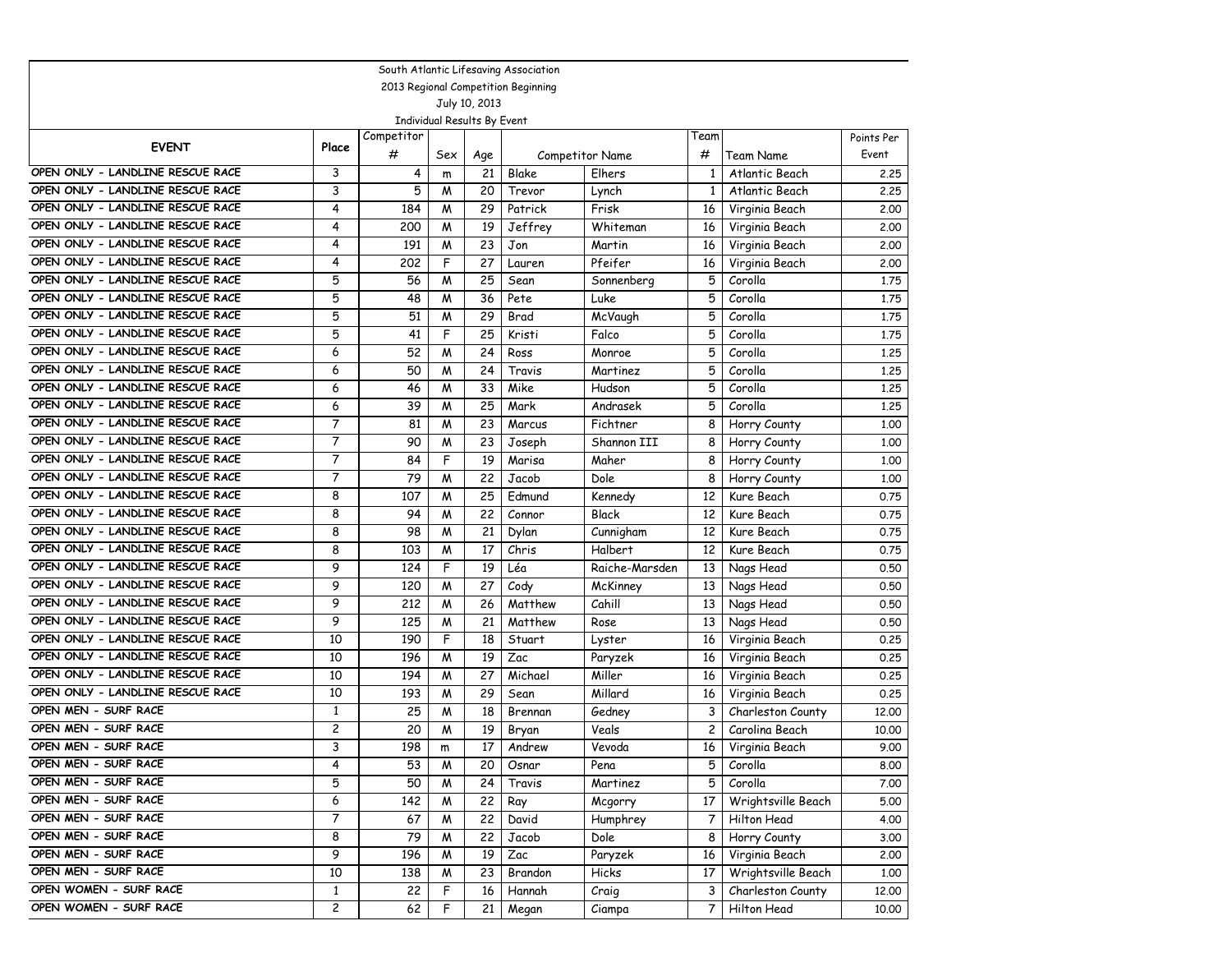| South Atlantic Lifesaving Association |                         |                          |                          |                             |                              |                          |                          |                          |                          |  |  |
|---------------------------------------|-------------------------|--------------------------|--------------------------|-----------------------------|------------------------------|--------------------------|--------------------------|--------------------------|--------------------------|--|--|
| 2013 Regional Competition Beginning   |                         |                          |                          |                             |                              |                          |                          |                          |                          |  |  |
| July 10, 2013                         |                         |                          |                          |                             |                              |                          |                          |                          |                          |  |  |
|                                       |                         |                          |                          | Individual Results By Event |                              |                          |                          |                          |                          |  |  |
| <b>EVENT</b>                          | Place                   | Competitor               |                          |                             |                              |                          | Team                     |                          | Points Per               |  |  |
|                                       |                         | #                        | Sex                      | Age                         |                              | <b>Competitor Name</b>   | #                        | Team Name                | Event                    |  |  |
| OPEN WOMEN - SURF RACE                | 3                       | 55                       | F                        | 23                          | Amanda                       | Skonezney                | 5                        | Corolla                  | 9.00                     |  |  |
| OPEN WOMEN - SURF RACE                | 4                       | 190                      | F                        | 18                          | Stuart                       | Lyster                   | 16                       | Virginia Beach           | 8.00                     |  |  |
| OPEN WOMEN - SURF RACE                | 5                       | 188                      | F                        | 19                          | Ella Lee                     | Kloster                  | 16                       | Virginia Beach           | 7.00                     |  |  |
| OPEN WOMEN - SURF RACE                | 6                       | 57                       | F                        | 25                          | Rachel                       | Sunday                   | 5                        | Corolla                  | 5.00                     |  |  |
| OPEN WOMEN - SURF RACE                | $\overline{7}$          | 54                       | F                        | 23                          | Carolyn                      | Royce                    | 5                        | Corolla                  | 4.00                     |  |  |
| OPEN WOMEN - SURF RACE                | 8                       | 77                       | F                        | 20                          | Julie                        | Trodden                  | 7                        | Hilton Head              | 3.00                     |  |  |
| OPEN WOMEN - SURF RACE                | 9                       | 124                      | F                        | 19                          | Léa                          | Raiche-Marsden           | 13                       | Nags Head                | 2,00                     |  |  |
| OPEN WOMEN - SURF RACE                | 10                      | 114                      | F                        | 19                          | Jillian                      | <b>Ellis</b>             | 13                       | Nags Head                | 1,00                     |  |  |
| 30-34 MEN - SURF RACE                 | $\mathbf{1}$            | 148                      | M                        | 32                          | Sean                         | Ruttkay                  | 17                       | Wrightsville Beach       | 5.00                     |  |  |
| 30-34 MEN - SURF RACE                 | $\overline{c}$          | 128                      | M                        | 34                          | Scott                        | Andersen                 | 17                       | Wrightsville Beach       | 3.00                     |  |  |
| 30-34 MEN - SURF RACE                 | 3                       | 29                       | M                        | 33                          | Brian                        | Mack                     | 3                        | Charleston County        | 1.00                     |  |  |
| 30-34 WOMEN - SURF RACE               | $\mathbf{1}$            | 119                      | F                        | 32                          | Bethany                      | McCullough               | 13                       | Nags Head                | 5.00                     |  |  |
| 30-34 WOMEN - SURF RACE               | $\overline{c}$          | 149                      | F                        | 31                          | Tracy                        | Still                    | 17                       | Wrightsville Beach       | 3.00                     |  |  |
| 30-34 WOMEN - SURF RACE               | 3                       | 58                       | F                        | 34                          | Sylvia                       | Wolff                    | 5                        | Corolla                  | 1.00                     |  |  |
| 35-39 MEN - SURF RACE                 | $\mathbf{1}$            | 24                       | M                        | 37                          | Stephen                      | Fernandez                | 3                        | Charleston County        | 5.00                     |  |  |
| 35-39 MEN - SURF RACE                 | $\overline{c}$          | 134                      | M                        | 35                          | Dave                         | Dorosko                  | 17                       | Wrightsville Beach       | 3.00                     |  |  |
| 35-39 MEN - SURF RACE                 | 3                       | 40                       | M                        | 37                          | Shaun                        | Buen                     | 5                        | Corolla                  | 1,00                     |  |  |
| 35-39 WOMEN - SURF RACE               | $\mathbf{1}$            | $\overline{\phantom{a}}$ | $\overline{\phantom{a}}$ | $\blacksquare$              | $\overline{\phantom{a}}$     | $\overline{\phantom{a}}$ | $\overline{\phantom{a}}$ | $\blacksquare$           | $\overline{\phantom{a}}$ |  |  |
| 35-39 WOMEN - SURF RACE               | $\overline{c}$          | $\overline{\phantom{a}}$ | $\overline{\phantom{a}}$ | $\overline{\phantom{a}}$    | $\overline{\phantom{a}}$     |                          | $\overline{\phantom{a}}$ |                          |                          |  |  |
| 35-39 WOMEN - SURF RACE               | 3                       | $\overline{a}$           | $\overline{\phantom{a}}$ | $\overline{\phantom{a}}$    | $\overline{\phantom{a}}$     |                          | $\overline{\phantom{0}}$ |                          | $\overline{a}$           |  |  |
| 40-44 MEN - SURF RACE                 | $\mathbf{1}$            | 146                      | M                        | 43                          | Todd                         | Pletcher                 | 17                       | Wrightsville Beach       | 5.00                     |  |  |
| 40-44 MEN - SURF RACE                 | $\overline{c}$          | 185                      | M                        | 42                          | Thomas                       | Gill                     | 16                       | Virginia Beach           | 3.00                     |  |  |
| 40-44 MEN - SURF RACE                 | 3                       | 206                      | M                        | 44                          | Thomas                       | Wright                   | 9                        | Jax Beach                | 1,00                     |  |  |
| 40-44 WOMEN - SURF RACE               | $\mathbf{1}$            | $\overline{\phantom{a}}$ | $\overline{\phantom{a}}$ | $\overline{\phantom{a}}$    | $\overline{\phantom{a}}$     | $\overline{\phantom{a}}$ | $\blacksquare$           | $\overline{\phantom{a}}$ |                          |  |  |
| 40-44 WOMEN - SURF RACE               | 2                       | $\overline{\phantom{a}}$ | $\overline{\phantom{a}}$ | $\overline{\phantom{a}}$    | $\overline{\phantom{a}}$     | $\overline{\phantom{a}}$ | $\overline{\phantom{a}}$ | $\overline{\phantom{a}}$ | $\overline{\phantom{a}}$ |  |  |
| 40-44 WOMEN - SURF RACE               | 3                       | $\overline{\phantom{a}}$ | $\overline{\phantom{a}}$ | $\overline{\phantom{a}}$    | $\overline{\phantom{a}}$     | $\overline{\phantom{a}}$ | $\overline{\phantom{a}}$ | $\blacksquare$           |                          |  |  |
| 44-49 MEN - SURF RACE                 | $\mathbf{1}$            | $\overline{\phantom{a}}$ | $\overline{\phantom{a}}$ | $\overline{\phantom{a}}$    | $\overline{\phantom{a}}$     | $\overline{\phantom{a}}$ | $\overline{\phantom{a}}$ | $\overline{\phantom{a}}$ | $\overline{\phantom{a}}$ |  |  |
| 44-49 MEN - SURF RACE                 | $\overline{c}$          | $\overline{\phantom{a}}$ | $\overline{\phantom{a}}$ | $\overline{\phantom{a}}$    | $\qquad \qquad \blacksquare$ | $\overline{\phantom{a}}$ | $\overline{\phantom{a}}$ | $\overline{\phantom{a}}$ | $\overline{\phantom{a}}$ |  |  |
| 44-49 MEN - SURF RACE                 | 3                       | $\overline{\phantom{a}}$ | $\overline{\phantom{a}}$ | $\overline{\phantom{a}}$    | $\overline{\phantom{a}}$     | $\overline{\phantom{a}}$ | $\overline{\phantom{a}}$ | $\blacksquare$           | $\overline{\phantom{a}}$ |  |  |
| 44-49 WOMEN - SURF RACE               | $\mathbf{1}$            | $\overline{\phantom{a}}$ | $\blacksquare$           | $\overline{\phantom{a}}$    | $\overline{\phantom{a}}$     | $\overline{\phantom{a}}$ | $\blacksquare$           | $\blacksquare$           | $\overline{\phantom{a}}$ |  |  |
| 44-49 WOMEN - SURF RACE               | $\overline{c}$          | $\overline{\phantom{a}}$ | $\blacksquare$           | $\overline{\phantom{a}}$    | $\overline{\phantom{a}}$     | $\overline{\phantom{a}}$ | $\overline{\phantom{a}}$ | $\overline{\phantom{a}}$ | $\blacksquare$           |  |  |
| 44-49 WOMEN - SURF RACE               | 3                       | $\overline{\phantom{a}}$ | $\overline{\phantom{a}}$ | $\overline{\phantom{a}}$    | $\overline{\phantom{a}}$     | $\overline{\phantom{0}}$ | $\overline{\phantom{a}}$ |                          |                          |  |  |
| 50-54 MEN - SURF RACE                 | 1                       | 179                      | M                        | 51                          | David                        | Bostic                   | 16                       | Virginia Beach           | 5.00                     |  |  |
| 50-54 MEN - SURF RACE                 | 2                       | 143                      | M                        | 52                          | Greg                         | Miller                   | 17                       | Wrightsville Beach       | 3.00                     |  |  |
| 50-54 MEN - SURF RACE                 | 3                       | $\overline{a}$           |                          | $\overline{a}$              |                              | $\overline{a}$           | $\blacksquare$           |                          |                          |  |  |
| 50-54 WOMEN - SURF RACE               | $\mathbf{1}$            | 208                      | F                        | 50                          | Valerie                      | Netsch                   | 13 <sup>1</sup>          | Nags Head                | 5.00                     |  |  |
| 50-54 WOMEN - SURF RACE               | $\overline{\mathbf{c}}$ | 207                      | F                        | 53                          | Maureen                      | Shannon                  | 8                        | Horry County             | 3.00                     |  |  |
| 50-54 WOMEN - SURF RACE               | 3                       | $\overline{\phantom{a}}$ | $\overline{\phantom{a}}$ | $\overline{\phantom{a}}$    | $\overline{\phantom{a}}$     | $\frac{1}{2}$            | $\overline{\phantom{a}}$ | $\overline{\phantom{a}}$ | $\sim$                   |  |  |
| 55-59 MEN - SURF RACE                 | $\mathbf{1}$            | 117                      | M                        | 55                          | John                         | Kenny                    | 13 <sup>1</sup>          | Nags Head                | 5.00                     |  |  |
| 55-59 MEN - SURF RACE                 | $\overline{c}$          | 91                       | M                        | 55                          | Jay                          | Woodward                 | 8                        | Horry County             | 3.00                     |  |  |
| 55-59 MEN - SURF RACE                 | 3                       | 129                      | M                        | 55                          | Dave                         | Baker                    | 17                       | Wrightsville Beach       | 1.00                     |  |  |
| 55-59 WOMEN - SURF RACE               | $\mathbf{1}$            | 187                      | F                        | 56                          | Nancy                        | Hodges                   | 16                       | Virginia Beach           | 5.00                     |  |  |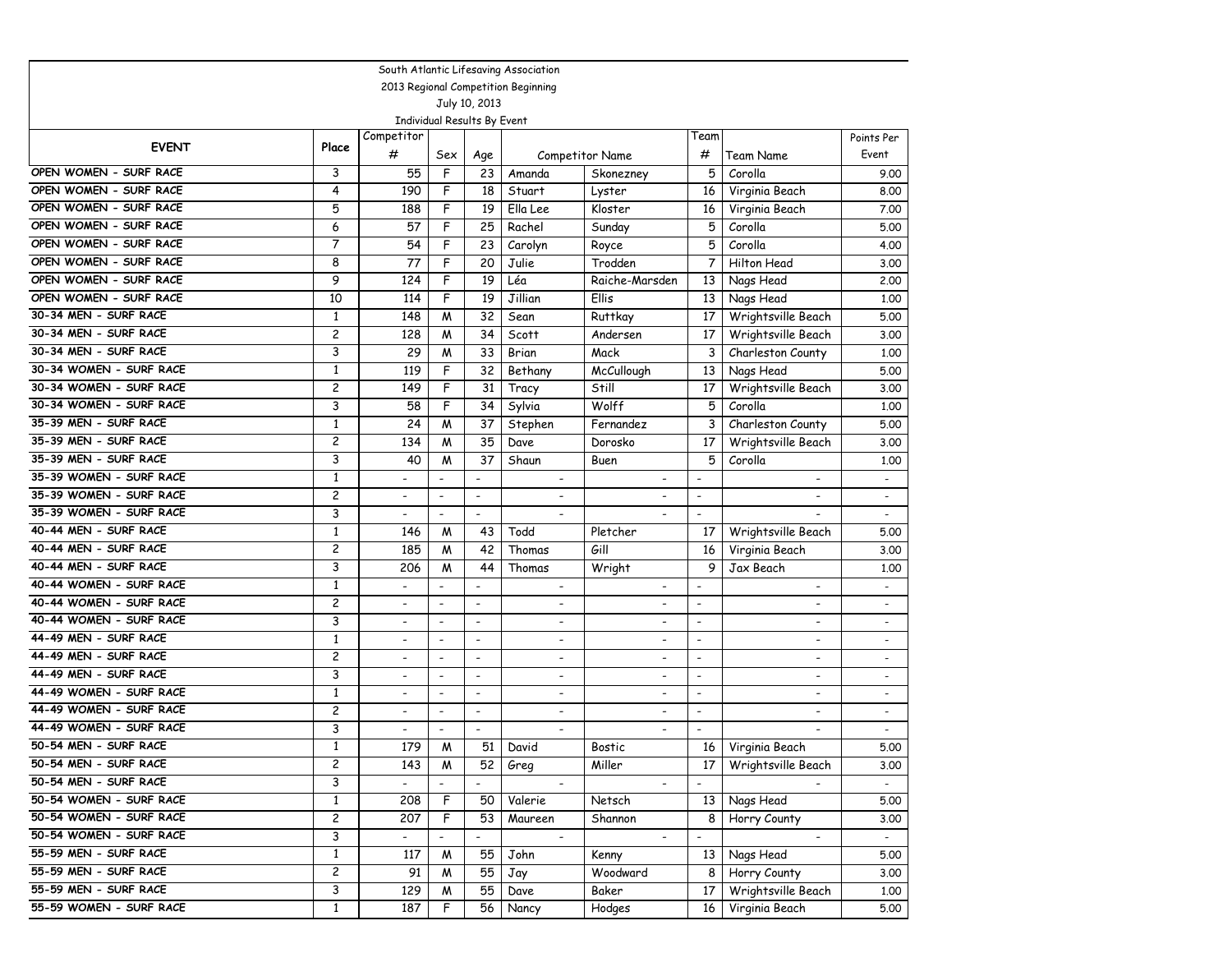| South Atlantic Lifesaving Association |                         |                          |                              |                          |                          |                          |                              |                          |                          |  |
|---------------------------------------|-------------------------|--------------------------|------------------------------|--------------------------|--------------------------|--------------------------|------------------------------|--------------------------|--------------------------|--|
| 2013 Regional Competition Beginning   |                         |                          |                              |                          |                          |                          |                              |                          |                          |  |
| July 10, 2013                         |                         |                          |                              |                          |                          |                          |                              |                          |                          |  |
|                                       |                         |                          | Individual Results By Event  |                          |                          |                          |                              |                          |                          |  |
| <b>EVENT</b>                          | Place                   | Competitor               |                              |                          |                          |                          | Team                         |                          | Points Per               |  |
|                                       |                         | #                        | Sex                          | Age                      |                          | <b>Competitor Name</b>   | #                            | Team Name                | Event                    |  |
| 55-59 WOMEN - SURF RACE               | $\overline{c}$          | $\overline{\phantom{a}}$ | $\overline{a}$               |                          |                          |                          | $\overline{\phantom{a}}$     |                          | $\overline{\phantom{a}}$ |  |
| 55-59 WOMEN - SURF RACE               | 3                       |                          | $\blacksquare$               | $\blacksquare$           | $\overline{\phantom{a}}$ |                          | $\overline{\phantom{a}}$     |                          | $\overline{a}$           |  |
| 60-64 MEN - SURF RACE                 | $\mathbf{1}$            | 9                        | М                            | 60                       | Daniel                   | Anderson                 | 2                            | Carolina Beach           | 5.00                     |  |
| 60-64 MEN - SURF RACE                 | $\overline{\mathbf{c}}$ | $\overline{\phantom{a}}$ | $\blacksquare$               | $\overline{\phantom{a}}$ | $\overline{\phantom{a}}$ | $\blacksquare$           | $\overline{\phantom{a}}$     | $\blacksquare$           | $\overline{\phantom{a}}$ |  |
| 60-64 MEN - SURF RACE                 | 3                       | $\overline{a}$           | $\overline{\phantom{a}}$     | $\overline{\phantom{a}}$ | $\overline{\phantom{a}}$ | $\overline{\phantom{a}}$ | $\overline{a}$               |                          | $\sim$                   |  |
| 60-64 WOMEN - SURF RACE               | $\mathbf{1}$            | 165                      | F                            | 60                       | Susan                    | Wallis                   | 9                            | Jax Beach                | 5.00                     |  |
| 60-64 WOMEN - SURF RACE               | 2                       | $\overline{\phantom{a}}$ | $\overline{\phantom{a}}$     | $\overline{\phantom{a}}$ | $\overline{\phantom{a}}$ |                          | ٠                            |                          |                          |  |
| 60-64 WOMEN - SURF RACE               | 3                       | $\overline{\phantom{0}}$ | $\overline{a}$               | $\overline{\phantom{a}}$ |                          |                          | $\overline{\phantom{a}}$     |                          | $\overline{\phantom{a}}$ |  |
| 65-69 MEN - SURF RACE                 | $\mathbf{1}$            | $\overline{\phantom{a}}$ | $\overline{\phantom{a}}$     | $\blacksquare$           | $\blacksquare$           | $\blacksquare$           | $\overline{\phantom{a}}$     | $\blacksquare$           | $\blacksquare$           |  |
| 65-69 MEN - SURF RACE                 | 2                       | $\overline{\phantom{a}}$ | $\blacksquare$               | $\overline{\phantom{a}}$ | $\overline{\phantom{a}}$ | $\overline{\phantom{a}}$ | $\overline{\phantom{a}}$     | $\overline{\phantom{a}}$ | $\blacksquare$           |  |
| 65-69 MEN - SURF RACE                 | 3                       | $\overline{\phantom{0}}$ | $\qquad \qquad \blacksquare$ | $\overline{\phantom{a}}$ | ٠                        | $\overline{\phantom{a}}$ | $\overline{\phantom{0}}$     | $\overline{\phantom{a}}$ | $\overline{\phantom{a}}$ |  |
| 65-69 WOMEN - SURF RACE               | $\mathbf{1}$            | $\overline{\phantom{a}}$ | $\overline{\phantom{a}}$     | $\blacksquare$           | $\blacksquare$           | $\overline{\phantom{a}}$ | $\overline{\phantom{a}}$     | $\overline{\phantom{a}}$ |                          |  |
| 65-69 WOMEN - SURF RACE               | 2                       | $\overline{\phantom{a}}$ | $\overline{\phantom{a}}$     | $\overline{\phantom{a}}$ | $\overline{\phantom{a}}$ | $\overline{\phantom{a}}$ | $\qquad \qquad \blacksquare$ | $\overline{\phantom{a}}$ | $\overline{\phantom{a}}$ |  |
| 65-69 WOMEN - SURF RACE               | 3                       |                          | $\overline{a}$               | $\blacksquare$           | $\overline{\phantom{a}}$ |                          | $\blacksquare$               | $\blacksquare$           | $\blacksquare$           |  |
| 70+ MEN - SURF RACE                   | $\mathbf{1}$            | $\overline{\phantom{a}}$ | $\overline{\phantom{a}}$     | $\blacksquare$           | $\overline{\phantom{a}}$ |                          | $\overline{\phantom{a}}$     | $\overline{\phantom{a}}$ | $\blacksquare$           |  |
| 70+ MEN - SURF RACE                   | $\overline{c}$          | $\overline{\phantom{a}}$ | $\overline{\phantom{a}}$     | $\overline{\phantom{a}}$ | $\overline{\phantom{a}}$ | $\overline{\phantom{a}}$ | $\overline{\phantom{a}}$     | $\overline{\phantom{0}}$ | $\overline{\phantom{a}}$ |  |
| 70+ MEN - SURF RACE                   | 3                       | $\overline{a}$           | $\overline{a}$               | $\overline{\phantom{a}}$ | $\overline{\phantom{a}}$ | $\overline{a}$           | $\overline{\phantom{0}}$     | $\overline{\phantom{a}}$ | $\overline{\phantom{a}}$ |  |
| 70+ WOMEN - SURF RACE                 | $\mathbf{1}$            | $\overline{\phantom{a}}$ | $\overline{\phantom{a}}$     | $\blacksquare$           | $\overline{\phantom{a}}$ | $\overline{\phantom{a}}$ | $\overline{\phantom{0}}$     | $\blacksquare$           | $\sim$                   |  |
| 70+ WOMEN - SURF RACE                 | 2                       | $\overline{\phantom{a}}$ | $\overline{\phantom{a}}$     | $\overline{\phantom{a}}$ | $\overline{\phantom{a}}$ |                          | $\qquad \qquad \blacksquare$ |                          | $\overline{\phantom{a}}$ |  |
| 70+ WOMEN - SURF RACE                 | 3                       | $\overline{\phantom{a}}$ | $\overline{a}$               | $\blacksquare$           |                          |                          | $\overline{\phantom{a}}$     |                          |                          |  |
| OPEN MEN - BOARD RACE                 | $\mathbf{1}$            | 159                      | М                            | 17                       | Matt                     | Lydon                    | 9                            | Jax Beach                | 12,00                    |  |
| OPEN MEN - BOARD RACE                 | 2                       | 134                      | M                            | 35                       | Dave                     | Dorosko                  | 17                           | Wrightsville Beach       | 10.00                    |  |
| OPEN MEN - BOARD RACE                 | 3                       | 161                      | M                            | 21                       | Eli                      | Phillips                 | 9                            | Jax Beach                | 9.00                     |  |
| OPEN MEN - BOARD RACE                 | 4                       | 52                       | М                            | 24                       | Ross                     | Monroe                   | 5                            | Corolla                  | 8.00                     |  |
| OPEN MEN - BOARD RACE                 | 5                       | 122                      | М                            | 35                       | Chad                     | Motz                     | 13                           | Nags Head                | 7.00                     |  |
| OPEN MEN - BOARD RACE                 | 6                       | 118                      | М                            | 25                       | Zach                     | Kenny                    | 13                           | Nags Head                | 5.00                     |  |
| OPEN MEN - BOARD RACE                 | 7                       | 51                       | M                            | 29                       | Brad                     | McVaugh                  | 5                            | Corolla                  | 4.00                     |  |
| OPEN MEN - BOARD RACE                 | 8                       | 98                       | M                            | 21                       | Dylan                    | Cunnigham                | 12                           | Kure Beach               | 3.00                     |  |
| OPEN MEN - BOARD RACE                 | 9                       | 163                      | M                            | 18                       | Ryan                     | Tocco                    | 9                            | Jax Beach                | 2,00                     |  |
| OPEN MEN - BOARD RACE                 | 10                      | 160                      | M                            | 18                       | Andrew                   | Macdonald                | 9                            | Jax Beach                | 1.00                     |  |
| OPEN WOMEN - BOARD RACE               | $\mathbf{1}$            | 201                      | F                            | 18                       | Allison                  | Parks                    | 16                           | Virginia Beach           | 12,00                    |  |
| OPEN WOMEN - BOARD RACE               | 2                       | 57                       | F                            | 25                       | Rachel                   | Sunday                   | 5                            | Corolla                  | 10.00                    |  |
| OPEN WOMEN - BOARD RACE               | 3                       | 124                      | F                            | 19                       | Léa                      | Raiche-Marsden           | 13                           | Nags Head                | 9.00                     |  |
| OPEN WOMEN - BOARD RACE               | 4                       | 166                      | F                            | 17                       | Nicole                   | Emerson                  | 9                            | Jax Beach                | 8.00                     |  |
| OPEN WOMEN - BOARD RACE               | 5                       | 158                      | F                            | 18                       | Lauren                   | Badenhoop                | 9                            | Jax Beach                | 7.00                     |  |
| OPEN WOMEN - BOARD RACE               | 6                       | 10                       | F                            | 22                       | Alyssa                   | <b>Bennett</b>           | 2                            | Carolina Beach           | 5.00                     |  |
| OPEN WOMEN - BOARD RACE               | 7                       | 112                      | F                            | 22                       | Erika                    | Audfroid                 | 13                           | Nags Head                | 4.00                     |  |
| OPEN WOMEN - BOARD RACE               | 8                       | 54                       | F                            | 23                       | Carolyn                  | Royce                    | 5                            | Corolla                  | 3.00                     |  |
| OPEN WOMEN - BOARD RACE               | 9                       | 162                      | F                            | 21                       | Allison                  | Shemenski                | 9                            | Jax Beach                | 2.00                     |  |
| OPEN WOMEN - BOARD RACE               | 10                      | 119                      | F                            | 32                       | Bethany                  | McCullough               | 13                           | Nags Head                | 1.00                     |  |
| 30-34 MEN - BOARD RACE                | $\mathbf{1}$            | 148                      | м                            | 32                       | Sean                     | <b>Ruttkay</b>           | 17                           | Wrightsville Beach       | 5.00                     |  |
| 30-34 MEN - BOARD RACE                | $\overline{c}$          | 128                      | W                            | 34                       | Scott                    | Andersen                 | 17                           | Wrightsville Beach       | 3.00                     |  |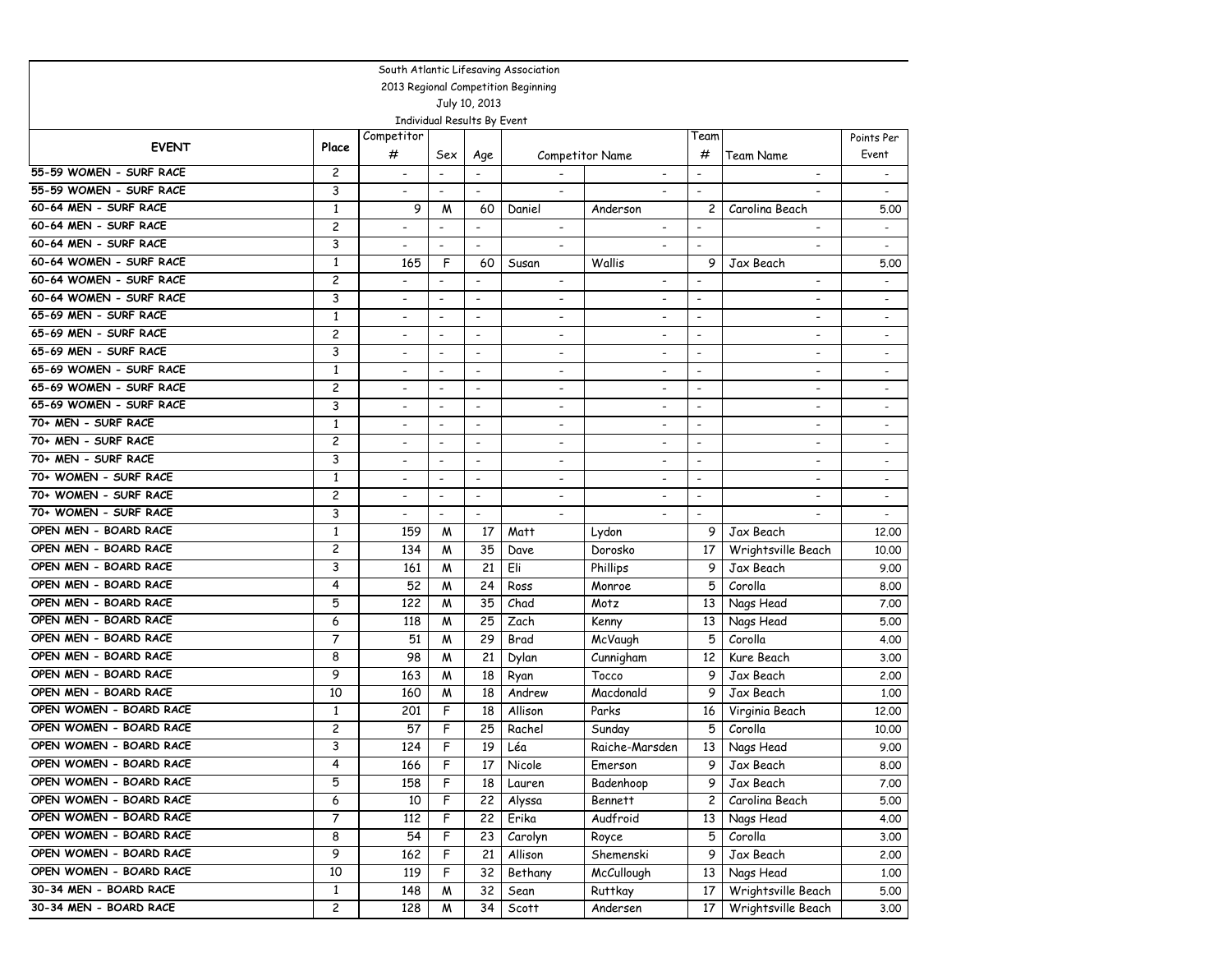| South Atlantic Lifesaving Association |                |                          |                             |                          |                                     |                          |                          |                          |                          |  |  |
|---------------------------------------|----------------|--------------------------|-----------------------------|--------------------------|-------------------------------------|--------------------------|--------------------------|--------------------------|--------------------------|--|--|
|                                       |                |                          |                             |                          | 2013 Regional Competition Beginning |                          |                          |                          |                          |  |  |
|                                       |                |                          |                             | July 10, 2013            |                                     |                          |                          |                          |                          |  |  |
|                                       |                |                          | Individual Results By Event |                          |                                     |                          |                          |                          |                          |  |  |
| <b>EVENT</b>                          | Place          | Competitor               |                             |                          |                                     |                          | Team                     |                          | Points Per               |  |  |
|                                       |                | #                        | Sex                         | Age                      |                                     | Competitor Name          | #                        | Team Name                | Event                    |  |  |
| 30-34 MEN - BOARD RACE                | 3              | 29                       | M                           | 33                       | Brian                               | Mack                     | 3                        | Charleston County        | 1.00                     |  |  |
| 30-34 WOMEN - BOARD RACE              | 1              | 119                      | F                           | 32                       | Bethany                             | McCullough               | 13                       | Nags Head                | 5.00                     |  |  |
| 30-34 WOMEN - BOARD RACE              | $\overline{c}$ | 85                       | F                           | 30                       | Jeanne                              | Mcdonald                 | 8                        | Horry County             | 3.00                     |  |  |
| 30-34 WOMEN - BOARD RACE              | 3              | 58                       | F                           | 34                       | Sylvia                              | Wolff                    | 5                        | Corolla                  | 1,00                     |  |  |
| 35-39 MEN - BOARD RACE                | 1              | 134                      | M                           | 35                       | Dave                                | Dorosko                  | 17                       | Wrightsville Beach       | 5.00                     |  |  |
| 35-39 MEN - BOARD RACE                | $\overline{c}$ | 122                      | M                           | 35                       | Chad                                | Motz                     | 13                       | Nags Head                | 3.00                     |  |  |
| 35-39 MEN - BOARD RACE                | 3              | 40                       | M                           | 37                       | Shaun                               | Buen                     | 5                        | Corolla                  | 1.00                     |  |  |
| 35-39 WOMEN - BOARD RACE              | $\mathbf{1}$   | $\overline{a}$           | $\overline{a}$              | $\overline{a}$           |                                     | $\overline{a}$           | $\overline{a}$           | $\blacksquare$           |                          |  |  |
| 35-39 WOMEN - BOARD RACE              | $\overline{c}$ | $\overline{\phantom{a}}$ | $\overline{\phantom{a}}$    | $\overline{\phantom{a}}$ | $\blacksquare$                      | $\overline{\phantom{a}}$ | $\overline{\phantom{0}}$ | $\overline{\phantom{a}}$ | $\overline{\phantom{a}}$ |  |  |
| 35-39 WOMEN - BOARD RACE              | 3              | $\overline{\phantom{a}}$ | $\overline{\phantom{a}}$    | $\overline{\phantom{a}}$ | $\overline{\phantom{a}}$            | $\overline{\phantom{a}}$ | $\overline{\phantom{a}}$ | $\overline{\phantom{a}}$ | $\overline{\phantom{a}}$ |  |  |
| 40-44 MEN - BOARD RACE                | $\mathbf{1}$   | 206                      | M                           | 44                       | Thomas                              | Wright                   | 9                        | Jax Beach                | 5.00                     |  |  |
| 40-44 MEN - BOARD RACE                | $\overline{c}$ | 146                      | M                           | 43                       | Todd                                | Pletcher                 | 17                       | Wrightsville Beach       | 3.00                     |  |  |
| 40-44 MEN - BOARD RACE                | 3              | 135                      | M                           | 40                       | Brendon                             | Doyle                    | 17                       | Wrightsville Beach       | 1,00                     |  |  |
| 40-44 WOMEN - BOARD RACE              | $\mathbf{1}$   |                          | $\overline{\phantom{a}}$    | $\overline{\phantom{a}}$ | $\overline{\phantom{a}}$            |                          | $\overline{a}$           |                          |                          |  |  |
| 40-44 WOMEN - BOARD RACE              | $\overline{c}$ | $\overline{\phantom{a}}$ | $\blacksquare$              | $\blacksquare$           | $\blacksquare$                      | $\overline{\phantom{a}}$ | $\overline{\phantom{a}}$ | $\blacksquare$           |                          |  |  |
| 40-44 WOMEN - BOARD RACE              | 3              | $\blacksquare$           | $\overline{\phantom{a}}$    | $\overline{\phantom{a}}$ |                                     | $\overline{\phantom{a}}$ | ٠                        | $\overline{\phantom{0}}$ | $\overline{\phantom{a}}$ |  |  |
| 45-49 MEN - BOARD RACE                | $\mathbf{1}$   | 104                      | M                           | 48                       | David                               | Heglar                   | 12                       | Kure Beach               | 5.00                     |  |  |
| 45-49 MEN - BOARD RACE                | $\overline{c}$ | $\overline{\phantom{a}}$ | $\overline{a}$              | $\overline{a}$           | $\overline{\phantom{a}}$            | $\overline{\phantom{a}}$ |                          | $\overline{\phantom{a}}$ | $\overline{\phantom{a}}$ |  |  |
| 45-49 MEN - BOARD RACE                | 3              | $\blacksquare$           | $\overline{\phantom{a}}$    | $\overline{\phantom{a}}$ | $\overline{\phantom{a}}$            | $\blacksquare$           | -                        | $\overline{\phantom{a}}$ |                          |  |  |
| 45-49 WOMEN - BOARD RACE              | $\mathbf{1}$   | $\overline{\phantom{a}}$ | $\overline{\phantom{a}}$    | $\overline{\phantom{a}}$ | $\blacksquare$                      | $\overline{\phantom{a}}$ | $\overline{\phantom{a}}$ | $\overline{\phantom{a}}$ |                          |  |  |
| 45-49 WOMEN - BOARD RACE              | 2              | $\overline{\phantom{a}}$ | $\blacksquare$              | $\blacksquare$           |                                     | $\overline{\phantom{a}}$ | $\overline{\phantom{0}}$ | $\overline{\phantom{a}}$ |                          |  |  |
| 45-49 WOMEN - BOARD RACE              | 3              | $\overline{\phantom{a}}$ | $\blacksquare$              | $\frac{1}{2}$            | $\overline{\phantom{a}}$            | $\overline{\phantom{a}}$ | $\overline{a}$           |                          | $\overline{\phantom{a}}$ |  |  |
| 50-54 MEN - BOARD RACE                | $\mathbf{1}$   | 143                      | M                           | 52                       | Greg                                | Miller                   | 17                       | Wrightsville Beach       | 5.00                     |  |  |
| 50-54 MEN - BOARD RACE                | $\overline{c}$ | 179                      | M                           | 51                       | David                               | <b>Bostic</b>            | 16                       | Virginia Beach           | 3.00                     |  |  |
| 50-54 MEN - BOARD RACE                | 3              |                          |                             | $\overline{a}$           | $\overline{\phantom{a}}$            | $\overline{\phantom{a}}$ | $\overline{\phantom{0}}$ | $\overline{\phantom{a}}$ |                          |  |  |
| 50-54 WOMEN - BOARD RACE              | $\mathbf{1}$   | 208                      | F                           | 50                       | Valerie                             | Netsch                   | 13                       | Nags Head                | 5.00                     |  |  |
| 50-54 WOMEN - BOARD RACE              | $\overline{c}$ | $\overline{a}$           | $\overline{a}$              | $\blacksquare$           | $\blacksquare$                      |                          | $\overline{a}$           | $\overline{\phantom{a}}$ | $\blacksquare$           |  |  |
| 50-54 WOMEN - BOARD RACE              | 3              | $\overline{\phantom{a}}$ | $\blacksquare$              | $\overline{\phantom{a}}$ | $\blacksquare$                      |                          | $\overline{\phantom{a}}$ |                          | $\overline{\phantom{a}}$ |  |  |
| 55-59 MEN - BOARD RACE                | $\mathbf{1}$   | 117                      | M                           | 55                       | John                                | Kenny                    | 13                       | Nags Head                | 5.00                     |  |  |
| 55-59 MEN - BOARD RACE                | $\overline{c}$ | 91                       | M                           | 55                       | Jay                                 | Woodward                 | 8                        | Horry County             | 3.00                     |  |  |
| 55-59 MEN - BOARD RACE                | 3              | 129                      | M                           | 55                       | Dave                                | Baker                    | 17                       | Wrightsville Beach       | 1.00                     |  |  |
| 55-59 WOMEN - BOARD RACE              | $\mathbf{1}$   | 187                      | F                           | 56                       | Nancy                               | Hodges                   | 16                       | Virginia Beach           | 5.00                     |  |  |
| 55-59 WOMEN - BOARD RACE              | $\overline{c}$ |                          |                             | $\overline{a}$           | $\overline{\phantom{a}}$            | $\overline{\phantom{a}}$ | $\overline{\phantom{a}}$ | $\blacksquare$           |                          |  |  |
| 55-59 WOMEN - BOARD RACE              | 3              | $\sim$                   | $\overline{\phantom{a}}$    | $\sim$                   | $\sim$                              | $\sim$                   | $\overline{\phantom{a}}$ | $\sim$                   | $\sim$                   |  |  |
| 60-64 MEN - BOARD RACE                | $\mathbf{1}$   | 9                        | M                           | 60                       | Daniel                              | Anderson                 | $\mathbf{2}$             | Carolina Beach           | 5.00                     |  |  |
| 60-64 MEN - BOARD RACE                | $\overline{c}$ | $\overline{\phantom{a}}$ | $\overline{\phantom{a}}$    | $\blacksquare$           | $\sim$                              | $\overline{\phantom{a}}$ | $\overline{\phantom{a}}$ | $\sim$                   |                          |  |  |
| 60-64 MEN - BOARD RACE                | 3              | $ \,$                    | $\overline{\phantom{a}}$    | $\overline{\phantom{a}}$ | $\overline{\phantom{a}}$            | $\overline{\phantom{a}}$ | $\overline{\phantom{a}}$ | $\overline{\phantom{a}}$ |                          |  |  |
| 60-64 WOMEN - BOARD RACE              | $\mathbf{1}$   | 165                      | F                           | 60                       | Susan                               | Wallis                   | 9.                       | Jax Beach                | 5.00                     |  |  |
| 60-64 WOMEN - BOARD RACE              | $\overline{c}$ | $\overline{\phantom{a}}$ |                             | $\overline{\phantom{a}}$ | $\overline{\phantom{a}}$            | $\overline{\phantom{a}}$ | $\overline{\phantom{a}}$ | $-$                      |                          |  |  |
| 60-64 WOMEN - BOARD RACE              | 3              | $\overline{\phantom{a}}$ | $\blacksquare$              | $\overline{\phantom{a}}$ |                                     |                          | $\overline{\phantom{a}}$ |                          |                          |  |  |
| 65-69 MEN - BOARD RACE                | $\mathbf{1}$   | $\overline{\phantom{a}}$ | $\overline{\phantom{a}}$    | $\overline{\phantom{a}}$ | $\overline{\phantom{a}}$            | $\overline{\phantom{a}}$ | $\overline{\phantom{a}}$ | $\overline{\phantom{a}}$ | $\sim$                   |  |  |
| 65-69 MEN - BOARD RACE                | $\mathbf{2}$   | $\overline{\phantom{a}}$ |                             | $\overline{\phantom{a}}$ | $\overline{\phantom{a}}$            | $\overline{\phantom{a}}$ |                          | $\overline{\phantom{a}}$ |                          |  |  |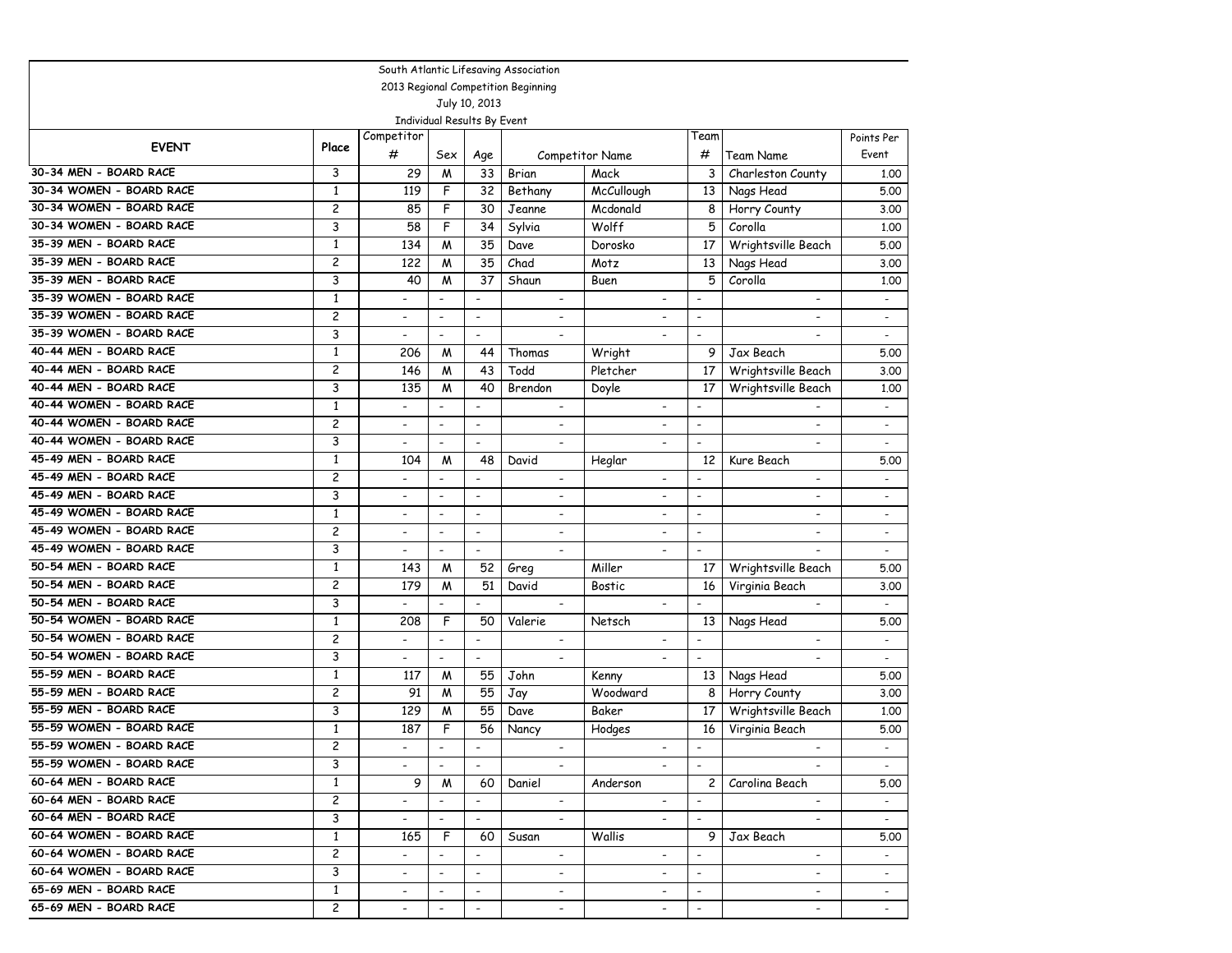| South Atlantic Lifesaving Association |                |                          |                          |                             |                                     |                          |                          |                          |                          |  |  |
|---------------------------------------|----------------|--------------------------|--------------------------|-----------------------------|-------------------------------------|--------------------------|--------------------------|--------------------------|--------------------------|--|--|
|                                       |                |                          |                          |                             | 2013 Regional Competition Beginning |                          |                          |                          |                          |  |  |
|                                       |                |                          |                          | July 10, 2013               |                                     |                          |                          |                          |                          |  |  |
|                                       |                |                          |                          | Individual Results By Event |                                     |                          |                          |                          |                          |  |  |
| <b>EVENT</b>                          | Place          | Competitor               |                          |                             |                                     |                          | Team                     |                          | Points Per               |  |  |
|                                       |                | #                        | Sex                      | Age                         |                                     | Competitor Name          | #                        | Team Name                | Event                    |  |  |
| 65-69 MEN - BOARD RACE                | 3              | $\overline{\phantom{a}}$ | $\overline{\phantom{a}}$ | $\overline{\phantom{a}}$    |                                     | $\overline{\phantom{0}}$ | $\overline{\phantom{a}}$ | $\overline{\phantom{0}}$ | $\overline{\phantom{a}}$ |  |  |
| 65-69 WOMEN - BOARD RACE              | $\mathbf{1}$   | $\overline{a}$           | $\overline{\phantom{a}}$ | $\overline{\phantom{a}}$    | $\qquad \qquad \blacksquare$        |                          | $\blacksquare$           | $\overline{\phantom{a}}$ | $\overline{\phantom{a}}$ |  |  |
| 65-69 WOMEN - BOARD RACE              | 2              | $\overline{\phantom{a}}$ | $\overline{\phantom{a}}$ | $\overline{\phantom{a}}$    | -                                   | $\overline{\phantom{a}}$ | $\overline{\phantom{a}}$ | $\overline{\phantom{a}}$ | $\overline{\phantom{a}}$ |  |  |
| 65-69 WOMEN - BOARD RACE              | 3              | $\overline{\phantom{a}}$ | $\overline{a}$           | $\overline{\phantom{a}}$    | $\overline{a}$                      | $\overline{a}$           | $\overline{\phantom{a}}$ | $\overline{\phantom{a}}$ | $\overline{\phantom{a}}$ |  |  |
| 70+ MEN - BOARD RACE                  | $\mathbf{1}$   | $\overline{\phantom{a}}$ | $\overline{\phantom{a}}$ | $\overline{\phantom{a}}$    | $\blacksquare$                      | $\overline{\phantom{a}}$ | $\overline{\phantom{a}}$ | $\blacksquare$           | $\overline{\phantom{a}}$ |  |  |
| 70+ MEN - BOARD RACE                  | 2              | $\overline{\phantom{0}}$ | $\overline{\phantom{a}}$ | $\overline{\phantom{a}}$    | ٠                                   | ٠                        | $\blacksquare$           | $\overline{a}$           | $\overline{a}$           |  |  |
| 70+ MEN - BOARD RACE                  | 3              | $\overline{\phantom{a}}$ | $\overline{\phantom{a}}$ | $\overline{\phantom{a}}$    | $\overline{\phantom{a}}$            | $\overline{\phantom{a}}$ | $\overline{\phantom{a}}$ | $\overline{\phantom{0}}$ | $\overline{\phantom{a}}$ |  |  |
| 70+ WOMEN - BOARD RACE                | $\mathbf{1}$   | $\overline{a}$           | $\overline{\phantom{a}}$ | $\overline{\phantom{a}}$    | $\qquad \qquad \blacksquare$        | $\overline{\phantom{a}}$ | $\blacksquare$           | $\overline{\phantom{0}}$ | $\overline{\phantom{a}}$ |  |  |
| 70+ WOMEN - BOARD RACE                | 2              | $\overline{\phantom{a}}$ | $\overline{\phantom{a}}$ | $\overline{\phantom{a}}$    | $\overline{\phantom{a}}$            | $\overline{\phantom{a}}$ | $\overline{\phantom{a}}$ |                          | $\overline{\phantom{a}}$ |  |  |
| 70+ WOMEN - BOARD RACE                | 3              | $\overline{\phantom{a}}$ | $\blacksquare$           | $\blacksquare$              |                                     |                          | $\overline{\phantom{a}}$ |                          |                          |  |  |
| OPEN MEN - RUN-SWIM-RUN               | $\mathbf{1}$   | 198                      | m                        | 17                          | Andrew                              | Vevoda                   | 16                       | Virginia Beach           | 12,00                    |  |  |
| OPEN MEN - RUN-SWIM-RUN               | 2              | 20                       | M                        | 19                          | Bryan                               | Veals                    | 2                        | Carolina Beach           | 10.00                    |  |  |
| OPEN MEN - RUN-SWIM-RUN               | 3              | 42                       | M                        | 21                          | Matthew                             | Falgoust                 | 5                        | Corolla                  | 9.00                     |  |  |
| OPEN MEN - RUN-SWIM-RUN               | 4              | 25                       | M                        | 18                          | Brennan                             | Gedney                   | 3                        | Charleston County        | 8.00                     |  |  |
| OPEN MEN - RUN-SWIM-RUN               | 5              | 142                      | М                        | 22                          | Ray                                 | Mcgorry                  | 17                       | Wrightsville Beach       | 7.00                     |  |  |
| OPEN MEN - RUN-SWIM-RUN               | 6              | 138                      | M                        | 23                          | Brandon                             | Hicks                    | 17                       | Wrightsville Beach       | 5.00                     |  |  |
| OPEN MEN - RUN-SWIM-RUN               | 7              | 50                       | M                        | 24                          | Travis                              | Martinez                 | 5                        | Corolla                  | 4.00                     |  |  |
| OPEN MEN - RUN-SWIM-RUN               | 8              | 132                      | м                        | 22                          | Steve                               | Conrad                   | 17                       | Wrightsville Beach       | 3.00                     |  |  |
| OPEN MEN - RUN-SWIM-RUN               | 9              | 33                       | M                        | 17                          | Alex                                | Parler                   | 3                        | Charleston County        | 2.00                     |  |  |
| OPEN MEN - RUN-SWIM-RUN               | 10             | 150                      | M                        | 23                          | David                               | Thayer                   | 17                       | Wrightsville Beach       | 1.00                     |  |  |
| OPEN WOMEN - RUN-SWIM-RUN             | $\mathbf{1}$   | 22                       | F                        | 16                          | Hannah                              | Craig                    | 3                        | Charleston County        | 12,00                    |  |  |
| OPEN WOMEN - RUN-SWIM-RUN             | 2              | 124                      | F                        | 19                          | Léa                                 | Raiche-Marsden           | 13                       | Nags Head                | 10.00                    |  |  |
| OPEN WOMEN - RUN-SWIM-RUN             | 3              | 62                       | F                        | 21                          | Megan                               | Ciampa                   | 7                        | Hilton Head              | 9.00                     |  |  |
| OPEN WOMEN - RUN-SWIM-RUN             | 4              | 55                       | F                        | 23                          | Amanda                              | Skonezney                | 5                        | Corolla                  | 8.00                     |  |  |
| OPEN WOMEN - RUN-SWIM-RUN             | 5              | 54                       | F                        | 23                          | Carolyn                             | Royce                    | 5                        | Corolla                  | 7.00                     |  |  |
| OPEN WOMEN - RUN-SWIM-RUN             | 6              | 190                      | F                        | 18                          | Stuart                              | Lyster                   | 16                       | Virginia Beach           | 5.00                     |  |  |
| OPEN WOMEN - RUN-SWIM-RUN             | 7              | 65                       | F                        | 19                          | Mackenzie                           | Harris                   | 7                        | Hilton Head              | 4.00                     |  |  |
| OPEN WOMEN - RUN-SWIM-RUN             | 8              | 151                      | F                        | 22                          | Kathy                               | Yarborough               | 17                       | Wrightsville Beach       | 3.00                     |  |  |
| OPEN WOMEN - RUN-SWIM-RUN             | 9              | 75                       | F                        | 22                          | Taylor                              | Smith                    | 7                        | Hilton Head              | 2.00                     |  |  |
| OPEN WOMEN - RUN-SWIM-RUN             | 10             | 188                      | F                        | 19                          | Ella Lee                            | Kloster                  | 16                       | Virginia Beach           | 1.00                     |  |  |
| 30-34 MEN-RUN - SWIM-RUN              | $\mathbf{1}$   | 148                      | M                        | 32                          | Sean                                | <b>Ruttkay</b>           | 17                       | Wrightsville Beach       | 5.00                     |  |  |
| 30-34 MEN-RUN - SWIM-RUN              | 2              | 128                      | м                        | 34                          | Scott                               | Andersen                 | 17                       | Wrightsville Beach       | 3.00                     |  |  |
| 30-34 MEN-RUN - SWIM-RUN              | 3              | 29                       | M                        | 33                          | Brian                               | Mack                     | 3                        | Charleston County        | 1.00                     |  |  |
| 30-34 WOMEN - RUN-SWIM-RUN            | 1              | 119                      | F                        | 32                          | Bethany                             | McCullough               | 13                       | Nags Head                | 5.00                     |  |  |
| 30-34 WOMEN - RUN-SWIM-RUN            | 2              | 58                       | F                        | 34                          | Sylvia                              | Wolff                    | 5                        | Corolla                  | 3.00                     |  |  |
| 30-34 WOMEN - RUN-SWIM-RUN            | 3              | 149                      | F                        | 31                          | Tracy                               | Still                    | 17                       | Wrightsville Beach       | 1.00                     |  |  |
| 35-39 MEN - RUN-SWIM-RUN              | $\mathbf 1$    | 24                       | M                        | 37                          | Stephen                             | Fernandez                | 3                        | Charleston County        | 5.00                     |  |  |
| 35-39 MEN - RUN-SWIM-RUN              | $\overline{c}$ | 134                      | W                        | 35                          | Dave                                | Dorosko                  | 17                       | Wrightsville Beach       | 3.00                     |  |  |
| 35-39 MEN - RUN-SWIM-RUN              | 3              | 40                       | M                        | 37                          | Shaun                               | Buen                     | 5                        | Corolla                  | 1.00                     |  |  |
| 35-39 WOMEN - RUN-SWIM-RUN            | $\mathbf{1}$   | $\overline{\phantom{a}}$ |                          |                             | $\overline{\phantom{a}}$            | $\overline{\phantom{a}}$ | $\overline{\phantom{a}}$ | $\overline{\phantom{a}}$ | $\blacksquare$           |  |  |
| 35-39 WOMEN - RUN-SWIM-RUN            | $\overline{c}$ | $\overline{\phantom{a}}$ | $\overline{\phantom{a}}$ | $\overline{\phantom{a}}$    | $\overline{\phantom{a}}$            | $\overline{\phantom{a}}$ | $\overline{\phantom{a}}$ | $\overline{\phantom{a}}$ | $\sim$                   |  |  |
| 35-39 WOMEN - RUN-SWIM-RUN            | 3              | $\frac{1}{2}$            | $\overline{\phantom{a}}$ | $\overline{\phantom{a}}$    | $\overline{\phantom{a}}$            | $\overline{\phantom{a}}$ | $\overline{\phantom{a}}$ | $\overline{\phantom{a}}$ |                          |  |  |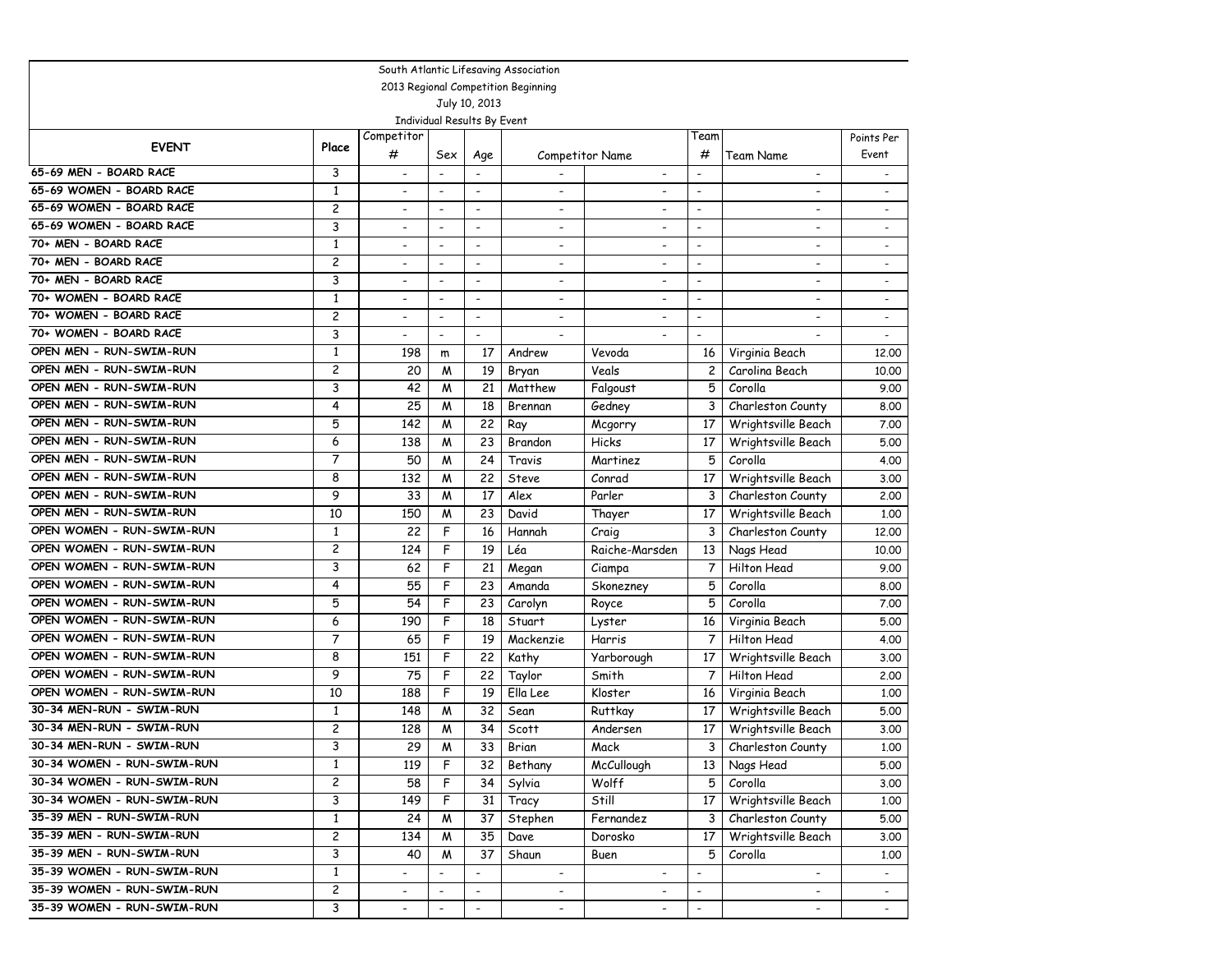| South Atlantic Lifesaving Association |                                     |                              |                             |                          |                          |                          |                          |                              |                              |  |  |  |
|---------------------------------------|-------------------------------------|------------------------------|-----------------------------|--------------------------|--------------------------|--------------------------|--------------------------|------------------------------|------------------------------|--|--|--|
|                                       | 2013 Regional Competition Beginning |                              |                             |                          |                          |                          |                          |                              |                              |  |  |  |
| July 10, 2013                         |                                     |                              |                             |                          |                          |                          |                          |                              |                              |  |  |  |
|                                       |                                     |                              | Individual Results By Event |                          |                          |                          |                          |                              |                              |  |  |  |
| <b>EVENT</b>                          | Place                               | Competitor                   |                             |                          |                          |                          | Team                     |                              | Points Per                   |  |  |  |
|                                       |                                     | #                            | Sex                         | Age                      |                          | Competitor Name          | #                        | <b>Team Name</b>             | Event                        |  |  |  |
| 40-44 MEN - RUN-SWIM-RUN              | 1                                   | 146                          | M                           | 43                       | Todd                     | Pletcher                 | 17                       | Wrightsville Beach           | 5.00                         |  |  |  |
| 40-44 MEN - RUN-SWIM-RUN              | 2                                   | 185                          | M                           | 42                       | Thomas                   | Gill                     | 16                       | Virginia Beach               | 3.00                         |  |  |  |
| 40-44 MEN - RUN-SWIM-RUN              | 3                                   | 178                          | M                           | 43                       | Andrew                   | Bedinger                 | 16                       | Virginia Beach               | 1.00                         |  |  |  |
| 40-44 WOMEN - RUN-SWIM-RUN            | $\mathbf{1}$                        | $\overline{\phantom{0}}$     | $\blacksquare$              | $\overline{\phantom{a}}$ | $\overline{\phantom{a}}$ | $\overline{\phantom{a}}$ | $\overline{\phantom{a}}$ | $\overline{\phantom{a}}$     | $\overline{\phantom{a}}$     |  |  |  |
| 40-44 WOMEN - RUN-SWIM-RUN            | $\overline{c}$                      | $\overline{a}$               | $\overline{\phantom{a}}$    | $\overline{\phantom{a}}$ | $\overline{\phantom{a}}$ | $\overline{\phantom{a}}$ | $\overline{\phantom{a}}$ | $\overline{\phantom{0}}$     | $\sim$                       |  |  |  |
| 40-44 WOMEN - RUN-SWIM-RUN            | 3                                   | $\overline{\phantom{0}}$     | $\overline{\phantom{a}}$    | $\overline{\phantom{a}}$ | $\overline{\phantom{a}}$ | $\overline{\phantom{a}}$ | $\overline{\phantom{a}}$ | $\overline{\phantom{a}}$     | $\overline{\phantom{a}}$     |  |  |  |
| 45-49 MEN - RUN-SWIM-RUN              | 1                                   | -                            | $\overline{\phantom{a}}$    | $\overline{\phantom{a}}$ | $\overline{\phantom{a}}$ | $\overline{\phantom{a}}$ | $\overline{\phantom{a}}$ | $\overline{\phantom{a}}$     | $\overline{\phantom{a}}$     |  |  |  |
| 45-49 MEN - RUN-SWIM-RUN              | 2                                   | $\overline{\phantom{0}}$     | $\overline{\phantom{a}}$    | $\blacksquare$           | $\overline{a}$           | $\overline{\phantom{a}}$ | $\overline{\phantom{a}}$ | $\blacksquare$               | $\overline{a}$               |  |  |  |
| 45-49 MEN - RUN-SWIM-RUN              | 3                                   | $\overline{\phantom{a}}$     | $\blacksquare$              | $\overline{\phantom{a}}$ | $\overline{\phantom{0}}$ | $\overline{\phantom{a}}$ | $\overline{\phantom{a}}$ | $\overline{\phantom{a}}$     | $\overline{\phantom{a}}$     |  |  |  |
| 45-49 WOMEN - RUN-SWIM-RUN            | $\mathbf{1}$                        | ۰                            | $\blacksquare$              | $\overline{\phantom{a}}$ | ٠                        | $\overline{\phantom{a}}$ | $\overline{\phantom{a}}$ | Ξ.                           | $\qquad \qquad \blacksquare$ |  |  |  |
| 45-49 WOMEN - RUN-SWIM-RUN            | $\overline{c}$                      | $\overline{\phantom{0}}$     | $\overline{\phantom{a}}$    | $\overline{\phantom{a}}$ | $\overline{\phantom{0}}$ | $\overline{\phantom{a}}$ | $\overline{\phantom{a}}$ | $\overline{a}$               | $\overline{a}$               |  |  |  |
| 45-49 WOMEN - RUN-SWIM-RUN            | 3                                   | $\overline{\phantom{0}}$     | $\overline{\phantom{a}}$    | $\overline{\phantom{a}}$ | $\overline{\phantom{a}}$ | $\overline{\phantom{a}}$ | $\overline{\phantom{a}}$ | $\qquad \qquad \blacksquare$ | $\overline{\phantom{a}}$     |  |  |  |
| 50-54 MEN - RUN-SWIM-RUN              | $\mathbf{1}$                        | 179                          | М                           | 51                       | David                    | <b>Bostic</b>            | 16                       | Virginia Beach               | 5.00                         |  |  |  |
| 50-54 MEN - RUN-SWIM-RUN              | 2                                   | 143                          | М                           | 52                       | Greg                     | Miller                   | 17                       | Wrightsville Beach           | 3.00                         |  |  |  |
| 50-54 MEN - RUN-SWIM-RUN              | 3                                   | $\overline{a}$               | $\blacksquare$              | $\blacksquare$           | $\overline{\phantom{a}}$ | $\overline{a}$           | $\overline{\phantom{a}}$ | $\blacksquare$               | $\overline{\phantom{a}}$     |  |  |  |
| 50-54 WOMEN - RUN-SWIM-RUN            | $\mathbf{1}$                        | $\overline{\phantom{0}}$     | $\overline{\phantom{a}}$    | $\blacksquare$           | ٠                        |                          | $\overline{\phantom{a}}$ | $\overline{\phantom{0}}$     | $\overline{\phantom{a}}$     |  |  |  |
| 50-54 WOMEN - RUN-SWIM-RUN            | $\overline{c}$                      | $\overline{a}$               | $\overline{\phantom{a}}$    | $\overline{\phantom{a}}$ | $\overline{\phantom{a}}$ | $\overline{a}$           | $\overline{\phantom{a}}$ | $\overline{a}$               | $\overline{\phantom{a}}$     |  |  |  |
| 50-54 WOMEN - RUN-SWIM-RUN            | 3                                   | $\overline{a}$               | $\overline{\phantom{a}}$    | $\overline{a}$           | $\overline{a}$           |                          | $\overline{\phantom{a}}$ |                              | $\overline{\phantom{a}}$     |  |  |  |
| 55-59 MEN - RUN-SWIM-RUN              | $\mathbf{1}$                        | 117                          | М                           | 55                       | John                     | Kenny                    | 13                       | Nags Head                    | 5.00                         |  |  |  |
| 55-59 MEN - RUN-SWIM-RUN              | 2                                   | 91                           | M                           | 55                       | Jay                      | Woodward                 | 8                        | Horry County                 | 3.00                         |  |  |  |
| 55-59 MEN - RUN-SWIM-RUN              | 3                                   | 129                          | M                           | 55                       | Dave                     | Baker                    | 17                       | Wrightsville Beach           | 1,00                         |  |  |  |
| 55-59 WOMEN - RUN-SWIM-RUN            | $\mathbf{1}$                        | 187                          | F                           | 56                       | Nancy                    | Hodges                   | 16                       | Virginia Beach               | 5.00                         |  |  |  |
| 55-59 WOMEN - RUN-SWIM-RUN            | $\overline{c}$                      | $\overline{\phantom{0}}$     | $\blacksquare$              | $\blacksquare$           | $\overline{\phantom{a}}$ | $\overline{\phantom{a}}$ | $\overline{\phantom{a}}$ | $\overline{\phantom{a}}$     | $\overline{\phantom{a}}$     |  |  |  |
| 55-59 WOMEN - RUN-SWIM-RUN            | 3                                   | $\overline{\phantom{0}}$     | $\overline{\phantom{a}}$    | $\overline{\phantom{a}}$ | $\overline{\phantom{a}}$ | $\overline{\phantom{a}}$ | $\overline{\phantom{a}}$ | $\overline{\phantom{0}}$     | $\overline{\phantom{a}}$     |  |  |  |
| 60-64 MEN - RUN-SWIM-RUN              | $\mathbf{1}$                        | 9                            | М                           | 60                       | Daniel                   | Anderson                 | $\overline{c}$           | Carolina Beach               | 5.00                         |  |  |  |
| 60-64 MEN - RUN-SWIM-RUN              | 2                                   | $\overline{\phantom{a}}$     | $\overline{\phantom{a}}$    | $\overline{\phantom{a}}$ | $\overline{\phantom{a}}$ | $\overline{\phantom{a}}$ | $\overline{\phantom{a}}$ | $\overline{\phantom{a}}$     | $\overline{\phantom{a}}$     |  |  |  |
| 60-64 MEN - RUN-SWIM-RUN              | 3                                   | $\overline{a}$               | $\overline{\phantom{a}}$    | $\overline{\phantom{a}}$ |                          |                          | $\overline{\phantom{a}}$ | $\overline{a}$               | $\overline{a}$               |  |  |  |
| 60-64 WOMEN - RUN-SWIM-RUN            | $\mathbf{1}$                        | 165                          | F                           | 60                       | Susan                    | Wallis                   | 9                        | Jax Beach                    | 5.00                         |  |  |  |
| 60-64 WOMEN - RUN-SWIM-RUN            | $\overline{c}$                      | $\overline{a}$               | $\blacksquare$              | $\overline{\phantom{a}}$ | $\overline{\phantom{a}}$ | $\overline{\phantom{0}}$ | $\overline{\phantom{a}}$ | $\overline{a}$               | $\overline{\phantom{0}}$     |  |  |  |
| 60-64 WOMEN - RUN-SWIM-RUN            | 3                                   | $\overline{a}$               | $\overline{\phantom{a}}$    | $\overline{\phantom{a}}$ | $\overline{\phantom{0}}$ | $\overline{\phantom{a}}$ | $\overline{\phantom{a}}$ | $\overline{\phantom{0}}$     | $\sim$                       |  |  |  |
| 64-69 MEN - RUN-SWIM-RUN              | $\mathbf{1}$                        | $\overline{\phantom{0}}$     | $\overline{\phantom{a}}$    | $\overline{\phantom{a}}$ | $\overline{\phantom{a}}$ | $\overline{\phantom{a}}$ | $\overline{\phantom{a}}$ | -                            | $\overline{\phantom{a}}$     |  |  |  |
| 64-69 MEN - RUN-SWIM-RUN              | 2                                   | $\qquad \qquad \blacksquare$ | $\overline{\phantom{a}}$    | $\overline{\phantom{a}}$ | $\overline{\phantom{a}}$ | $\overline{\phantom{a}}$ | $\overline{\phantom{a}}$ | $\overline{\phantom{a}}$     | $\overline{\phantom{a}}$     |  |  |  |
| 64-69 MEN - RUN-SWIM-RUN              | 3                                   |                              | $\overline{\phantom{a}}$    | $\overline{\phantom{a}}$ |                          | $\overline{\phantom{a}}$ | $\overline{\phantom{a}}$ | $\overline{\phantom{a}}$     |                              |  |  |  |
| 64-69 WOMEN - RUN-SWIM-RUN            | 1                                   | $\overline{\phantom{0}}$     | $\overline{\phantom{a}}$    | $\overline{\phantom{a}}$ | $\overline{\phantom{a}}$ | $\overline{\phantom{a}}$ | $\overline{\phantom{a}}$ | $\overline{\phantom{a}}$     |                              |  |  |  |
| 64-69 WOMEN - RUN-SWIM-RUN            | $\overline{c}$                      | $\overline{\phantom{0}}$     | $\overline{\phantom{a}}$    | $\overline{\phantom{a}}$ | $\overline{\phantom{a}}$ | $\overline{\phantom{a}}$ | $\overline{\phantom{a}}$ | $\overline{\phantom{a}}$     | ۰                            |  |  |  |
| 64-69 WOMEN - RUN-SWIM-RUN            | 3                                   | $\overline{\phantom{a}}$     | $\overline{\phantom{a}}$    | $\overline{\phantom{a}}$ | $\overline{\phantom{a}}$ | $\overline{\phantom{a}}$ | $\sim$                   | $\overline{\phantom{a}}$     | $\overline{\phantom{a}}$     |  |  |  |
| 70+ MEN - RUN-SWIM-RUN                | $\mathbf{1}$                        | $\overline{\phantom{a}}$     | $\overline{\phantom{a}}$    | $\overline{\phantom{a}}$ | $\overline{\phantom{a}}$ | $\overline{\phantom{a}}$ | $\overline{\phantom{a}}$ | $\overline{\phantom{a}}$     | $\overline{\phantom{a}}$     |  |  |  |
| 70+ MEN - RUN-SWIM-RUN                | $\mathbf{2}$                        | $\overline{\phantom{a}}$     | $\overline{\phantom{a}}$    | $\overline{\phantom{a}}$ | $\overline{\phantom{a}}$ | $\overline{\phantom{a}}$ | $\overline{\phantom{a}}$ | $\overline{\phantom{a}}$     | $\overline{\phantom{a}}$     |  |  |  |
| 70+ MEN - RUN-SWIM-RUN                | 3                                   | $\overline{\phantom{a}}$     | $\overline{\phantom{a}}$    | $\overline{\phantom{a}}$ | $\overline{\phantom{0}}$ | $\overline{\phantom{a}}$ | $\overline{\phantom{a}}$ | $\overline{\phantom{a}}$     |                              |  |  |  |
| 70+ WOMEN - RUN-SWIM-RUN              | $\mathbf{1}$                        | $\overline{\phantom{0}}$     | $\blacksquare$              | $\overline{\phantom{a}}$ | $\overline{\phantom{a}}$ | $\blacksquare$           |                          | $\blacksquare$               |                              |  |  |  |
| 70+ WOMEN - RUN-SWIM-RUN              | $\overline{c}$                      | $\overline{\phantom{a}}$     | $\overline{\phantom{a}}$    | $\overline{\phantom{a}}$ | $\overline{\phantom{a}}$ | $\overline{\phantom{a}}$ | $\overline{\phantom{a}}$ | $\overline{\phantom{a}}$     | $\overline{\phantom{a}}$     |  |  |  |
| 70+ WOMEN - RUN-SWIM-RUN              | 3                                   | $\overline{\phantom{0}}$     |                             | $\overline{\phantom{a}}$ | $\overline{\phantom{a}}$ | $\overline{\phantom{a}}$ |                          | $\overline{\phantom{0}}$     |                              |  |  |  |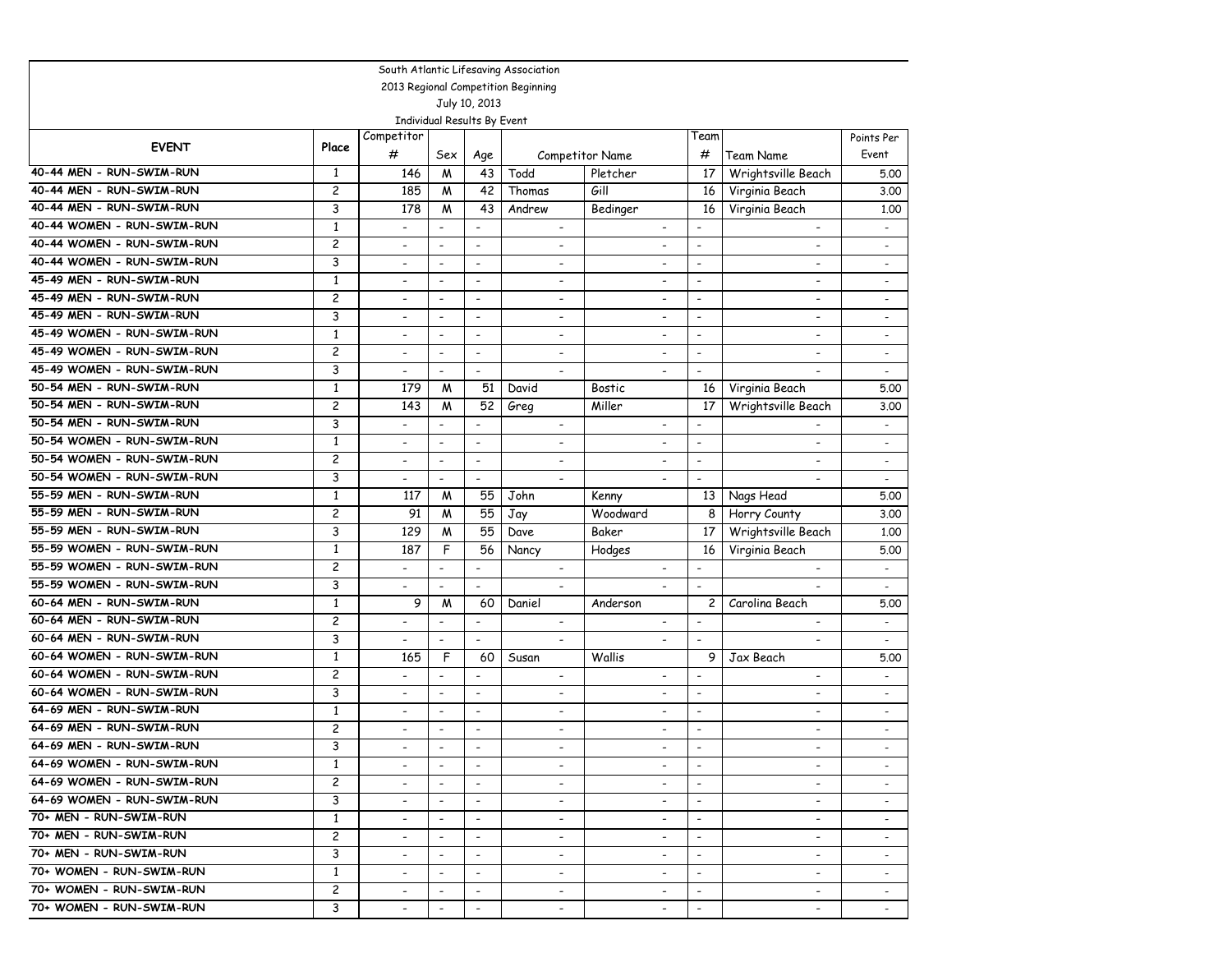| South Atlantic Lifesaving Association |                         |                          |                             |                          |                                     |                          |                          |                          |                          |  |  |  |
|---------------------------------------|-------------------------|--------------------------|-----------------------------|--------------------------|-------------------------------------|--------------------------|--------------------------|--------------------------|--------------------------|--|--|--|
|                                       |                         |                          |                             |                          | 2013 Regional Competition Beginning |                          |                          |                          |                          |  |  |  |
|                                       | July 10, 2013           |                          |                             |                          |                                     |                          |                          |                          |                          |  |  |  |
|                                       |                         |                          | Individual Results By Event |                          |                                     |                          |                          |                          |                          |  |  |  |
| <b>EVENT</b>                          | Place                   | Competitor               |                             |                          |                                     |                          | Team                     |                          | Points Per               |  |  |  |
|                                       |                         | #                        | Sex                         | Age                      |                                     | Competitor Name          | #                        | Team Name                | Event                    |  |  |  |
| OPEN MEN - RESCUE RACE                | 1                       | 150                      | M                           | 23                       | David                               | Thayer                   | 17                       | Wrightsville Beach       | 3.00                     |  |  |  |
| OPEN MEN - RESCUE RACE                | $\mathbf{1}$            | 132                      | M                           | 22                       | Steve                               | Conrad                   | 17                       | Wrightsville Beach       | 3.00                     |  |  |  |
| OPEN MEN - RESCUE RACE                | $\mathbf{1}$            | 137                      | M                           | 28                       | Hunter                              | Hay                      | 17                       | Wrightsville Beach       | 3.00                     |  |  |  |
| OPEN MEN - RESCUE RACE                | $\mathbf{1}$            | 141                      | W                           | 33                       | Jon                                 | Mauney                   | 17                       | Wrightsville Beach       | 3.00                     |  |  |  |
| OPEN MEN - RESCUE RACE                | $\overline{c}$          | 4                        | m                           | 21                       | Blake                               | Elhers                   | $\mathbf{1}$             | Atlantic Beach           | 2.50                     |  |  |  |
| OPEN MEN - RESCUE RACE                | 2                       | 5                        | W                           | 20                       | Trevor                              | Lynch                    | $\mathbf{1}$             | Atlantic Beach           | 2.50                     |  |  |  |
| OPEN MEN - RESCUE RACE                | $\overline{\mathbf{c}}$ | 153                      | M                           | 29                       | Jeremy                              | Watkins                  | 1                        | Atlantic Beach           | 2.50                     |  |  |  |
| OPEN MEN - RESCUE RACE                | 2                       | 152                      | M                           | 27                       | Josh                                | Ashley                   | $\mathbf{1}$             | Atlantic Beach           | 2.50                     |  |  |  |
| OPEN MEN - RESCUE RACE                | 3                       | 46                       | M                           | 33                       | Mike                                | Hudson                   | 5                        | Corolla                  | 2.25                     |  |  |  |
| OPEN MEN - RESCUE RACE                | 3                       | 50                       | M                           | 24                       | Travis                              | Martinez                 | 5                        | Corolla                  | 2.25                     |  |  |  |
| OPEN MEN - RESCUE RACE                | 3                       | 48                       | M                           | 36                       | Pete                                | Luke                     | 5                        | Corolla                  | 2.25                     |  |  |  |
| OPEN MEN - RESCUE RACE                | 3                       | 56                       | M                           | 25                       | Sean                                | Sonnenberg               | 5                        | Corolla                  | 2.25                     |  |  |  |
| OPEN MEN - RESCUE RACE                | 4                       | 131                      | M                           | 22                       | Carl                                | Brubach                  | 17                       | Wrightsville Beach       | 2.00                     |  |  |  |
| OPEN MEN - RESCUE RACE                | 4                       | 146                      | M                           | 43                       | Todd                                | Pletcher                 | 17                       | Wrightsville Beach       | 2.00                     |  |  |  |
| OPEN MEN - RESCUE RACE                | 4                       | 128                      | M                           | 34                       | Scott                               | Andersen                 | 17                       | Wrightsville Beach       | 2.00                     |  |  |  |
| OPEN MEN - RESCUE RACE                | 4                       | 135                      | W                           | 40                       | Brendon                             | Doyle                    | 17                       | Wrightsville Beach       | 2.00                     |  |  |  |
| OPEN MEN - RESCUE RACE                | 5                       | 67                       | W                           | 22                       | David                               | Humphrey                 | 7                        | Hilton Head              | 1.75                     |  |  |  |
| OPEN MEN - RESCUE RACE                | 5                       | 72                       | W                           | 25                       | Scott                               | Ohlson                   | 7                        | Hilton Head              | 1.75                     |  |  |  |
| OPEN MEN - RESCUE RACE                | 5                       | 60                       | M                           | 21                       | Jordan                              | Bantista                 | 7                        | Hilton Head              | 1.75                     |  |  |  |
| OPEN MEN - RESCUE RACE                | 5                       | 69                       | W                           | 19                       | Hayden                              | Mattison                 | $\overline{7}$           | Hilton Head              | 1.75                     |  |  |  |
| OPEN MEN - RESCUE RACE                | 6                       | 184                      | M                           | 29                       | Patrick                             | Frisk                    | 16                       | Virginia Beach           | 1,25                     |  |  |  |
| OPEN MEN - RESCUE RACE                | 6                       | 196                      | W                           | 19                       | Zac                                 | Paryzek                  | 16                       | Virginia Beach           | 1,25                     |  |  |  |
| OPEN MEN - RESCUE RACE                | 6                       | 193                      | W                           | 29                       | Sean                                | Millard                  | 16                       | Virginia Beach           | 1.25                     |  |  |  |
| OPEN MEN - RESCUE RACE                | 6                       | 194                      | W                           | 27                       | Michael                             | Miller                   | 16                       | Virginia Beach           | 1,25                     |  |  |  |
| OPEN MEN - RESCUE RACE                | 7                       | 68                       | M                           | 21                       | Greg                                | Kohler                   | 7                        | Hilton Head              | 1,00                     |  |  |  |
| OPEN MEN - RESCUE RACE                | 7                       | 64                       | M                           | 22                       | Louis                               | Glavinos                 | 7                        | <b>Hilton Head</b>       | 1.00                     |  |  |  |
| OPEN MEN - RESCUE RACE                | $\overline{7}$          | 73                       | M                           | 21                       | Kyle                                | Schofield                | 7                        | Hilton Head              | 1.00                     |  |  |  |
| OPEN MEN - RESCUE RACE                | $\overline{7}$          | 70                       | M                           | 22                       | Lucas                               | <b>McGowan</b>           | 7                        | Hilton Head              | 1.00                     |  |  |  |
| OPEN MEN - RESCUE RACE                | 8                       | 159                      | M                           | 17                       | Matt                                | Lydon                    | 9                        | Jax Beach                | 0.75                     |  |  |  |
| OPEN MEN - RESCUE RACE                | 8                       | 161                      | W                           | 21                       | Eli                                 | Phillips                 | 9                        | Jax Beach                | 0.75                     |  |  |  |
| OPEN MEN - RESCUE RACE                | 8                       | 163                      | W                           | 18                       | Ryan                                | Tocco                    | 9                        | Jax Beach                | 0.75                     |  |  |  |
| OPEN MEN - RESCUE RACE                | 8                       | 164                      | M                           | 21                       | Gordon                              | Van Dusen                | 9                        | Jax Beach                | 0.75                     |  |  |  |
| OPEN MEN - RESCUE RACE                | 9                       | 17                       | M                           | 23                       | Michael                             | Mulleavey                | $\mathbf{2}^{\prime}$    | Carolina Beach           | 0.50                     |  |  |  |
| OPEN MEN - RESCUE RACE                | 9                       | 20                       | M                           | 19                       | Bryan                               | Veals                    | 2                        | Carolina Beach           | 0.50                     |  |  |  |
| OPEN MEN - RESCUE RACE                | 9                       | 14                       | M                           | 21                       | Nick                                | Krepshaw                 | $\overline{c}$           | Carolina Beach           | 0.50                     |  |  |  |
| OPEN MEN - RESCUE RACE                | 9                       | 16                       | M                           | 23                       | Mitchell                            | McDowell                 | $\overline{c}$           | Carolina Beach           | 0.50                     |  |  |  |
| OPEN MEN - RESCUE RACE                | 10                      | $\overline{\phantom{a}}$ |                             | $\overline{\phantom{a}}$ | $\overline{\phantom{a}}$            | $\blacksquare$           | $\overline{\phantom{0}}$ | $\overline{\phantom{a}}$ | $\blacksquare$           |  |  |  |
| OPEN MEN - RESCUE RACE                | 10                      | $\overline{\phantom{a}}$ | $\overline{\phantom{a}}$    | $\overline{\phantom{a}}$ | $\overline{\phantom{a}}$            | $\overline{\phantom{a}}$ | $\overline{\phantom{0}}$ | $\overline{\phantom{a}}$ | $\overline{\phantom{a}}$ |  |  |  |
| OPEN MEN - RESCUE RACE                | 10                      | $\overline{\phantom{a}}$ | $\overline{\phantom{a}}$    | $\overline{\phantom{a}}$ | $\overline{\phantom{0}}$            | $\overline{\phantom{a}}$ | $\overline{\phantom{a}}$ | $\overline{\phantom{a}}$ | $\blacksquare$           |  |  |  |
| OPEN MEN - RESCUE RACE                | 10                      | $\overline{\phantom{a}}$ | $\overline{\phantom{a}}$    | $\overline{\phantom{a}}$ |                                     |                          | $\overline{\phantom{a}}$ |                          | $\sim$                   |  |  |  |
| OPEN WOMEN - RESCUE RACE              | $\mathbf{1}$            | 74                       | F                           | 19                       | Jenna                               | Sheeran                  | 7                        | Hilton Head              | 3.00                     |  |  |  |
| OPEN WOMEN - RESCUE RACE              | $\mathbf{1}$            | 76                       | F                           | 18                       | Ashleigh                            | Stallings                | 7                        | Hilton Head              | 3.00                     |  |  |  |
|                                       |                         |                          |                             |                          |                                     |                          |                          |                          |                          |  |  |  |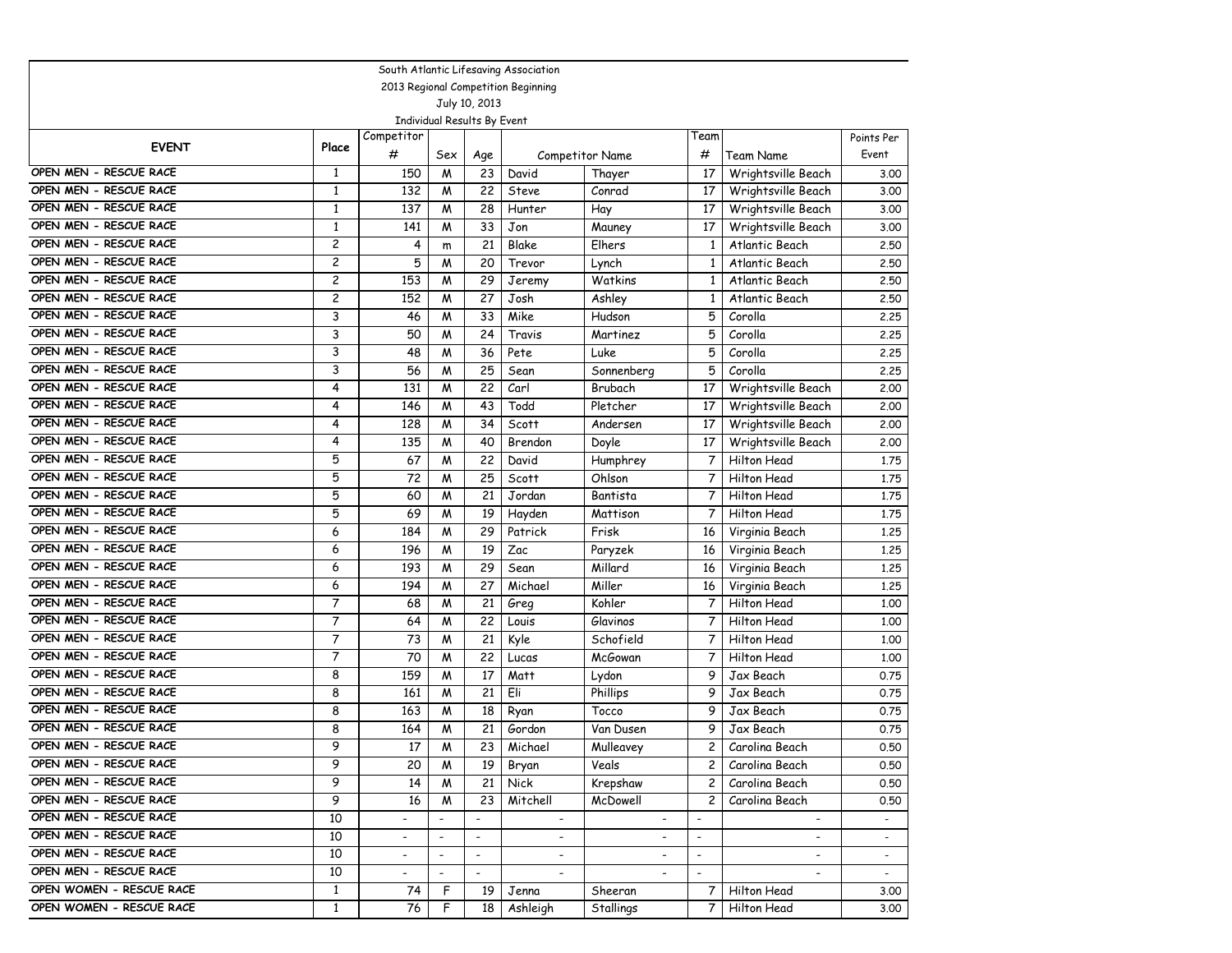| 2013 Regional Competition Beginning<br>July 10, 2013<br>Individual Results By Event<br>Competitor<br>Team<br>Points Per<br><b>EVENT</b><br>Place<br>#<br>#<br>Team Name<br>Event<br>Sex<br><b>Competitor Name</b><br>Age<br>OPEN WOMEN - RESCUE RACE<br>F<br><b>Hilton Head</b><br>1<br>62<br>21<br>7<br>Megan<br>Ciampa<br>3.00<br>OPEN WOMEN - RESCUE RACE<br>1<br>65<br>F<br>19<br>Mackenzie<br>7<br>Hilton Head<br>Harris<br>3.00<br>OPEN WOMEN - RESCUE RACE<br>2<br>133<br>F<br>25<br>Sidney<br>Corn<br>17<br>Wrightsville Beach<br>2.50<br>OPEN WOMEN - RESCUE RACE<br>F<br>2<br>151<br>22<br>Kathy<br>17<br>Wrightsville Beach<br>Yarborough<br>2.50<br>$\overline{c}$<br>OPEN WOMEN - RESCUE RACE<br>154<br>F<br>17<br>Lindsey<br>Wrightsville Beach<br>Linskey<br>2.50<br>$\overline{\phantom{a}}$<br>OPEN WOMEN - RESCUE RACE<br>2<br>149<br>F<br>31<br>Wrightsville Beach<br>Still<br>17<br>2.50<br>Tracy<br>OPEN WOMEN - RESCUE RACE<br>3<br>F<br>19<br>Léa<br>124<br>Raiche-Marsden<br>13<br>Nags Head<br>2.25<br>OPEN WOMEN - RESCUE RACE<br>3<br>F<br>Audfroid<br>112<br>22<br>Erika<br>13<br>Nags Head<br>2.25<br>OPEN WOMEN - RESCUE RACE<br>3<br>F<br>Golshan<br>116<br>19<br>13<br>Aneesa<br>Nags Head<br>2.25<br>OPEN WOMEN - RESCUE RACE<br>3<br>F<br><b>McCullough</b><br>119<br>32<br>13<br>Nags Head<br>2.25<br>Bethany<br>OPEN WOMEN - RESCUE RACE<br>F<br>4<br>57<br>25<br>5<br>Corolla<br>Rachel<br>Sunday<br>2,00<br>OPEN WOMEN - RESCUE RACE<br>4<br>58<br>F<br>34<br>Wolff<br>5<br>Corolla<br>Sylvia<br>2.00<br>OPEN WOMEN - RESCUE RACE<br>4<br>F<br>5<br>Corolla<br>55<br>23<br>2.00<br>Amanda<br>Skonezney<br>OPEN WOMEN - RESCUE RACE<br>5<br>4<br>54<br>F<br>23<br>Corolla<br>Carolyn<br>Royce<br>2,00<br>OPEN WOMEN - RESCUE RACE<br>5<br>36<br>F<br>19<br>3<br>Charleston County<br>Emma<br>Ryan<br>1.75<br>5<br>OPEN WOMEN - RESCUE RACE<br>22<br>F<br>16<br>Hannah<br>3<br>Charleston County<br>1.75<br>Craig<br>5<br>OPEN WOMEN - RESCUE RACE<br>F<br>37<br>21<br>Thibaudeau<br>3<br>Sarah<br>Charleston County<br>1.75<br>OPEN WOMEN - RESCUE RACE<br>5<br>F<br>12<br>20<br>2<br>Johnson<br>Carolina Beach<br>Konnar<br>1.75<br>OPEN WOMEN - RESCUE RACE<br>6<br>177<br>F<br>19<br>Emily<br>Bain<br>16<br>1,25<br>Virginia Beach<br>OPEN WOMEN - RESCUE RACE<br>F<br>6<br>19<br>Hahn<br>186<br>Madison<br>16<br>1,25<br>Virginia Beach<br>OPEN WOMEN - RESCUE RACE<br>6<br>F<br>19<br>180<br>Emily<br>Clary<br>16<br>Virginia Beach<br>1,25<br>OPEN WOMEN - RESCUE RACE<br>201<br>F<br>18<br>6<br>Allison<br>Parks<br>16<br>1,25<br>Virginia Beach<br>7<br>F<br>OPEN WOMEN - RESCUE RACE<br>188<br>19<br>Ella Lee<br>Kloster<br>16<br>Virginia Beach<br>1.00<br>OPEN WOMEN - RESCUE RACE<br>$\overline{7}$<br>F<br>18<br>190<br>16<br>Virginia Beach<br>Stuart<br>Lyster<br>1,00<br>OPEN WOMEN - RESCUE RACE<br>7<br>181<br>f<br>21<br>Derrick<br>16<br>Virginia Beach<br>Sarah<br>1,00<br>7<br>OPEN WOMEN - RESCUE RACE<br>197<br>f<br>21<br>Kristiana<br>Tambone<br>Virginia Beach<br>1.00<br>16<br>OPEN WOMEN - RESCUE RACE<br>F<br>Trodden<br>8<br>77<br>Julie<br><b>Hilton Head</b><br>20<br>0.75<br>OPEN WOMEN - RESCUE RACE<br>8<br>75<br>F<br>22<br>Smith<br>7<br><b>Hilton Head</b><br>0.75<br>Taylor<br>OPEN WOMEN - RESCUE RACE<br>8<br>F<br>23<br>Tabina<br>61<br>Chuk<br><b>Hilton Head</b><br>7<br>0.75<br>F<br>OPEN WOMEN - RESCUE RACE<br>8<br>66<br>20<br>Cayla<br>7<br><b>Hilton Head</b><br>0.75<br>Hennessey<br>9<br>OPEN WOMEN - RESCUE RACE<br>87<br>F<br>20<br>Caitlin<br>8<br>Raynor<br>Horry County<br>0.50<br>OPEN WOMEN - RESCUE RACE<br>9<br>F<br>83<br>24<br>8<br>0.50<br>May<br>Lauzon<br>Horry County<br>OPEN WOMEN - RESCUE RACE<br>9<br>F<br>86<br>18<br>Courtney<br>Porfilio<br>8<br>Horry County<br>0.50<br>OPEN WOMEN - RESCUE RACE<br>Eva<br>Zahradnikova<br>9<br>92<br>F<br>Horry County<br>26<br>0.50<br>8<br>OPEN WOMEN - RESCUE RACE<br>10<br>101<br>F<br>19<br>Colleen<br>Esposito<br>12 <sup>2</sup><br>Kure Beach<br>0.25<br>OPEN WOMEN - RESCUE RACE<br>10<br>F<br>18<br>102<br>Meryl<br>Estep<br>12<br>Kure Beach<br>0.25<br>OPEN WOMEN - RESCUE RACE<br>10<br>99<br>F<br>19<br>Kure Beach<br>Kira<br>Cunningham<br>12 <sup>2</sup><br>0.25<br>OPEN WOMEN - RESCUE RACE<br>10<br>93<br>F<br>22<br>Carli<br>Kure Beach<br>0.25<br>Antar<br>12<br>OPEN MEN - BEACH RELAY<br>$\mathbf{1}$<br>46<br>33<br>Mike<br>Hudson<br>5<br>Corolla<br>м<br>3.00<br>OPEN MEN - BEACH RELAY<br>$\mathbf{1}$<br>52<br>24<br>5<br>Corolla<br>Ross<br>Monroe<br>3.00<br>M<br>OPEN MEN - BEACH RELAY<br>$\mathbf{1}$<br>47<br>23<br>Lipscomb<br>5<br>Corolla<br>M<br>Harris<br>3.00 | South Atlantic Lifesaving Association |              |    |  |  |  |  |   |         |  |  |  |  |
|---------------------------------------------------------------------------------------------------------------------------------------------------------------------------------------------------------------------------------------------------------------------------------------------------------------------------------------------------------------------------------------------------------------------------------------------------------------------------------------------------------------------------------------------------------------------------------------------------------------------------------------------------------------------------------------------------------------------------------------------------------------------------------------------------------------------------------------------------------------------------------------------------------------------------------------------------------------------------------------------------------------------------------------------------------------------------------------------------------------------------------------------------------------------------------------------------------------------------------------------------------------------------------------------------------------------------------------------------------------------------------------------------------------------------------------------------------------------------------------------------------------------------------------------------------------------------------------------------------------------------------------------------------------------------------------------------------------------------------------------------------------------------------------------------------------------------------------------------------------------------------------------------------------------------------------------------------------------------------------------------------------------------------------------------------------------------------------------------------------------------------------------------------------------------------------------------------------------------------------------------------------------------------------------------------------------------------------------------------------------------------------------------------------------------------------------------------------------------------------------------------------------------------------------------------------------------------------------------------------------------------------------------------------------------------------------------------------------------------------------------------------------------------------------------------------------------------------------------------------------------------------------------------------------------------------------------------------------------------------------------------------------------------------------------------------------------------------------------------------------------------------------------------------------------------------------------------------------------------------------------------------------------------------------------------------------------------------------------------------------------------------------------------------------------------------------------------------------------------------------------------------------------------------------------------------------------------------------------------------------------------------------------------------------------------------------------------------------------------------------------------------------------------------------------------------------------------------------------------------------------------------------------------------------------------------------------------------------------------------------------------------------------------------------------------------------------------------------------------------------------------------------------------------------------------------------------------------------------------------------------------------------------------------------------------------------------------------------------------------------------------------------------------------------------------------------------------------------------------------------------------------------------------------------------------------------------------------------------------------------------------------------------------|---------------------------------------|--------------|----|--|--|--|--|---|---------|--|--|--|--|
|                                                                                                                                                                                                                                                                                                                                                                                                                                                                                                                                                                                                                                                                                                                                                                                                                                                                                                                                                                                                                                                                                                                                                                                                                                                                                                                                                                                                                                                                                                                                                                                                                                                                                                                                                                                                                                                                                                                                                                                                                                                                                                                                                                                                                                                                                                                                                                                                                                                                                                                                                                                                                                                                                                                                                                                                                                                                                                                                                                                                                                                                                                                                                                                                                                                                                                                                                                                                                                                                                                                                                                                                                                                                                                                                                                                                                                                                                                                                                                                                                                                                                                                                                                                                                                                                                                                                                                                                                                                                                                                                                                                                                                                         |                                       |              |    |  |  |  |  |   |         |  |  |  |  |
|                                                                                                                                                                                                                                                                                                                                                                                                                                                                                                                                                                                                                                                                                                                                                                                                                                                                                                                                                                                                                                                                                                                                                                                                                                                                                                                                                                                                                                                                                                                                                                                                                                                                                                                                                                                                                                                                                                                                                                                                                                                                                                                                                                                                                                                                                                                                                                                                                                                                                                                                                                                                                                                                                                                                                                                                                                                                                                                                                                                                                                                                                                                                                                                                                                                                                                                                                                                                                                                                                                                                                                                                                                                                                                                                                                                                                                                                                                                                                                                                                                                                                                                                                                                                                                                                                                                                                                                                                                                                                                                                                                                                                                                         |                                       |              |    |  |  |  |  |   |         |  |  |  |  |
|                                                                                                                                                                                                                                                                                                                                                                                                                                                                                                                                                                                                                                                                                                                                                                                                                                                                                                                                                                                                                                                                                                                                                                                                                                                                                                                                                                                                                                                                                                                                                                                                                                                                                                                                                                                                                                                                                                                                                                                                                                                                                                                                                                                                                                                                                                                                                                                                                                                                                                                                                                                                                                                                                                                                                                                                                                                                                                                                                                                                                                                                                                                                                                                                                                                                                                                                                                                                                                                                                                                                                                                                                                                                                                                                                                                                                                                                                                                                                                                                                                                                                                                                                                                                                                                                                                                                                                                                                                                                                                                                                                                                                                                         |                                       |              |    |  |  |  |  |   |         |  |  |  |  |
|                                                                                                                                                                                                                                                                                                                                                                                                                                                                                                                                                                                                                                                                                                                                                                                                                                                                                                                                                                                                                                                                                                                                                                                                                                                                                                                                                                                                                                                                                                                                                                                                                                                                                                                                                                                                                                                                                                                                                                                                                                                                                                                                                                                                                                                                                                                                                                                                                                                                                                                                                                                                                                                                                                                                                                                                                                                                                                                                                                                                                                                                                                                                                                                                                                                                                                                                                                                                                                                                                                                                                                                                                                                                                                                                                                                                                                                                                                                                                                                                                                                                                                                                                                                                                                                                                                                                                                                                                                                                                                                                                                                                                                                         |                                       |              |    |  |  |  |  |   |         |  |  |  |  |
|                                                                                                                                                                                                                                                                                                                                                                                                                                                                                                                                                                                                                                                                                                                                                                                                                                                                                                                                                                                                                                                                                                                                                                                                                                                                                                                                                                                                                                                                                                                                                                                                                                                                                                                                                                                                                                                                                                                                                                                                                                                                                                                                                                                                                                                                                                                                                                                                                                                                                                                                                                                                                                                                                                                                                                                                                                                                                                                                                                                                                                                                                                                                                                                                                                                                                                                                                                                                                                                                                                                                                                                                                                                                                                                                                                                                                                                                                                                                                                                                                                                                                                                                                                                                                                                                                                                                                                                                                                                                                                                                                                                                                                                         |                                       |              |    |  |  |  |  |   |         |  |  |  |  |
|                                                                                                                                                                                                                                                                                                                                                                                                                                                                                                                                                                                                                                                                                                                                                                                                                                                                                                                                                                                                                                                                                                                                                                                                                                                                                                                                                                                                                                                                                                                                                                                                                                                                                                                                                                                                                                                                                                                                                                                                                                                                                                                                                                                                                                                                                                                                                                                                                                                                                                                                                                                                                                                                                                                                                                                                                                                                                                                                                                                                                                                                                                                                                                                                                                                                                                                                                                                                                                                                                                                                                                                                                                                                                                                                                                                                                                                                                                                                                                                                                                                                                                                                                                                                                                                                                                                                                                                                                                                                                                                                                                                                                                                         |                                       |              |    |  |  |  |  |   |         |  |  |  |  |
|                                                                                                                                                                                                                                                                                                                                                                                                                                                                                                                                                                                                                                                                                                                                                                                                                                                                                                                                                                                                                                                                                                                                                                                                                                                                                                                                                                                                                                                                                                                                                                                                                                                                                                                                                                                                                                                                                                                                                                                                                                                                                                                                                                                                                                                                                                                                                                                                                                                                                                                                                                                                                                                                                                                                                                                                                                                                                                                                                                                                                                                                                                                                                                                                                                                                                                                                                                                                                                                                                                                                                                                                                                                                                                                                                                                                                                                                                                                                                                                                                                                                                                                                                                                                                                                                                                                                                                                                                                                                                                                                                                                                                                                         |                                       |              |    |  |  |  |  |   |         |  |  |  |  |
|                                                                                                                                                                                                                                                                                                                                                                                                                                                                                                                                                                                                                                                                                                                                                                                                                                                                                                                                                                                                                                                                                                                                                                                                                                                                                                                                                                                                                                                                                                                                                                                                                                                                                                                                                                                                                                                                                                                                                                                                                                                                                                                                                                                                                                                                                                                                                                                                                                                                                                                                                                                                                                                                                                                                                                                                                                                                                                                                                                                                                                                                                                                                                                                                                                                                                                                                                                                                                                                                                                                                                                                                                                                                                                                                                                                                                                                                                                                                                                                                                                                                                                                                                                                                                                                                                                                                                                                                                                                                                                                                                                                                                                                         |                                       |              |    |  |  |  |  |   |         |  |  |  |  |
|                                                                                                                                                                                                                                                                                                                                                                                                                                                                                                                                                                                                                                                                                                                                                                                                                                                                                                                                                                                                                                                                                                                                                                                                                                                                                                                                                                                                                                                                                                                                                                                                                                                                                                                                                                                                                                                                                                                                                                                                                                                                                                                                                                                                                                                                                                                                                                                                                                                                                                                                                                                                                                                                                                                                                                                                                                                                                                                                                                                                                                                                                                                                                                                                                                                                                                                                                                                                                                                                                                                                                                                                                                                                                                                                                                                                                                                                                                                                                                                                                                                                                                                                                                                                                                                                                                                                                                                                                                                                                                                                                                                                                                                         |                                       |              |    |  |  |  |  |   |         |  |  |  |  |
|                                                                                                                                                                                                                                                                                                                                                                                                                                                                                                                                                                                                                                                                                                                                                                                                                                                                                                                                                                                                                                                                                                                                                                                                                                                                                                                                                                                                                                                                                                                                                                                                                                                                                                                                                                                                                                                                                                                                                                                                                                                                                                                                                                                                                                                                                                                                                                                                                                                                                                                                                                                                                                                                                                                                                                                                                                                                                                                                                                                                                                                                                                                                                                                                                                                                                                                                                                                                                                                                                                                                                                                                                                                                                                                                                                                                                                                                                                                                                                                                                                                                                                                                                                                                                                                                                                                                                                                                                                                                                                                                                                                                                                                         |                                       |              |    |  |  |  |  |   |         |  |  |  |  |
|                                                                                                                                                                                                                                                                                                                                                                                                                                                                                                                                                                                                                                                                                                                                                                                                                                                                                                                                                                                                                                                                                                                                                                                                                                                                                                                                                                                                                                                                                                                                                                                                                                                                                                                                                                                                                                                                                                                                                                                                                                                                                                                                                                                                                                                                                                                                                                                                                                                                                                                                                                                                                                                                                                                                                                                                                                                                                                                                                                                                                                                                                                                                                                                                                                                                                                                                                                                                                                                                                                                                                                                                                                                                                                                                                                                                                                                                                                                                                                                                                                                                                                                                                                                                                                                                                                                                                                                                                                                                                                                                                                                                                                                         |                                       |              |    |  |  |  |  |   |         |  |  |  |  |
|                                                                                                                                                                                                                                                                                                                                                                                                                                                                                                                                                                                                                                                                                                                                                                                                                                                                                                                                                                                                                                                                                                                                                                                                                                                                                                                                                                                                                                                                                                                                                                                                                                                                                                                                                                                                                                                                                                                                                                                                                                                                                                                                                                                                                                                                                                                                                                                                                                                                                                                                                                                                                                                                                                                                                                                                                                                                                                                                                                                                                                                                                                                                                                                                                                                                                                                                                                                                                                                                                                                                                                                                                                                                                                                                                                                                                                                                                                                                                                                                                                                                                                                                                                                                                                                                                                                                                                                                                                                                                                                                                                                                                                                         |                                       |              |    |  |  |  |  |   |         |  |  |  |  |
|                                                                                                                                                                                                                                                                                                                                                                                                                                                                                                                                                                                                                                                                                                                                                                                                                                                                                                                                                                                                                                                                                                                                                                                                                                                                                                                                                                                                                                                                                                                                                                                                                                                                                                                                                                                                                                                                                                                                                                                                                                                                                                                                                                                                                                                                                                                                                                                                                                                                                                                                                                                                                                                                                                                                                                                                                                                                                                                                                                                                                                                                                                                                                                                                                                                                                                                                                                                                                                                                                                                                                                                                                                                                                                                                                                                                                                                                                                                                                                                                                                                                                                                                                                                                                                                                                                                                                                                                                                                                                                                                                                                                                                                         |                                       |              |    |  |  |  |  |   |         |  |  |  |  |
|                                                                                                                                                                                                                                                                                                                                                                                                                                                                                                                                                                                                                                                                                                                                                                                                                                                                                                                                                                                                                                                                                                                                                                                                                                                                                                                                                                                                                                                                                                                                                                                                                                                                                                                                                                                                                                                                                                                                                                                                                                                                                                                                                                                                                                                                                                                                                                                                                                                                                                                                                                                                                                                                                                                                                                                                                                                                                                                                                                                                                                                                                                                                                                                                                                                                                                                                                                                                                                                                                                                                                                                                                                                                                                                                                                                                                                                                                                                                                                                                                                                                                                                                                                                                                                                                                                                                                                                                                                                                                                                                                                                                                                                         |                                       |              |    |  |  |  |  |   |         |  |  |  |  |
|                                                                                                                                                                                                                                                                                                                                                                                                                                                                                                                                                                                                                                                                                                                                                                                                                                                                                                                                                                                                                                                                                                                                                                                                                                                                                                                                                                                                                                                                                                                                                                                                                                                                                                                                                                                                                                                                                                                                                                                                                                                                                                                                                                                                                                                                                                                                                                                                                                                                                                                                                                                                                                                                                                                                                                                                                                                                                                                                                                                                                                                                                                                                                                                                                                                                                                                                                                                                                                                                                                                                                                                                                                                                                                                                                                                                                                                                                                                                                                                                                                                                                                                                                                                                                                                                                                                                                                                                                                                                                                                                                                                                                                                         |                                       |              |    |  |  |  |  |   |         |  |  |  |  |
|                                                                                                                                                                                                                                                                                                                                                                                                                                                                                                                                                                                                                                                                                                                                                                                                                                                                                                                                                                                                                                                                                                                                                                                                                                                                                                                                                                                                                                                                                                                                                                                                                                                                                                                                                                                                                                                                                                                                                                                                                                                                                                                                                                                                                                                                                                                                                                                                                                                                                                                                                                                                                                                                                                                                                                                                                                                                                                                                                                                                                                                                                                                                                                                                                                                                                                                                                                                                                                                                                                                                                                                                                                                                                                                                                                                                                                                                                                                                                                                                                                                                                                                                                                                                                                                                                                                                                                                                                                                                                                                                                                                                                                                         |                                       |              |    |  |  |  |  |   |         |  |  |  |  |
|                                                                                                                                                                                                                                                                                                                                                                                                                                                                                                                                                                                                                                                                                                                                                                                                                                                                                                                                                                                                                                                                                                                                                                                                                                                                                                                                                                                                                                                                                                                                                                                                                                                                                                                                                                                                                                                                                                                                                                                                                                                                                                                                                                                                                                                                                                                                                                                                                                                                                                                                                                                                                                                                                                                                                                                                                                                                                                                                                                                                                                                                                                                                                                                                                                                                                                                                                                                                                                                                                                                                                                                                                                                                                                                                                                                                                                                                                                                                                                                                                                                                                                                                                                                                                                                                                                                                                                                                                                                                                                                                                                                                                                                         |                                       |              |    |  |  |  |  |   |         |  |  |  |  |
|                                                                                                                                                                                                                                                                                                                                                                                                                                                                                                                                                                                                                                                                                                                                                                                                                                                                                                                                                                                                                                                                                                                                                                                                                                                                                                                                                                                                                                                                                                                                                                                                                                                                                                                                                                                                                                                                                                                                                                                                                                                                                                                                                                                                                                                                                                                                                                                                                                                                                                                                                                                                                                                                                                                                                                                                                                                                                                                                                                                                                                                                                                                                                                                                                                                                                                                                                                                                                                                                                                                                                                                                                                                                                                                                                                                                                                                                                                                                                                                                                                                                                                                                                                                                                                                                                                                                                                                                                                                                                                                                                                                                                                                         |                                       |              |    |  |  |  |  |   |         |  |  |  |  |
|                                                                                                                                                                                                                                                                                                                                                                                                                                                                                                                                                                                                                                                                                                                                                                                                                                                                                                                                                                                                                                                                                                                                                                                                                                                                                                                                                                                                                                                                                                                                                                                                                                                                                                                                                                                                                                                                                                                                                                                                                                                                                                                                                                                                                                                                                                                                                                                                                                                                                                                                                                                                                                                                                                                                                                                                                                                                                                                                                                                                                                                                                                                                                                                                                                                                                                                                                                                                                                                                                                                                                                                                                                                                                                                                                                                                                                                                                                                                                                                                                                                                                                                                                                                                                                                                                                                                                                                                                                                                                                                                                                                                                                                         |                                       |              |    |  |  |  |  |   |         |  |  |  |  |
|                                                                                                                                                                                                                                                                                                                                                                                                                                                                                                                                                                                                                                                                                                                                                                                                                                                                                                                                                                                                                                                                                                                                                                                                                                                                                                                                                                                                                                                                                                                                                                                                                                                                                                                                                                                                                                                                                                                                                                                                                                                                                                                                                                                                                                                                                                                                                                                                                                                                                                                                                                                                                                                                                                                                                                                                                                                                                                                                                                                                                                                                                                                                                                                                                                                                                                                                                                                                                                                                                                                                                                                                                                                                                                                                                                                                                                                                                                                                                                                                                                                                                                                                                                                                                                                                                                                                                                                                                                                                                                                                                                                                                                                         |                                       |              |    |  |  |  |  |   |         |  |  |  |  |
|                                                                                                                                                                                                                                                                                                                                                                                                                                                                                                                                                                                                                                                                                                                                                                                                                                                                                                                                                                                                                                                                                                                                                                                                                                                                                                                                                                                                                                                                                                                                                                                                                                                                                                                                                                                                                                                                                                                                                                                                                                                                                                                                                                                                                                                                                                                                                                                                                                                                                                                                                                                                                                                                                                                                                                                                                                                                                                                                                                                                                                                                                                                                                                                                                                                                                                                                                                                                                                                                                                                                                                                                                                                                                                                                                                                                                                                                                                                                                                                                                                                                                                                                                                                                                                                                                                                                                                                                                                                                                                                                                                                                                                                         |                                       |              |    |  |  |  |  |   |         |  |  |  |  |
|                                                                                                                                                                                                                                                                                                                                                                                                                                                                                                                                                                                                                                                                                                                                                                                                                                                                                                                                                                                                                                                                                                                                                                                                                                                                                                                                                                                                                                                                                                                                                                                                                                                                                                                                                                                                                                                                                                                                                                                                                                                                                                                                                                                                                                                                                                                                                                                                                                                                                                                                                                                                                                                                                                                                                                                                                                                                                                                                                                                                                                                                                                                                                                                                                                                                                                                                                                                                                                                                                                                                                                                                                                                                                                                                                                                                                                                                                                                                                                                                                                                                                                                                                                                                                                                                                                                                                                                                                                                                                                                                                                                                                                                         |                                       |              |    |  |  |  |  |   |         |  |  |  |  |
|                                                                                                                                                                                                                                                                                                                                                                                                                                                                                                                                                                                                                                                                                                                                                                                                                                                                                                                                                                                                                                                                                                                                                                                                                                                                                                                                                                                                                                                                                                                                                                                                                                                                                                                                                                                                                                                                                                                                                                                                                                                                                                                                                                                                                                                                                                                                                                                                                                                                                                                                                                                                                                                                                                                                                                                                                                                                                                                                                                                                                                                                                                                                                                                                                                                                                                                                                                                                                                                                                                                                                                                                                                                                                                                                                                                                                                                                                                                                                                                                                                                                                                                                                                                                                                                                                                                                                                                                                                                                                                                                                                                                                                                         |                                       |              |    |  |  |  |  |   |         |  |  |  |  |
|                                                                                                                                                                                                                                                                                                                                                                                                                                                                                                                                                                                                                                                                                                                                                                                                                                                                                                                                                                                                                                                                                                                                                                                                                                                                                                                                                                                                                                                                                                                                                                                                                                                                                                                                                                                                                                                                                                                                                                                                                                                                                                                                                                                                                                                                                                                                                                                                                                                                                                                                                                                                                                                                                                                                                                                                                                                                                                                                                                                                                                                                                                                                                                                                                                                                                                                                                                                                                                                                                                                                                                                                                                                                                                                                                                                                                                                                                                                                                                                                                                                                                                                                                                                                                                                                                                                                                                                                                                                                                                                                                                                                                                                         |                                       |              |    |  |  |  |  |   |         |  |  |  |  |
|                                                                                                                                                                                                                                                                                                                                                                                                                                                                                                                                                                                                                                                                                                                                                                                                                                                                                                                                                                                                                                                                                                                                                                                                                                                                                                                                                                                                                                                                                                                                                                                                                                                                                                                                                                                                                                                                                                                                                                                                                                                                                                                                                                                                                                                                                                                                                                                                                                                                                                                                                                                                                                                                                                                                                                                                                                                                                                                                                                                                                                                                                                                                                                                                                                                                                                                                                                                                                                                                                                                                                                                                                                                                                                                                                                                                                                                                                                                                                                                                                                                                                                                                                                                                                                                                                                                                                                                                                                                                                                                                                                                                                                                         |                                       |              |    |  |  |  |  |   |         |  |  |  |  |
|                                                                                                                                                                                                                                                                                                                                                                                                                                                                                                                                                                                                                                                                                                                                                                                                                                                                                                                                                                                                                                                                                                                                                                                                                                                                                                                                                                                                                                                                                                                                                                                                                                                                                                                                                                                                                                                                                                                                                                                                                                                                                                                                                                                                                                                                                                                                                                                                                                                                                                                                                                                                                                                                                                                                                                                                                                                                                                                                                                                                                                                                                                                                                                                                                                                                                                                                                                                                                                                                                                                                                                                                                                                                                                                                                                                                                                                                                                                                                                                                                                                                                                                                                                                                                                                                                                                                                                                                                                                                                                                                                                                                                                                         |                                       |              |    |  |  |  |  |   |         |  |  |  |  |
|                                                                                                                                                                                                                                                                                                                                                                                                                                                                                                                                                                                                                                                                                                                                                                                                                                                                                                                                                                                                                                                                                                                                                                                                                                                                                                                                                                                                                                                                                                                                                                                                                                                                                                                                                                                                                                                                                                                                                                                                                                                                                                                                                                                                                                                                                                                                                                                                                                                                                                                                                                                                                                                                                                                                                                                                                                                                                                                                                                                                                                                                                                                                                                                                                                                                                                                                                                                                                                                                                                                                                                                                                                                                                                                                                                                                                                                                                                                                                                                                                                                                                                                                                                                                                                                                                                                                                                                                                                                                                                                                                                                                                                                         |                                       |              |    |  |  |  |  |   |         |  |  |  |  |
|                                                                                                                                                                                                                                                                                                                                                                                                                                                                                                                                                                                                                                                                                                                                                                                                                                                                                                                                                                                                                                                                                                                                                                                                                                                                                                                                                                                                                                                                                                                                                                                                                                                                                                                                                                                                                                                                                                                                                                                                                                                                                                                                                                                                                                                                                                                                                                                                                                                                                                                                                                                                                                                                                                                                                                                                                                                                                                                                                                                                                                                                                                                                                                                                                                                                                                                                                                                                                                                                                                                                                                                                                                                                                                                                                                                                                                                                                                                                                                                                                                                                                                                                                                                                                                                                                                                                                                                                                                                                                                                                                                                                                                                         |                                       |              |    |  |  |  |  |   |         |  |  |  |  |
|                                                                                                                                                                                                                                                                                                                                                                                                                                                                                                                                                                                                                                                                                                                                                                                                                                                                                                                                                                                                                                                                                                                                                                                                                                                                                                                                                                                                                                                                                                                                                                                                                                                                                                                                                                                                                                                                                                                                                                                                                                                                                                                                                                                                                                                                                                                                                                                                                                                                                                                                                                                                                                                                                                                                                                                                                                                                                                                                                                                                                                                                                                                                                                                                                                                                                                                                                                                                                                                                                                                                                                                                                                                                                                                                                                                                                                                                                                                                                                                                                                                                                                                                                                                                                                                                                                                                                                                                                                                                                                                                                                                                                                                         |                                       |              |    |  |  |  |  |   |         |  |  |  |  |
|                                                                                                                                                                                                                                                                                                                                                                                                                                                                                                                                                                                                                                                                                                                                                                                                                                                                                                                                                                                                                                                                                                                                                                                                                                                                                                                                                                                                                                                                                                                                                                                                                                                                                                                                                                                                                                                                                                                                                                                                                                                                                                                                                                                                                                                                                                                                                                                                                                                                                                                                                                                                                                                                                                                                                                                                                                                                                                                                                                                                                                                                                                                                                                                                                                                                                                                                                                                                                                                                                                                                                                                                                                                                                                                                                                                                                                                                                                                                                                                                                                                                                                                                                                                                                                                                                                                                                                                                                                                                                                                                                                                                                                                         |                                       |              |    |  |  |  |  |   |         |  |  |  |  |
|                                                                                                                                                                                                                                                                                                                                                                                                                                                                                                                                                                                                                                                                                                                                                                                                                                                                                                                                                                                                                                                                                                                                                                                                                                                                                                                                                                                                                                                                                                                                                                                                                                                                                                                                                                                                                                                                                                                                                                                                                                                                                                                                                                                                                                                                                                                                                                                                                                                                                                                                                                                                                                                                                                                                                                                                                                                                                                                                                                                                                                                                                                                                                                                                                                                                                                                                                                                                                                                                                                                                                                                                                                                                                                                                                                                                                                                                                                                                                                                                                                                                                                                                                                                                                                                                                                                                                                                                                                                                                                                                                                                                                                                         |                                       |              |    |  |  |  |  |   |         |  |  |  |  |
|                                                                                                                                                                                                                                                                                                                                                                                                                                                                                                                                                                                                                                                                                                                                                                                                                                                                                                                                                                                                                                                                                                                                                                                                                                                                                                                                                                                                                                                                                                                                                                                                                                                                                                                                                                                                                                                                                                                                                                                                                                                                                                                                                                                                                                                                                                                                                                                                                                                                                                                                                                                                                                                                                                                                                                                                                                                                                                                                                                                                                                                                                                                                                                                                                                                                                                                                                                                                                                                                                                                                                                                                                                                                                                                                                                                                                                                                                                                                                                                                                                                                                                                                                                                                                                                                                                                                                                                                                                                                                                                                                                                                                                                         |                                       |              |    |  |  |  |  |   |         |  |  |  |  |
|                                                                                                                                                                                                                                                                                                                                                                                                                                                                                                                                                                                                                                                                                                                                                                                                                                                                                                                                                                                                                                                                                                                                                                                                                                                                                                                                                                                                                                                                                                                                                                                                                                                                                                                                                                                                                                                                                                                                                                                                                                                                                                                                                                                                                                                                                                                                                                                                                                                                                                                                                                                                                                                                                                                                                                                                                                                                                                                                                                                                                                                                                                                                                                                                                                                                                                                                                                                                                                                                                                                                                                                                                                                                                                                                                                                                                                                                                                                                                                                                                                                                                                                                                                                                                                                                                                                                                                                                                                                                                                                                                                                                                                                         |                                       |              |    |  |  |  |  |   |         |  |  |  |  |
|                                                                                                                                                                                                                                                                                                                                                                                                                                                                                                                                                                                                                                                                                                                                                                                                                                                                                                                                                                                                                                                                                                                                                                                                                                                                                                                                                                                                                                                                                                                                                                                                                                                                                                                                                                                                                                                                                                                                                                                                                                                                                                                                                                                                                                                                                                                                                                                                                                                                                                                                                                                                                                                                                                                                                                                                                                                                                                                                                                                                                                                                                                                                                                                                                                                                                                                                                                                                                                                                                                                                                                                                                                                                                                                                                                                                                                                                                                                                                                                                                                                                                                                                                                                                                                                                                                                                                                                                                                                                                                                                                                                                                                                         |                                       |              |    |  |  |  |  |   |         |  |  |  |  |
|                                                                                                                                                                                                                                                                                                                                                                                                                                                                                                                                                                                                                                                                                                                                                                                                                                                                                                                                                                                                                                                                                                                                                                                                                                                                                                                                                                                                                                                                                                                                                                                                                                                                                                                                                                                                                                                                                                                                                                                                                                                                                                                                                                                                                                                                                                                                                                                                                                                                                                                                                                                                                                                                                                                                                                                                                                                                                                                                                                                                                                                                                                                                                                                                                                                                                                                                                                                                                                                                                                                                                                                                                                                                                                                                                                                                                                                                                                                                                                                                                                                                                                                                                                                                                                                                                                                                                                                                                                                                                                                                                                                                                                                         |                                       |              |    |  |  |  |  |   |         |  |  |  |  |
|                                                                                                                                                                                                                                                                                                                                                                                                                                                                                                                                                                                                                                                                                                                                                                                                                                                                                                                                                                                                                                                                                                                                                                                                                                                                                                                                                                                                                                                                                                                                                                                                                                                                                                                                                                                                                                                                                                                                                                                                                                                                                                                                                                                                                                                                                                                                                                                                                                                                                                                                                                                                                                                                                                                                                                                                                                                                                                                                                                                                                                                                                                                                                                                                                                                                                                                                                                                                                                                                                                                                                                                                                                                                                                                                                                                                                                                                                                                                                                                                                                                                                                                                                                                                                                                                                                                                                                                                                                                                                                                                                                                                                                                         |                                       |              |    |  |  |  |  |   |         |  |  |  |  |
|                                                                                                                                                                                                                                                                                                                                                                                                                                                                                                                                                                                                                                                                                                                                                                                                                                                                                                                                                                                                                                                                                                                                                                                                                                                                                                                                                                                                                                                                                                                                                                                                                                                                                                                                                                                                                                                                                                                                                                                                                                                                                                                                                                                                                                                                                                                                                                                                                                                                                                                                                                                                                                                                                                                                                                                                                                                                                                                                                                                                                                                                                                                                                                                                                                                                                                                                                                                                                                                                                                                                                                                                                                                                                                                                                                                                                                                                                                                                                                                                                                                                                                                                                                                                                                                                                                                                                                                                                                                                                                                                                                                                                                                         |                                       |              |    |  |  |  |  |   |         |  |  |  |  |
|                                                                                                                                                                                                                                                                                                                                                                                                                                                                                                                                                                                                                                                                                                                                                                                                                                                                                                                                                                                                                                                                                                                                                                                                                                                                                                                                                                                                                                                                                                                                                                                                                                                                                                                                                                                                                                                                                                                                                                                                                                                                                                                                                                                                                                                                                                                                                                                                                                                                                                                                                                                                                                                                                                                                                                                                                                                                                                                                                                                                                                                                                                                                                                                                                                                                                                                                                                                                                                                                                                                                                                                                                                                                                                                                                                                                                                                                                                                                                                                                                                                                                                                                                                                                                                                                                                                                                                                                                                                                                                                                                                                                                                                         |                                       |              |    |  |  |  |  |   |         |  |  |  |  |
|                                                                                                                                                                                                                                                                                                                                                                                                                                                                                                                                                                                                                                                                                                                                                                                                                                                                                                                                                                                                                                                                                                                                                                                                                                                                                                                                                                                                                                                                                                                                                                                                                                                                                                                                                                                                                                                                                                                                                                                                                                                                                                                                                                                                                                                                                                                                                                                                                                                                                                                                                                                                                                                                                                                                                                                                                                                                                                                                                                                                                                                                                                                                                                                                                                                                                                                                                                                                                                                                                                                                                                                                                                                                                                                                                                                                                                                                                                                                                                                                                                                                                                                                                                                                                                                                                                                                                                                                                                                                                                                                                                                                                                                         |                                       |              |    |  |  |  |  |   |         |  |  |  |  |
|                                                                                                                                                                                                                                                                                                                                                                                                                                                                                                                                                                                                                                                                                                                                                                                                                                                                                                                                                                                                                                                                                                                                                                                                                                                                                                                                                                                                                                                                                                                                                                                                                                                                                                                                                                                                                                                                                                                                                                                                                                                                                                                                                                                                                                                                                                                                                                                                                                                                                                                                                                                                                                                                                                                                                                                                                                                                                                                                                                                                                                                                                                                                                                                                                                                                                                                                                                                                                                                                                                                                                                                                                                                                                                                                                                                                                                                                                                                                                                                                                                                                                                                                                                                                                                                                                                                                                                                                                                                                                                                                                                                                                                                         |                                       |              |    |  |  |  |  |   |         |  |  |  |  |
|                                                                                                                                                                                                                                                                                                                                                                                                                                                                                                                                                                                                                                                                                                                                                                                                                                                                                                                                                                                                                                                                                                                                                                                                                                                                                                                                                                                                                                                                                                                                                                                                                                                                                                                                                                                                                                                                                                                                                                                                                                                                                                                                                                                                                                                                                                                                                                                                                                                                                                                                                                                                                                                                                                                                                                                                                                                                                                                                                                                                                                                                                                                                                                                                                                                                                                                                                                                                                                                                                                                                                                                                                                                                                                                                                                                                                                                                                                                                                                                                                                                                                                                                                                                                                                                                                                                                                                                                                                                                                                                                                                                                                                                         |                                       |              |    |  |  |  |  |   |         |  |  |  |  |
|                                                                                                                                                                                                                                                                                                                                                                                                                                                                                                                                                                                                                                                                                                                                                                                                                                                                                                                                                                                                                                                                                                                                                                                                                                                                                                                                                                                                                                                                                                                                                                                                                                                                                                                                                                                                                                                                                                                                                                                                                                                                                                                                                                                                                                                                                                                                                                                                                                                                                                                                                                                                                                                                                                                                                                                                                                                                                                                                                                                                                                                                                                                                                                                                                                                                                                                                                                                                                                                                                                                                                                                                                                                                                                                                                                                                                                                                                                                                                                                                                                                                                                                                                                                                                                                                                                                                                                                                                                                                                                                                                                                                                                                         |                                       |              |    |  |  |  |  |   |         |  |  |  |  |
|                                                                                                                                                                                                                                                                                                                                                                                                                                                                                                                                                                                                                                                                                                                                                                                                                                                                                                                                                                                                                                                                                                                                                                                                                                                                                                                                                                                                                                                                                                                                                                                                                                                                                                                                                                                                                                                                                                                                                                                                                                                                                                                                                                                                                                                                                                                                                                                                                                                                                                                                                                                                                                                                                                                                                                                                                                                                                                                                                                                                                                                                                                                                                                                                                                                                                                                                                                                                                                                                                                                                                                                                                                                                                                                                                                                                                                                                                                                                                                                                                                                                                                                                                                                                                                                                                                                                                                                                                                                                                                                                                                                                                                                         |                                       |              |    |  |  |  |  |   |         |  |  |  |  |
|                                                                                                                                                                                                                                                                                                                                                                                                                                                                                                                                                                                                                                                                                                                                                                                                                                                                                                                                                                                                                                                                                                                                                                                                                                                                                                                                                                                                                                                                                                                                                                                                                                                                                                                                                                                                                                                                                                                                                                                                                                                                                                                                                                                                                                                                                                                                                                                                                                                                                                                                                                                                                                                                                                                                                                                                                                                                                                                                                                                                                                                                                                                                                                                                                                                                                                                                                                                                                                                                                                                                                                                                                                                                                                                                                                                                                                                                                                                                                                                                                                                                                                                                                                                                                                                                                                                                                                                                                                                                                                                                                                                                                                                         |                                       |              |    |  |  |  |  |   |         |  |  |  |  |
|                                                                                                                                                                                                                                                                                                                                                                                                                                                                                                                                                                                                                                                                                                                                                                                                                                                                                                                                                                                                                                                                                                                                                                                                                                                                                                                                                                                                                                                                                                                                                                                                                                                                                                                                                                                                                                                                                                                                                                                                                                                                                                                                                                                                                                                                                                                                                                                                                                                                                                                                                                                                                                                                                                                                                                                                                                                                                                                                                                                                                                                                                                                                                                                                                                                                                                                                                                                                                                                                                                                                                                                                                                                                                                                                                                                                                                                                                                                                                                                                                                                                                                                                                                                                                                                                                                                                                                                                                                                                                                                                                                                                                                                         |                                       |              |    |  |  |  |  |   |         |  |  |  |  |
|                                                                                                                                                                                                                                                                                                                                                                                                                                                                                                                                                                                                                                                                                                                                                                                                                                                                                                                                                                                                                                                                                                                                                                                                                                                                                                                                                                                                                                                                                                                                                                                                                                                                                                                                                                                                                                                                                                                                                                                                                                                                                                                                                                                                                                                                                                                                                                                                                                                                                                                                                                                                                                                                                                                                                                                                                                                                                                                                                                                                                                                                                                                                                                                                                                                                                                                                                                                                                                                                                                                                                                                                                                                                                                                                                                                                                                                                                                                                                                                                                                                                                                                                                                                                                                                                                                                                                                                                                                                                                                                                                                                                                                                         |                                       |              |    |  |  |  |  |   |         |  |  |  |  |
| 18<br>M<br>Christopher<br>Harvey<br>3.00                                                                                                                                                                                                                                                                                                                                                                                                                                                                                                                                                                                                                                                                                                                                                                                                                                                                                                                                                                                                                                                                                                                                                                                                                                                                                                                                                                                                                                                                                                                                                                                                                                                                                                                                                                                                                                                                                                                                                                                                                                                                                                                                                                                                                                                                                                                                                                                                                                                                                                                                                                                                                                                                                                                                                                                                                                                                                                                                                                                                                                                                                                                                                                                                                                                                                                                                                                                                                                                                                                                                                                                                                                                                                                                                                                                                                                                                                                                                                                                                                                                                                                                                                                                                                                                                                                                                                                                                                                                                                                                                                                                                                | OPEN MEN - BEACH RELAY                | $\mathbf{1}$ | 44 |  |  |  |  | 5 | Corolla |  |  |  |  |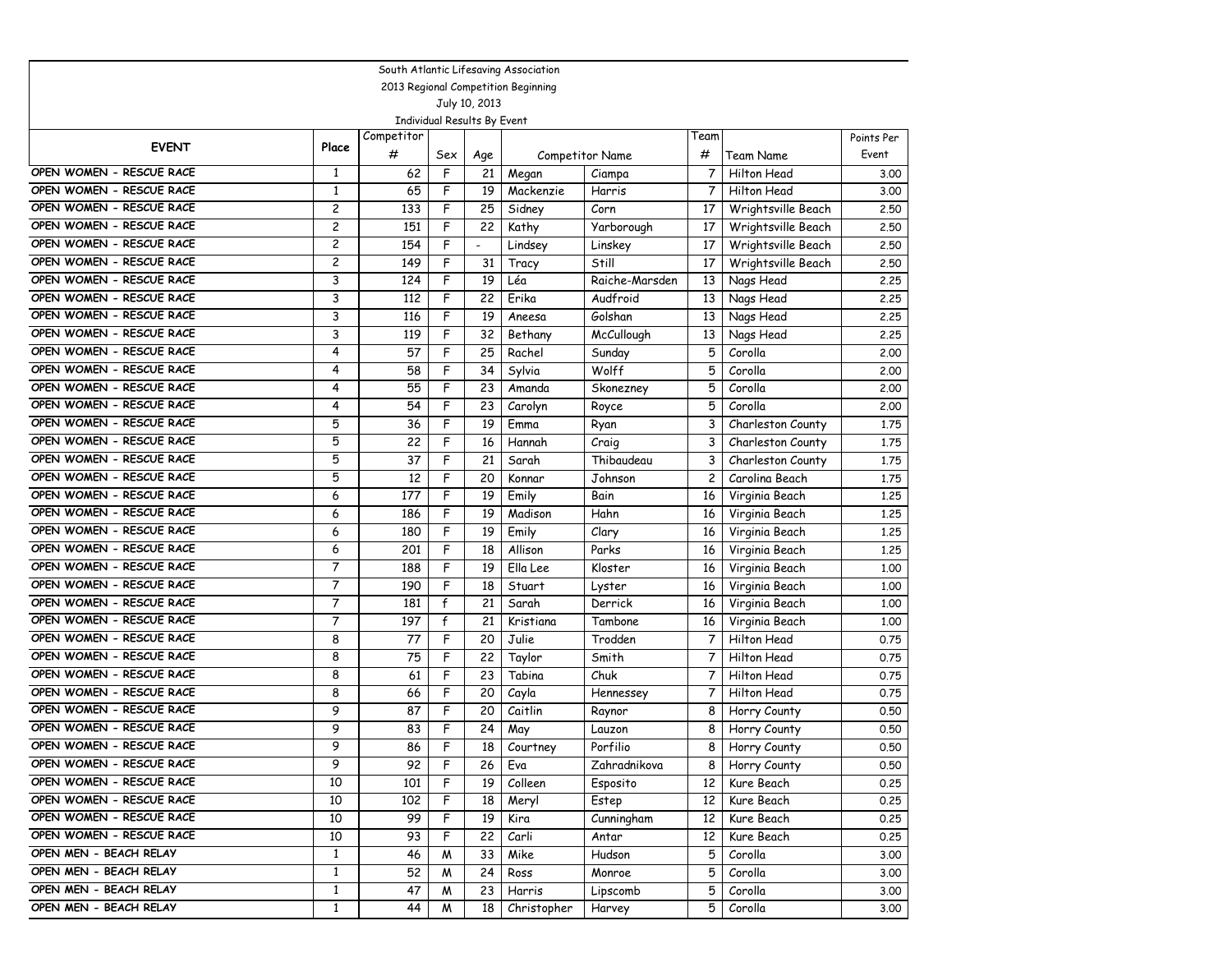| South Atlantic Lifesaving Association |                         |                          |                          |                             |                                     |                          |                          |                          |            |  |  |  |
|---------------------------------------|-------------------------|--------------------------|--------------------------|-----------------------------|-------------------------------------|--------------------------|--------------------------|--------------------------|------------|--|--|--|
|                                       |                         |                          |                          |                             | 2013 Regional Competition Beginning |                          |                          |                          |            |  |  |  |
|                                       |                         |                          |                          | July 10, 2013               |                                     |                          |                          |                          |            |  |  |  |
|                                       |                         |                          |                          | Individual Results By Event |                                     |                          |                          |                          |            |  |  |  |
| <b>EVENT</b>                          | Place                   | Competitor               |                          |                             |                                     |                          | Геаm                     |                          | Points Per |  |  |  |
|                                       |                         | #                        | Sex                      | Age                         |                                     | Competitor Name          | #                        | Team Name                | Event      |  |  |  |
| OPEN MEN - BEACH RELAY                | 2                       | 13                       | M                        | 21                          | Brian                               | Keehn                    | 2                        | Carolina Beach           | 2.50       |  |  |  |
| OPEN MEN - BEACH RELAY                | $\overline{c}$          | 16                       | M                        | 23                          | Mitchell                            | McDowell                 | 2                        | Carolina Beach           | 2.50       |  |  |  |
| OPEN MEN - BEACH RELAY                | $\overline{\mathbf{c}}$ | 14                       | M                        | 21                          | Nick                                | Krepshaw                 | 2                        | Carolina Beach           | 2.50       |  |  |  |
| OPEN MEN - BEACH RELAY                | $\overline{c}$          | 11                       | M                        | 23                          | Philip                              | Castelluzzo              | 2                        | Carolina Beach           | 2.50       |  |  |  |
| OPEN MEN - BEACH RELAY                | 3                       | 145                      | M                        | 27                          | Mo                                  | Peacock                  | 17                       | Wrightsville Beach       | 2.25       |  |  |  |
| OPEN MEN - BEACH RELAY                | 3                       | 142                      | M                        | 22                          | Ray                                 | Mcgorry                  | 17                       | Wrightsville Beach       | 2.25       |  |  |  |
| OPEN MEN - BEACH RELAY                | 3                       | 141                      | M                        | 33                          | Jon                                 | Mauney                   | 17                       | Wrightsville Beach       | 2.25       |  |  |  |
| OPEN MEN - BEACH RELAY                | 3                       | 139                      | M                        | 25                          | Will                                | Kealy                    | 17                       | Wrightsville Beach       | 2.25       |  |  |  |
| OPEN MEN - BEACH RELAY                | 4                       | 1                        | M                        | 27                          | Garrett                             | Adamson                  | $\mathbf{1}$             | Atlantic Beach           | 2.00       |  |  |  |
| OPEN MEN - BEACH RELAY                | 4                       | 5                        | M                        | 20                          | Trevor                              | Lynch                    | $\mathbf{1}$             | Atlantic Beach           | 2.00       |  |  |  |
| OPEN MEN - BEACH RELAY                | 4                       | 6                        | M                        | 29                          | Garrett                             | Opper                    | $\mathbf{1}$             | Atlantic Beach           | 2.00       |  |  |  |
| OPEN MEN - BEACH RELAY                | 4                       | 205                      | M                        | 39                          | Bryon                               | <b>Iveson</b>            | 9                        | Jax Beach                | 2.00       |  |  |  |
| OPEN MEN - BEACH RELAY                | 5                       | 79                       | M                        | 22                          | Jacob                               | Dole                     | 8                        | Horry County             | 1.75       |  |  |  |
| OPEN MEN - BEACH RELAY                | 5                       | 90                       | M                        | 23                          | Joseph                              | Shannon III              | 8                        | Horry County             | 1.75       |  |  |  |
| OPEN MEN - BEACH RELAY                | 5                       | 80                       | M                        | 20                          | Timothy                             | Fender                   | 8                        | Horry County             | 1.75       |  |  |  |
| OPEN MEN - BEACH RELAY                | 5                       | 78                       | M                        | 19                          | Gunter                              | Bowling                  | 8                        | Horry County             | 1.75       |  |  |  |
| OPEN MEN - BEACH RELAY                | 6                       | 64                       | M                        | 22                          | Louis                               | Glavinos                 | 7                        | Hilton Head              | 1.25       |  |  |  |
| OPEN MEN - BEACH RELAY                | 6                       | 63                       | M                        | 19                          | Michael                             | Dove                     | 7                        | <b>Hilton Head</b>       | 1.25       |  |  |  |
| OPEN MEN - BEACH RELAY                | 6                       | 73                       | M                        | 21                          | Kyle                                | Schofield                | 7                        | Hilton Head              | 1,25       |  |  |  |
| OPEN MEN - BEACH RELAY                | 6                       | 69                       | M                        | 19                          | Hayden                              | Mattison                 | 7                        | Hilton Head              | 1,25       |  |  |  |
| OPEN MEN - BEACH RELAY                | $\overline{7}$          | 50                       | M                        | 24                          | Travis                              | Martinez                 | 5                        | Corolla                  | 1,00       |  |  |  |
| OPEN MEN - BEACH RELAY                | 7                       | 49                       | M                        | 24                          | Mike                                | Marsico                  | 5                        | Corolla                  | 1,00       |  |  |  |
| OPEN MEN - BEACH RELAY                | 7                       | 40                       | M                        | 37                          | Shaun                               | Buen                     | 5                        | Corolla                  | 1,00       |  |  |  |
| OPEN MEN - BEACH RELAY                | $\overline{7}$          | 56                       | M                        | 25                          | Sean                                | Sonnenberg               | 5                        | Corolla                  | 1,00       |  |  |  |
| OPEN MEN - BEACH RELAY                | 8                       | 107                      | M                        | 25                          | Edmund                              | Kennedy                  | 12                       | Kure Beach               | 0.75       |  |  |  |
| OPEN MEN - BEACH RELAY                | 8                       | 109                      | M                        | 26                          | Daniel                              | Russell                  | 12                       | Kure Beach               | 0.75       |  |  |  |
| OPEN MEN - BEACH RELAY                | 8                       | 94                       | M                        | 22                          | Connor                              | <b>Black</b>             | 12                       | Kure Beach               | 0.75       |  |  |  |
| OPEN MEN - BEACH RELAY                | 8                       | 100                      | M                        | 20                          | Matt                                | Degioa                   | 12                       | Kure Beach               | 0.75       |  |  |  |
| OPEN MEN - BEACH RELAY                | 9                       | 138                      | M                        | 23                          | Brandon                             | Hicks                    | 17                       | Wrightsville Beach       | 0.50       |  |  |  |
| OPEN MEN - BEACH RELAY                | 9                       | 136                      | M                        | 24                          | Gray                                | Elliot                   | 17                       | Wrightsville Beach       | 0.50       |  |  |  |
| OPEN MEN - BEACH RELAY                | 9                       | 135                      | M                        | 40                          | Brendon                             | Doyle                    | 17                       | Wrightsville Beach       | 0.50       |  |  |  |
| OPEN MEN - BEACH RELAY                | 9                       | 137                      | M                        | 28                          | Hunter                              | Hay                      | 17                       | Wrightsville Beach       | 0.50       |  |  |  |
| OPEN MEN - BEACH RELAY                | 10                      |                          |                          |                             |                                     | $\overline{a}$           |                          |                          |            |  |  |  |
| OPEN MEN - BEACH RELAY                | 10                      | $\overline{\phantom{a}}$ | $\overline{\phantom{a}}$ | $\overline{\phantom{a}}$    | $\overline{\phantom{a}}$            | $\overline{\phantom{a}}$ | $\overline{\phantom{a}}$ | $\overline{\phantom{a}}$ |            |  |  |  |
| OPEN MEN - BEACH RELAY                | 10                      | $\overline{\phantom{a}}$ | $\overline{\phantom{a}}$ | $\overline{\phantom{a}}$    | $\overline{\phantom{a}}$            | $\overline{\phantom{a}}$ | $\overline{\phantom{a}}$ | $\overline{\phantom{a}}$ | $\sim$     |  |  |  |
| OPEN MEN - BEACH RELAY                | 10                      | $\overline{\phantom{a}}$ | $\overline{\phantom{a}}$ | $\overline{\phantom{a}}$    | $\overline{\phantom{a}}$            | $\overline{\phantom{a}}$ | $\overline{\phantom{a}}$ | $\overline{\phantom{a}}$ | $\sim$     |  |  |  |
| OPEN WOMEN - BEACH RELAY              | $\mathbf{1}$            | 12                       | F                        | 20                          | Konnar                              | Johnson                  | $\mathsf{2}^-$           | Carolina Beach           | 3.00       |  |  |  |
| OPEN WOMEN - BEACH RELAY              | $\mathbf{1}$            | 15                       | F                        | 22                          | Erin                                | McDaniel                 | $\mathbf{2}$             | Carolina Beach           | 3.00       |  |  |  |
| OPEN WOMEN - BEACH RELAY              | $\mathbf{1}$            | 59                       | F                        | 21                          | Ashley                              | Wybersky                 | $\mathsf{2}^-$           | Carolina Beach           | 3.00       |  |  |  |
| OPEN WOMEN - BEACH RELAY              | $\mathbf{1}$            | 10                       | F                        | 22                          | Alyssa                              | Bennett                  | $\mathbf{2}$             | Carolina Beach           | 3.00       |  |  |  |
| OPEN WOMEN - BEACH RELAY              | $\overline{c}$          | 58                       | F                        | 34                          | Sylvia                              | Wolff                    | 5                        | Corolla                  | 2.50       |  |  |  |
| OPEN WOMEN - BEACH RELAY              | $\mathbf{2}$            | 45                       | F                        | 26                          | Jordan                              | Hill                     | 5                        | Corolla                  | 2.50       |  |  |  |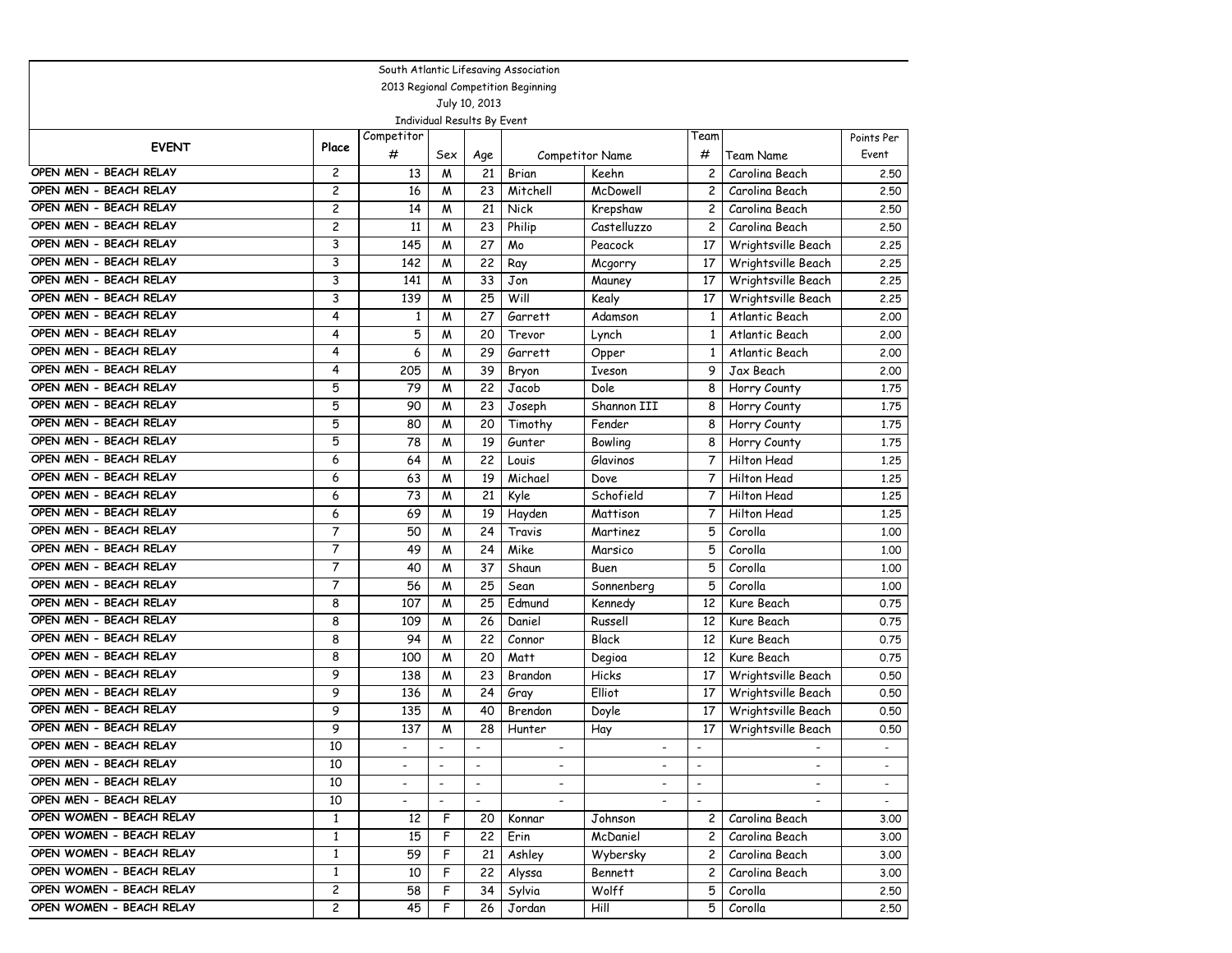| South Atlantic Lifesaving Association |                         |            |                             |                |          |                        |                |                    |            |  |  |
|---------------------------------------|-------------------------|------------|-----------------------------|----------------|----------|------------------------|----------------|--------------------|------------|--|--|
| 2013 Regional Competition Beginning   |                         |            |                             |                |          |                        |                |                    |            |  |  |
| July 10, 2013                         |                         |            |                             |                |          |                        |                |                    |            |  |  |
|                                       |                         |            | Individual Results By Event |                |          |                        |                |                    |            |  |  |
| <b>EVENT</b>                          | Place                   | Competitor |                             |                |          |                        | Team           |                    | Points Per |  |  |
|                                       |                         | #          | Sex                         | Age            |          | <b>Competitor Name</b> | #              | Team Name          | Event      |  |  |
| OPEN WOMEN - BEACH RELAY              | 2                       | 57         | F                           | 25             | Rachel   | Sunday                 | 5              | Corolla            | 2.50       |  |  |
| OPEN WOMEN - BEACH RELAY              | 2                       | 54         | F                           | 23             | Carolyn  | Royce                  | 5              | Corolla            | 2.50       |  |  |
| OPEN WOMEN - BEACH RELAY              | 3                       | 76         | F                           | 18             | Ashleigh | Stallings              | $\overline{7}$ | Hilton Head        | 2.25       |  |  |
| OPEN WOMEN - BEACH RELAY              | 3                       | 74         | F                           | 19             | Jenna    | Sheeran                | 7              | Hilton Head        | 2.25       |  |  |
| OPEN WOMEN - BEACH RELAY              | 3                       | 66         | F                           | 20             | Cayla    | Hennessey              | 7              | Hilton Head        | 2.25       |  |  |
| OPEN WOMEN - BEACH RELAY              | 3                       | 75         | F                           | 22             | Taylor   | Smith                  | 7              | Hilton Head        | 2.25       |  |  |
| OPEN WOMEN - BEACH RELAY              | 4                       | 202        | F                           | 27             | Lauren   | Pfeifer                | 16             | Virginia Beach     | 2.00       |  |  |
| OPEN WOMEN - BEACH RELAY              | 4                       | 181        | $\mathsf{f}$                | 21             | Sarah    | Derrick                | 16             | Virginia Beach     | 2,00       |  |  |
| OPEN WOMEN - BEACH RELAY              | 4                       | 180        | F                           | 19             | Emily    | Clary                  | 16             | Virginia Beach     | 2,00       |  |  |
| OPEN WOMEN - BEACH RELAY              | 4                       | 201        | F                           | 18             | Allison  | Parks                  | 16             | Virginia Beach     | 2,00       |  |  |
| OPEN WOMEN - BEACH RELAY              | 5                       | 158        | F                           | 18             | Lauren   | Badenhoop              | 9              | Jax Beach          | 1.75       |  |  |
| OPEN WOMEN - BEACH RELAY              | 5                       | 55         | F                           | 23             | Amanda   | Skonezney              | 5              | Corolla            | 1.75       |  |  |
| OPEN WOMEN - BEACH RELAY              | 5                       | 162        | F                           | 21             | Allison  | Shemenski              | 9              | Jax Beach          | 1,75       |  |  |
| OPEN WOMEN - BEACH RELAY              | 5                       | 166        | F                           | 17             | Nicole   | Emerson                | 9              | Jax Beach          | 1.75       |  |  |
| OPEN WOMEN - BEACH RELAY              | 6                       | 99         | F                           | 19             | Kira     | Cunningham             | 12             | Kure Beach         | 1.25       |  |  |
| OPEN WOMEN - BEACH RELAY              | 6                       | 101        | F                           | 19             | Colleen  | Esposito               | 12             | Kure Beach         | 1.25       |  |  |
| OPEN WOMEN - BEACH RELAY              | 6                       | 97         | F                           | 16             | Katie    | Carter                 | 12             | Kure Beach         | 1,25       |  |  |
| OPEN WOMEN - BEACH RELAY              | 6                       | 93         | F                           | 22             | Carli    | Antar                  | 12             | Kure Beach         | 1,25       |  |  |
| OPEN WOMEN - BEACH RELAY              | 7                       | 133        | F                           | 25             | Sidney   | Corn                   | 17             | Wrightsville Beach | 1,00       |  |  |
| OPEN WOMEN - BEACH RELAY              | $\overline{7}$          | 151        | F                           | 22             | Kathy    | Yarborough             | 17             | Wrightsville Beach | 1,00       |  |  |
| OPEN WOMEN - BEACH RELAY              | 7                       | 154        | F                           | $\overline{a}$ | Lindsey  | Linskey                | 17             | Wrightsville Beach | 1.00       |  |  |
| OPEN WOMEN - BEACH RELAY              | 7                       | 149        | F                           | 31             | Tracy    | Still                  | 17             | Wrightsville Beach | 1,00       |  |  |
| OPEN WOMEN - BEACH RELAY              | 8                       | 124        | F                           | 19             | Léa      | Raiche-Marsden         | 13             | Nags Head          | 0.75       |  |  |
| OPEN WOMEN - BEACH RELAY              | 8                       | 114        | F                           | 19             | Jillian  | Ellis                  | 13             | Nags Head          | 0.75       |  |  |
| OPEN WOMEN - BEACH RELAY              | 8                       | 127        | F                           | 24             | Areil    | Studenmund             | 13             | Nags Head          | 0.75       |  |  |
| OPEN WOMEN - BEACH RELAY              | 8                       | 116        | F                           | 19             | Aneesa   | Golshan                | 13             | Nags Head          | 0.75       |  |  |
| OPEN WOMEN - BEACH RELAY              | 9                       | 84         | F                           | 19             | Marisa   | Maher                  | 8              | Horry County       | 0.50       |  |  |
| OPEN WOMEN - BEACH RELAY              | 9                       | 85         | F                           | 30             | Jeanne   | Mcdonald               | 8              | Horry County       | 0.50       |  |  |
| OPEN WOMEN - BEACH RELAY              | 9                       | 86         | F                           | 18             | Courtney | Porfilio               | 8              | Horry County       | 0.50       |  |  |
| OPEN WOMEN - BEACH RELAY              | 9                       | 92         | F                           | 26             | Eva      | Zahradnikova           | 8              | Horry County       | 0.50       |  |  |
| OPEN WOMEN - BEACH RELAY              | 10                      | 22         | F                           | 16             | Hannah   | Craig                  | 3              | Charleston County  | 0.25       |  |  |
| OPEN WOMEN - BEACH RELAY              | 10                      | 36         | F                           | 19             | Emma     | Ryan                   | 3              | Charleston County  | 0.25       |  |  |
| OPEN WOMEN - BEACH RELAY              | 10                      | 37         | F                           | 21             | Sarah    | Thibaudeau             | 3              | Charleston County  | 0.25       |  |  |
| OPEN WOMEN - BEACH RELAY              | 10                      | 165        | F                           | 60             | Susan    | Wallis                 | 9              | Jax Beach          | 0.25       |  |  |
| OPEN MEN - SURFSKI RACE               | $\mathbf{1}$            | 161        | M                           | 21             | Eli      | Phillips               | 9              | Jax Beach          | 12.00      |  |  |
| OPEN MEN - SURFSKI RACE               | $\overline{\mathbf{c}}$ | 163        | M                           | 18             | Ryan     | Tocco                  | 9              | Jax Beach          | 10.00      |  |  |
| OPEN MEN - SURFSKI RACE               | 3                       | 107        | M                           | 25             | Edmund   | Kennedy                | 12             | Kure Beach         | 9.00       |  |  |
| OPEN MEN - SURFSKI RACE               | 4                       | 153        | M                           | 29             | Jeremy   | Watkins                | $\mathbf{1}$   | Atlantic Beach     | 8.00       |  |  |
| OPEN MEN - SURFSKI RACE               | 5                       | 152        | M                           | 27             | Josh     | Ashley                 | $\mathbf{1}$   | Atlantic Beach     | 7.00       |  |  |
| OPEN MEN - SURFSKI RACE               | 6                       | 122        | M                           | 35             | Chad     | Motz                   | 13             | Nags Head          | 5.00       |  |  |
| OPEN MEN - SURFSKI RACE               | 7                       | 137        | M                           | 28             | Hunter   | Hay                    | 17             | Wrightsville Beach | 4.00       |  |  |
| OPEN MEN - SURFSKI RACE               | 8                       | 205        | M                           | 39             | Bryon    | Iveson                 | 9              | Jax Beach          | 3.00       |  |  |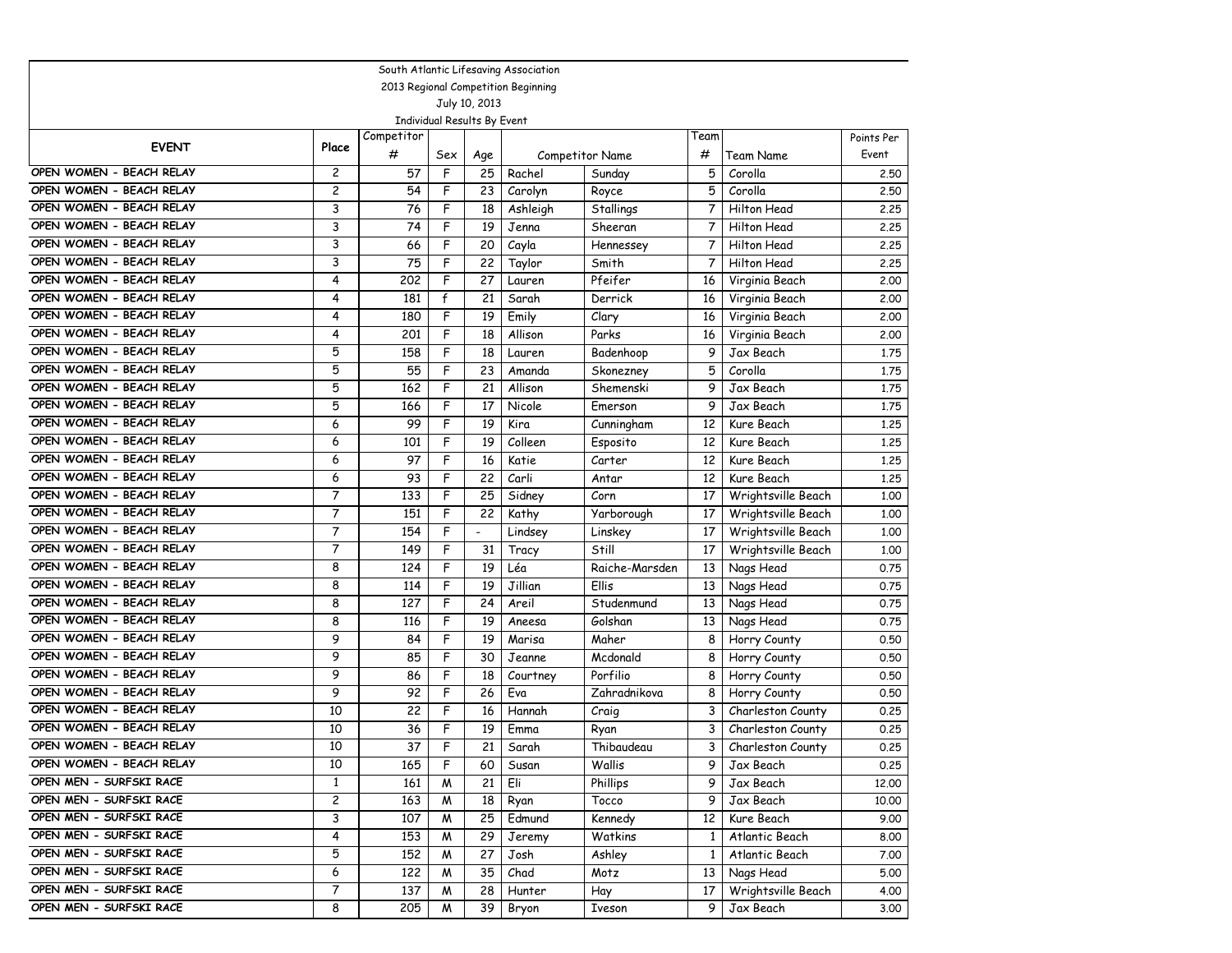| South Atlantic Lifesaving Association |                         |                          |                             |                          |                          |                          |                          |                          |                          |  |
|---------------------------------------|-------------------------|--------------------------|-----------------------------|--------------------------|--------------------------|--------------------------|--------------------------|--------------------------|--------------------------|--|
| 2013 Regional Competition Beginning   |                         |                          |                             |                          |                          |                          |                          |                          |                          |  |
| July 10, 2013                         |                         |                          |                             |                          |                          |                          |                          |                          |                          |  |
|                                       |                         |                          | Individual Results By Event |                          |                          |                          |                          |                          |                          |  |
| <b>EVENT</b>                          | Place                   | Competitor<br>#          |                             |                          |                          |                          | Team<br>#                | Team Name                | Points Per<br>Event      |  |
| OPEN MEN - SURFSKI RACE               | 9                       |                          | Sex                         | Age<br>44                | Thomas                   | Competitor Name          | 9                        | Jax Beach                |                          |  |
| OPEN MEN - SURFSKI RACE               |                         | 206                      | M                           |                          |                          | Wright                   |                          |                          | 2.00                     |  |
|                                       | 10                      | 138                      | M                           | 23                       | Brandon                  | Hicks                    | 17                       | Wrightsville Beach       | 1.00                     |  |
| OPEN WOMEN - SURFSKI RACE             | $\mathbf{1}$            | 133                      | F                           | 25                       | Sidney                   | Corn                     | 17                       | Wrightsville Beach       | 12,00                    |  |
| OPEN WOMEN - SURFSKI RACE             | $\overline{c}$          | 162                      | F                           | 21                       | Allison                  | Shemenski                | 9                        | Jax Beach                | 10.00                    |  |
| OPEN WOMEN - SURFSKI RACE             | 3                       | 166                      | F                           | 17                       | Nicole                   | Emerson                  | 9                        | Jax Beach                | 9.00                     |  |
| OPEN WOMEN - SURFSKI RACE             | 4                       | 116                      | F                           | 19                       | Aneesa                   | Golshan                  | 13                       | Nags Head                | 8.00                     |  |
| OPEN WOMEN - SURFSKI RACE             | 5                       | 41                       | F                           | 25                       | Kristi                   | Falco                    | 5                        | Corolla                  | 7.00                     |  |
| OPEN WOMEN - SURFSKI RACE             | 6                       | 119                      | F                           | 32                       | Bethany                  | McCullough               | 13                       | Nags Head                | 5.00                     |  |
| OPEN WOMEN - SURFSKI RACE             | 7                       | 55                       | F                           | 23                       | Amanda                   | Skonezney                | 5                        | Corolla                  | 4.00                     |  |
| OPEN WOMEN - SURFSKI RACE             | 8                       | 158                      | F                           | 18                       | Lauren                   | Badenhoop                | 9                        | Jax Beach                | 3.00                     |  |
| OPEN WOMEN - SURFSKI RACE             | 9                       | 37                       | F                           | 21                       | Sarah                    | Thibaudeau               | 3                        | Charleston County        | 2,00                     |  |
| OPEN WOMEN - SURFSKI RACE             | 10                      | 59                       | F                           | 21                       | Ashley                   | Wybersky                 | $\overline{c}$           | Carolina Beach           | 1.00                     |  |
| 30-34 MEN - SURFSKI RACE              | $\mathbf{1}$            | 148                      | M                           | 32                       | Sean                     | Ruttkay                  | 17                       | Wrightsville Beach       | 5.00                     |  |
| 30-34 MEN - SURFSKI RACE              | $\overline{c}$          | 128                      | M                           | 34                       | Scott                    | Andersen                 | 17                       | Wrightsville Beach       | 3.00                     |  |
| 30-34 MEN - SURFSKI RACE              | 3                       | 29                       | M                           | 33                       | Brian                    | Mack                     | 3                        | Charleston County        | 1.00                     |  |
| 30-34 WOMEN - SURFSKI RACE            | $\mathbf{1}$            | 119                      | F                           | 32                       | Bethany                  | McCullough               | 13                       | Nags Head                | 5.00                     |  |
| 30-34 WOMEN - SURFSKI RACE            | $\overline{c}$          | 58                       | F                           | 34                       | Sylvia                   | Wolff                    | 5                        | Corolla                  | 3.00                     |  |
| 30-34 WOMEN - SURFSKI RACE            | 3                       | 149                      | F                           | 31                       | Tracy                    | Still                    | 17                       | Wrightsville Beach       | 1.00                     |  |
| 35-39 MEN - SURFSKI RACE              | $\mathbf{1}$            | 205                      | M                           | 39                       | Bryon                    | Iveson                   | 9                        | Jax Beach                | 5.00                     |  |
| 35-39 MEN - SURFSKI RACE              | $\overline{c}$          | 122                      | W                           | 35                       | Chad                     | Motz                     | 13                       | Nags Head                | 3.00                     |  |
| 35-39 MEN - SURFSKI RACE              | 3                       | 40                       | M                           | 37                       | Shaun                    | Buen                     | 5                        | Corolla                  | 1,00                     |  |
| 35-39 WOMEN - SURFSKI RACE            | $\mathbf{1}$            | $\overline{\phantom{a}}$ | $\overline{\phantom{a}}$    | $\overline{\phantom{a}}$ |                          | $\overline{a}$           | $\overline{\phantom{a}}$ | $\blacksquare$           |                          |  |
| 35-39 WOMEN - SURFSKI RACE            | $\overline{c}$          | $\overline{\phantom{a}}$ | $\overline{\phantom{a}}$    | $\overline{\phantom{a}}$ | $\overline{\phantom{a}}$ | $\overline{\phantom{a}}$ | $\overline{\phantom{a}}$ | $\blacksquare$           | $\overline{\phantom{a}}$ |  |
| 35-39 WOMEN - SURFSKI RACE            | 3                       | $\overline{\phantom{a}}$ | $\overline{\phantom{a}}$    | $\overline{a}$           |                          | $\blacksquare$           | $\overline{\phantom{a}}$ | $\overline{\phantom{a}}$ | $\overline{\phantom{a}}$ |  |
| 40-44 MEN - SURFSKI RACE              | $\mathbf{1}$            | 206                      | M                           | 44                       | Thomas                   | Wright                   | 9                        | Jax Beach                | 5.00                     |  |
| 40-44 MEN - SURFSKI RACE              | $\overline{c}$          | 135                      | M                           | 40                       | Brendon                  | Doyle                    | 17                       | Wrightsville Beach       | 3.00                     |  |
| 40-44 MEN - SURFSKI RACE              | 3                       | 146                      | M                           | 43                       | Todd                     | Pletcher                 | 17                       | Wrightsville Beach       | 1,00                     |  |
| 40-44 WOMEN - SURFSKI RACE            | $\mathbf{1}$            | $\overline{\phantom{a}}$ | $\overline{\phantom{a}}$    | $\overline{\phantom{a}}$ | $\overline{\phantom{a}}$ | $\overline{\phantom{a}}$ | $\frac{1}{2}$            |                          | $\overline{\phantom{a}}$ |  |
| 40-44 WOMEN - SURFSKI RACE            | $\overline{c}$          |                          | $\overline{\phantom{a}}$    | $\overline{\phantom{a}}$ |                          |                          | $\frac{1}{2}$            |                          |                          |  |
| 40-44 WOMEN - SURFSKI RACE            | 3                       | $\overline{\phantom{a}}$ | $\overline{\phantom{a}}$    | $\blacksquare$           | $\overline{\phantom{a}}$ | $\overline{a}$           | $\overline{\phantom{a}}$ | $\overline{a}$           | $\overline{\phantom{a}}$ |  |
| 45-49 MEN - SURFSKI RACE              | $\mathbf{1}$            | 104                      | M                           | 48                       | David                    | Heglar                   | 12                       | Kure Beach               | 5.00                     |  |
| 45-49 MEN - SURFSKI RACE              | $\overline{c}$          | $\overline{\phantom{a}}$ | $\overline{\phantom{a}}$    | $\overline{\phantom{a}}$ | $\overline{\phantom{a}}$ | $\overline{\phantom{a}}$ | $\overline{\phantom{a}}$ | $\blacksquare$           | $\overline{\phantom{a}}$ |  |
| 45-49 MEN - SURFSKI RACE              | 3                       |                          | $\overline{\phantom{a}}$    | $\overline{\phantom{a}}$ | $\overline{\phantom{a}}$ | $\overline{a}$           |                          | $\overline{\phantom{a}}$ |                          |  |
| 45-49 WOMEN - SURFSKI RACE            | $\mathbf{1}$            | $\overline{\phantom{a}}$ | $\overline{\phantom{a}}$    | $\overline{\phantom{a}}$ | $\overline{\phantom{a}}$ | $\overline{\phantom{a}}$ | $\overline{\phantom{a}}$ |                          |                          |  |
| 45-49 WOMEN - SURFSKI RACE            | $\overline{\mathbf{c}}$ | $\blacksquare$           | $\blacksquare$              | $\overline{a}$           |                          | $\blacksquare$           | $\blacksquare$           |                          | $\blacksquare$           |  |
| 45-49 WOMEN - SURFSKI RACE            | 3                       | $\overline{\phantom{a}}$ | $\overline{\phantom{a}}$    | $\overline{\phantom{a}}$ | $\overline{\phantom{a}}$ | $\overline{\phantom{a}}$ | $\overline{\phantom{a}}$ | $\blacksquare$           | $\sim$                   |  |
| 50-54 MEN - SURFSKI RACE              | $\mathbf{1}$            | 179                      | M                           | 51                       | David                    | Bostic                   | 16                       | Virginia Beach           | 5.00                     |  |
| 50-54 MEN - SURFSKI RACE              | $\overline{\mathbf{c}}$ | 143                      | M                           | 52                       | Greg                     | Miller                   | 17                       | Wrightsville Beach       | 3.00                     |  |
| 50-54 MEN - SURFSKI RACE              | 3                       | $\blacksquare$           | $\overline{\phantom{a}}$    | $\overline{\phantom{a}}$ | $\overline{\phantom{a}}$ | $\overline{\phantom{a}}$ | $\overline{\phantom{a}}$ |                          | $\sim$                   |  |
| 50-54 WOMEN - SURFSKI RACE            | $\mathbf{1}$            | 208                      | F                           | 50                       | Valerie                  | Netsch                   | 13                       | Nags Head                | 5.00                     |  |
| 50-54 WOMEN - SURFSKI RACE            | $\overline{c}$          | 207                      | F                           | 53                       | Maureen                  | Shannon                  | 8                        | Horry County             | 3.00                     |  |
| 50-54 WOMEN - SURFSKI RACE            | 3                       | $\overline{\phantom{a}}$ | $\overline{\phantom{a}}$    | $\overline{\phantom{a}}$ | $\overline{\phantom{a}}$ | $\overline{\phantom{a}}$ | $\overline{\phantom{a}}$ | $\overline{\phantom{a}}$ | $\sim$                   |  |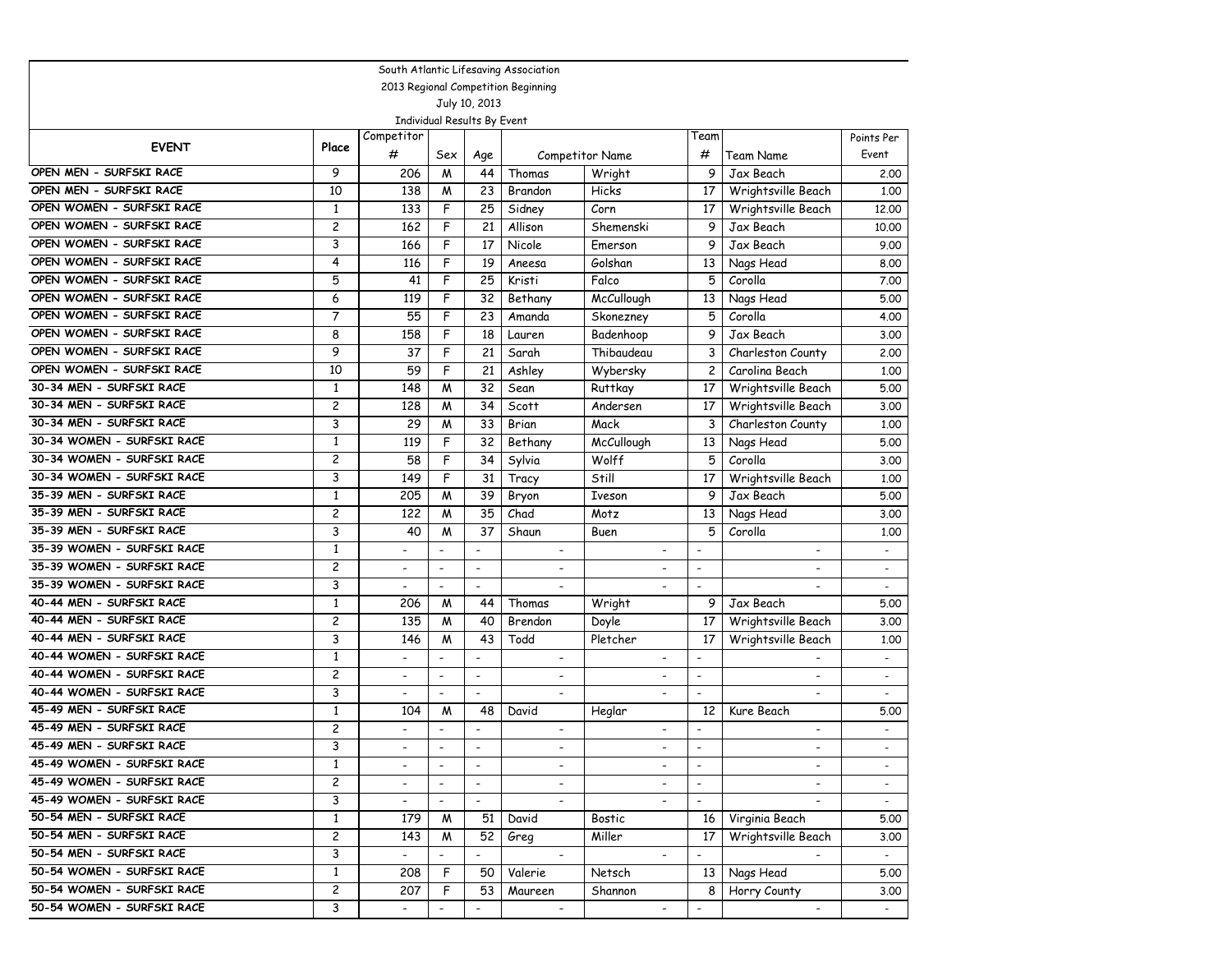| South Atlantic Lifesaving Association |                |                          |                          |                          |                          |                          |                          |                          |                          |
|---------------------------------------|----------------|--------------------------|--------------------------|--------------------------|--------------------------|--------------------------|--------------------------|--------------------------|--------------------------|
| 2013 Regional Competition Beginning   |                |                          |                          |                          |                          |                          |                          |                          |                          |
| July 10, 2013                         |                |                          |                          |                          |                          |                          |                          |                          |                          |
| Individual Results By Event           |                |                          |                          |                          |                          |                          |                          |                          |                          |
| <b>EVENT</b>                          | Place          | Competitor               |                          |                          |                          |                          | Team                     |                          | Points Per               |
|                                       |                | #                        | Sex                      | Age                      |                          | Competitor Name          | #                        | Team Name                | Event                    |
| 55-59 MEN - SURFSKI RACE              | 1              | 129                      | M                        | 55                       | Dave                     | Baker                    | 17                       | Wrightsville Beach       | 5.00                     |
| 55-59 MEN - SURFSKI RACE              | 2              | 117                      | M                        | 55                       | John                     | Kenny                    | 13                       | Nags Head                | 3.00                     |
| 55-59 MEN - SURFSKI RACE              | 3              | 91                       | M                        | 55                       | Jay                      | Woodward                 | 8                        | Horry County             | 1,00                     |
| 55-59 WOMEN - SURFSKI RACE            | $\mathbf{1}$   | 187                      | F                        | 56                       | Nancy                    | Hodges                   | 16                       | Virginia Beach           | 5.00                     |
| 55-59 WOMEN - SURFSKI RACE            | $\overline{c}$ |                          | $\overline{\phantom{a}}$ | $\overline{\phantom{a}}$ |                          |                          | $\overline{\phantom{a}}$ |                          | $\overline{\phantom{a}}$ |
| 55-59 WOMEN - SURFSKI RACE            | 3              | ۰                        | $\blacksquare$           | $\overline{\phantom{a}}$ |                          |                          | $\overline{\phantom{a}}$ |                          |                          |
| 60-64 MEN - SURFSKI RACE              | $\mathbf{1}$   | 9                        | M                        | 60                       | Daniel                   | Anderson                 | $\overline{c}$           | Carolina Beach           | 5.00                     |
| 60-64 MEN - SURFSKI RACE              | 2              | $\overline{\phantom{0}}$ | $\overline{\phantom{a}}$ | $\blacksquare$           | $\overline{\phantom{a}}$ | $\overline{\phantom{a}}$ | $\overline{\phantom{a}}$ | $\overline{\phantom{a}}$ |                          |
| 60-64 MEN - SURFSKI RACE              | 3              | -                        | $\blacksquare$           | $\overline{\phantom{a}}$ | ۰                        | ۰                        | $\overline{\phantom{a}}$ | ٠                        | $\overline{\phantom{a}}$ |
| 60-64 WOMEN - SURFSKI RACE            | $\mathbf{1}$   | 165                      | F                        | 60                       | Susan                    | Wallis                   | 9                        | Jax Beach                | 5.00                     |
| 60-64 WOMEN - SURFSKI RACE            | $\overline{c}$ |                          |                          |                          | $\overline{\phantom{a}}$ |                          |                          | $\overline{\phantom{0}}$ |                          |
| 60-64 WOMEN - SURFSKI RACE            | 3              | -                        | $\overline{\phantom{a}}$ | $\overline{\phantom{a}}$ | $\overline{\phantom{a}}$ | $\overline{\phantom{a}}$ | $\overline{\phantom{a}}$ | $\overline{\phantom{a}}$ | $\overline{\phantom{a}}$ |
| 65-69 MEN - SURFSKI RACE              | $\mathbf{1}$   | $\overline{a}$           | $\overline{\phantom{a}}$ | $\overline{\phantom{a}}$ | $\overline{\phantom{a}}$ | $\overline{\phantom{a}}$ | $\overline{\phantom{a}}$ | $\overline{\phantom{a}}$ | $\overline{\phantom{a}}$ |
| 65-69 MEN - SURFSKI RACE              | $\overline{c}$ |                          | $\overline{\phantom{a}}$ | $\overline{\phantom{a}}$ |                          |                          | $\overline{\phantom{a}}$ |                          | $\overline{a}$           |
| 65-69 MEN - SURFSKI RACE              | 3              | $\overline{a}$           | $\blacksquare$           | $\overline{\phantom{a}}$ | $\overline{\phantom{a}}$ | $\overline{\phantom{a}}$ | $\overline{\phantom{a}}$ | $\overline{\phantom{a}}$ | $\overline{\phantom{a}}$ |
| 65-69 WOMEN - SURFSKI RACE            | $\mathbf{1}$   | $\overline{a}$           | $\blacksquare$           | $\overline{\phantom{a}}$ | $\overline{\phantom{a}}$ | $\overline{a}$           | $\blacksquare$           | $\overline{a}$           | $\overline{a}$           |
| 65-69 WOMEN - SURFSKI RACE            | $\overline{c}$ | $\overline{\phantom{0}}$ | $\overline{\phantom{a}}$ | $\overline{a}$           | $\overline{\phantom{a}}$ | $\overline{a}$           | $\overline{a}$           | $\overline{a}$           | $\overline{a}$           |
| 65-69 WOMEN - SURFSKI RACE            | 3              | $\overline{\phantom{0}}$ | $\overline{\phantom{a}}$ | $\overline{\phantom{a}}$ | $\overline{\phantom{a}}$ | $\overline{\phantom{a}}$ | $\blacksquare$           | $\blacksquare$           | $\overline{\phantom{a}}$ |
| 70+ MEN - SURFSKI RACE                | $\mathbf{1}$   | $\overline{a}$           | $\overline{\phantom{a}}$ | $\overline{\phantom{a}}$ | ۰                        | $\overline{\phantom{a}}$ | $\overline{\phantom{a}}$ | $\blacksquare$           | $\overline{\phantom{a}}$ |
| 70+ MEN - SURFSKI RACE                | 2              |                          | $\overline{\phantom{a}}$ | $\overline{\phantom{a}}$ |                          |                          | $\blacksquare$           | $\overline{\phantom{0}}$ |                          |
| 70+ MEN - SURFSKI RACE                | 3              | $\overline{\phantom{0}}$ | $\blacksquare$           | $\overline{\phantom{a}}$ | $\overline{\phantom{a}}$ | $\overline{\phantom{a}}$ | $\overline{\phantom{a}}$ | $\overline{\phantom{0}}$ | $\blacksquare$           |
| 70+ WOMEN - SURFSKI RACE              | $\mathbf{1}$   | $\overline{\phantom{a}}$ | $\overline{\phantom{a}}$ | $\overline{\phantom{a}}$ | $\overline{\phantom{a}}$ | $\overline{\phantom{a}}$ | $\overline{\phantom{a}}$ | $\overline{\phantom{a}}$ | $\overline{\phantom{a}}$ |
| 70+ WOMEN - SURFSKI RACE              | 2              | $\overline{\phantom{0}}$ | $\overline{\phantom{a}}$ | $\overline{a}$           | $\overline{\phantom{a}}$ | $\overline{a}$           | $\overline{\phantom{a}}$ | $\overline{a}$           | $\blacksquare$           |
| 70+ WOMEN - SURFSKI RACE              | 3              | $\overline{\phantom{0}}$ | $\overline{\phantom{a}}$ | $\overline{\phantom{a}}$ | $\overline{\phantom{a}}$ | $\overline{\phantom{a}}$ | $\overline{\phantom{a}}$ |                          | $\overline{\phantom{a}}$ |
| OPEN MEN - BOARD RESCUE RACE          | 1              | 146                      | М                        | 43                       | Todd                     | Pletcher                 | 17                       | Wrightsville Beach       | 6.00                     |
| OPEN MEN - BOARD RESCUE RACE          | $\mathbf{1}$   | 131                      | M                        | 22                       | Carl                     | Brubach                  | 17                       | Wrightsville Beach       | 6.00                     |
| OPEN MEN - BOARD RESCUE RACE          | $\overline{c}$ | 25                       | M                        | 18                       | Brennan                  | Gedney                   | 3                        | Charleston County        | 5.00                     |
| OPEN MEN - BOARD RESCUE RACE          | $\overline{c}$ | 38                       | M                        | 20                       | Anthony                  | Tipton                   | 3                        | Charleston County        | 5.00                     |
| OPEN MEN - BOARD RESCUE RACE          | 3              | 191                      | W                        | 23                       | Jon                      | Martin                   | 16                       | Virginia Beach           | 4.50                     |
| OPEN MEN - BOARD RESCUE RACE          | 3              | 184                      | M                        | 29                       | Patrick                  | Frisk                    | 16                       | Virginia Beach           | 4.50                     |
| OPEN MEN - BOARD RESCUE RACE          | 4              | 98                       | M                        | 21                       | Dylan                    | Cunnigham                | 12                       | Kure Beach               | 4.00                     |
| OPEN MEN - BOARD RESCUE RACE          | 4              | 96                       | M                        | 19                       | David                    | Brigham                  | 12                       | Kure Beach               | 4.00                     |
| OPEN MEN - BOARD RESCUE RACE          | 5              | 138                      | M                        | 23                       | Brandon                  | Hicks                    | 17                       | Wrightsville Beach       | 3.50                     |
| OPEN MEN - BOARD RESCUE RACE          | 5              | 139                      | M                        | 25                       | Will                     | Kealy                    | 17 <sub>1</sub>          | Wrightsville Beach       | 3.50                     |
| OPEN MEN - BOARD RESCUE RACE          | 6              | 31                       | Μ                        | 22                       | Luke                     | Meier                    | 3 <sup>1</sup>           | Charleston County        | 2.50                     |
| OPEN MEN - BOARD RESCUE RACE          | 6              | 35                       | м                        | 21                       | Evan                     | Renn                     | 3                        | Charleston County        | 2.50                     |
| OPEN MEN - BOARD RESCUE RACE          | 7              | 115                      | м                        | 21                       | Job                      | Fields                   | 13                       | Nags Head                | 2.00                     |
| OPEN MEN - BOARD RESCUE RACE          | 7              | 122                      | м                        | 35                       | Chad                     | Motz                     | 13 <sup>1</sup>          | Nags Head                | 2.00                     |
| OPEN MEN - BOARD RESCUE RACE          | 8              | 107                      | W                        | 25                       | Edmund                   | Kennedy                  | 12                       | Kure Beach               | 1.50                     |
| OPEN MEN - BOARD RESCUE RACE          | 8              | 108                      | м                        | 21                       | Devin                    | McDaniel                 | 12                       | Kure Beach               | 1.50                     |
| OPEN MEN - BOARD RESCUE RACE          | 9              | 148                      | M                        | 32                       | Sean                     | <b>Ruttkay</b>           | 17                       | Wrightsville Beach       | 1.00                     |
| OPEN MEN - BOARD RESCUE RACE          | 9              | 134                      | M                        | 35                       | Dave                     | Dorosko                  | 17                       | Wrightsville Beach       | 1.00                     |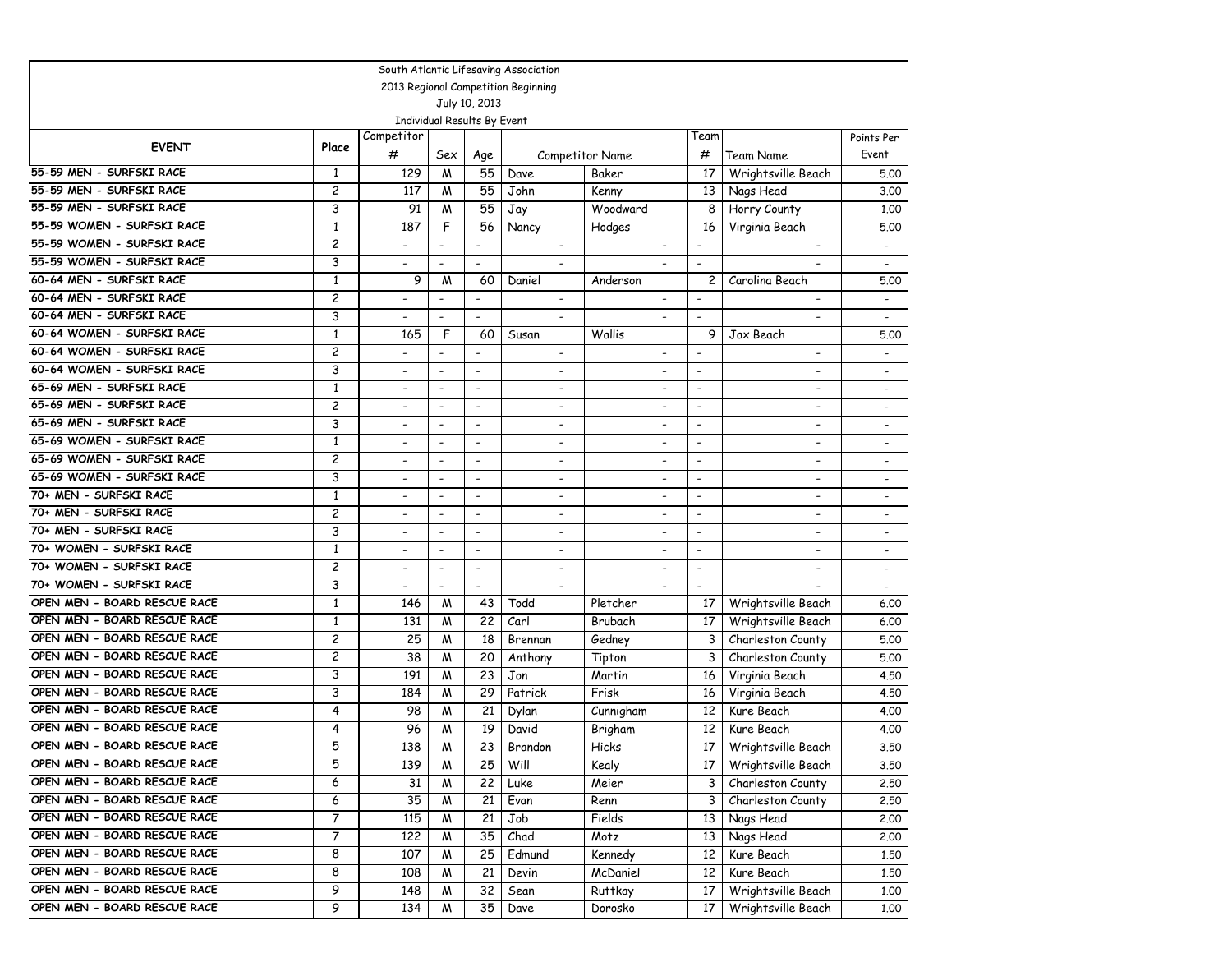|                                     |                         |                          |                |                          | South Atlantic Lifesaving Association |                          |                          |                          |            |  |
|-------------------------------------|-------------------------|--------------------------|----------------|--------------------------|---------------------------------------|--------------------------|--------------------------|--------------------------|------------|--|
| 2013 Regional Competition Beginning |                         |                          |                |                          |                                       |                          |                          |                          |            |  |
| July 10, 2013                       |                         |                          |                |                          |                                       |                          |                          |                          |            |  |
| Individual Results By Event         |                         |                          |                |                          |                                       |                          |                          |                          |            |  |
| <b>EVENT</b>                        |                         | Competitor               |                |                          |                                       |                          | Team                     |                          | Points Per |  |
|                                     | Place                   | #                        | Sex            | Age                      |                                       | Competitor Name          | #                        | <b>Team Name</b>         | Event      |  |
| OPEN MEN - BOARD RESCUE RACE        | 10                      | $\overline{\phantom{a}}$ |                |                          |                                       | $\overline{\phantom{a}}$ | $\overline{\phantom{a}}$ | $\overline{\phantom{a}}$ |            |  |
| OPEN MEN - BOARD RESCUE RACE        | 10                      | $\overline{\phantom{a}}$ | $\blacksquare$ | $\blacksquare$           | $\overline{\phantom{a}}$              |                          | $\overline{\phantom{a}}$ |                          |            |  |
| OPEN WOMEN - BOARD RESCUE RACE      | $\mathbf{1}$            | 151                      | F              | 22                       | Kathy                                 | Yarborough               | 17                       | Wrightsville Beach       | 6.00       |  |
| OPEN WOMEN - BOARD RESCUE RACE      | $\mathbf{1}$            | 154                      | F              | $\overline{\phantom{a}}$ | Lindsey                               | Linskey                  | 17                       | Wrightsville Beach       | 6.00       |  |
| OPEN WOMEN - BOARD RESCUE RACE      | $\overline{\mathbf{c}}$ | 54                       | F              | 23                       | Carolyn                               | Royce                    | 5                        | Corolla                  | 5.00       |  |
| OPEN WOMEN - BOARD RESCUE RACE      | 2                       | 57                       | F              | 25                       | Rachel                                | Sunday                   | 5                        | Corolla                  | 5.00       |  |
| OPEN WOMEN - BOARD RESCUE RACE      | 3                       | 177                      | F              | 19                       | Emily                                 | Bain                     | 16                       | Virginia Beach           | 4.50       |  |
| OPEN WOMEN - BOARD RESCUE RACE      | 3                       | 201                      | F              | 18                       | Allison                               | Parks                    | 16                       | Virginia Beach           | 4.50       |  |
| OPEN WOMEN - BOARD RESCUE RACE      | 4                       | 188                      | F              | 19                       | Ella Lee                              | Kloster                  | 16                       | Virginia Beach           | 4.00       |  |
| OPEN WOMEN - BOARD RESCUE RACE      | 4                       | 166                      | F              | 17                       | Nicole                                | Emerson                  | 9                        | Jax Beach                | 4.00       |  |
| OPEN WOMEN - BOARD RESCUE RACE      | 5                       | 190                      | F              | 18                       | Stuart                                | Lyster                   | 16                       | Virginia Beach           | 3.50       |  |
| OPEN WOMEN - BOARD RESCUE RACE      | 5                       | 202                      | F              | 27                       | Lauren                                | Pfeifer                  | 16                       | Virginia Beach           | 3.50       |  |
| OPEN WOMEN - BOARD RESCUE RACE      | 6                       | 41                       | F              | 25                       | Kristi                                | Falco                    | 5                        | Corolla                  | 2.50       |  |
| OPEN WOMEN - BOARD RESCUE RACE      | 6                       | 55                       | F              | 23                       | Amanda                                | Skonezney                | 5                        | Corolla                  | 2.50       |  |
| OPEN WOMEN - BOARD RESCUE RACE      | 7                       | 37                       | F              | 21                       | Sarah                                 | Thibaudeau               | 3                        | Charleston County        | 2.00       |  |
| OPEN WOMEN - BOARD RESCUE RACE      | 7                       | 22                       | F              | 16                       | Hannah                                | Craig                    | 3                        | Charleston County        | 2.00       |  |
| OPEN WOMEN - BOARD RESCUE RACE      | 8                       | 162                      | F              | 21                       | Allison                               | Shemenski                | 9                        | Jax Beach                | 1,50       |  |
| OPEN WOMEN - BOARD RESCUE RACE      | 8                       | 158                      | F              | 18                       | Lauren                                | Badenhoop                | 9                        | Jax Beach                | 1,50       |  |
| OPEN WOMEN - BOARD RESCUE RACE      | 9                       | 124                      | F              | 19                       | Léa                                   | Raiche-Marsden           | 13                       | Nags Head                | 1,00       |  |
| OPEN WOMEN - BOARD RESCUE RACE      | 9                       | 116                      | F              | 19                       | Aneesa                                | Golshan                  | 13                       | Nags Head                | 1,00       |  |
| OPEN WOMEN - BOARD RESCUE RACE      | 10                      | 15                       | F              | 22                       | Erin                                  | McDaniel                 | 2                        | Carolina Beach           | 0.50       |  |
| OPEN WOMEN - BOARD RESCUE RACE      | 10                      | 10                       | F              | 22                       | Alyssa                                | <b>Bennett</b>           | 2                        | Carolina Beach           | 0.50       |  |
| OPEN - INTERNATIONAL IRONMAN        | $\mathbf{1}$            | 163                      | M              | 18                       | Ryan                                  | Tocco                    | 9                        | Jax Beach                | 12,00      |  |
| OPEN - INTERNATIONAL IRONMAN        | 2                       | 161                      | M              | 21                       | Eli                                   | Phillips                 | 9                        | Jax Beach                | 10.00      |  |
| OPEN - INTERNATIONAL IRONMAN        | 3                       | 152                      | M              | 27                       | Josh                                  | Ashley                   | $\mathbf{1}$             | Atlantic Beach           | 9.00       |  |
| OPEN - INTERNATIONAL IRONMAN        | 4                       | 159                      | M              | 17                       | Matt                                  | Lydon                    | 9                        | Jax Beach                | 8.00       |  |
| OPEN - INTERNATIONAL IRONMAN        | 5                       | 138                      | м              | 23                       | Brandon                               | Hicks                    | 17                       | Wrightsville Beach       | 7.00       |  |
| OPEN - INTERNATIONAL IRONMAN        | 6                       | 131                      | M              | 22                       | Carl                                  | Brubach                  | 17                       | Wrightsville Beach       | 5.00       |  |
| OPEN - INTERNATIONAL IRONMAN        | 7                       | 25                       | M              | 18                       | Brennan                               | Gedney                   | 3                        | Charleston County        | 4.00       |  |
| OPEN - INTERNATIONAL IRONMAN        | 8                       | 122                      | M              | 35                       | Chad                                  | Motz                     | 13                       | Nags Head                | 3.00       |  |
| OPEN - INTERNATIONAL IRONMAN        | 9                       | 20                       | M              | 19                       | Bryan                                 | Veals                    | 2                        | Carolina Beach           | 2.00       |  |
| OPEN - INTERNATIONAL IRONMAN        | 10                      | 56                       | M              | 25                       | Sean                                  | Sonnenberg               | 5                        | Corolla                  | 1,00       |  |
| OPEN - INTERNATIONAL IRONWOMAN      | $\mathbf{1}$            | 151                      | F              | 22                       | Kathy                                 | Yarborough               | 17                       | Wrightsville Beach       | 12,00      |  |
| OPEN - INTERNATIONAL IRONWOMAN      | 2                       | 162                      | F              | 21                       | Allison                               | Shemenski                | 9                        | Jax Beach                | 10.00      |  |
| OPEN - INTERNATIONAL IRONWOMAN      | 3                       | 124                      | F              | 19                       | Léa                                   | Raiche-Marsden           | 13                       | Nags Head                | 9.00       |  |
| OPEN - INTERNATIONAL IRONWOMAN      | 4                       | 133                      | F              | 25                       | Sidney                                | Corn                     | 17                       | Wrightsville Beach       | 8.00       |  |
| OPEN - INTERNATIONAL IRONWOMAN      | 5                       | 119                      | F              | 32                       | Bethany                               | McCullough               | 13                       | Nags Head                | 7.00       |  |
| OPEN - INTERNATIONAL IRONWOMAN      | 6                       | 158                      | F              | 18                       | Lauren                                | Badenhoop                | 9                        | Jax Beach                | 5.00       |  |
| OPEN - INTERNATIONAL IRONWOMAN      | 7                       | 22                       | F              | 16                       | Hannah                                | Craig                    | 3                        | Charleston County        | 4.00       |  |
| OPEN - INTERNATIONAL IRONWOMAN      | 8                       | 54                       | F              | 23                       | Carolyn                               | Royce                    | 5                        | Corolla                  | 3.00       |  |
| OPEN - INTERNATIONAL IRONWOMAN      | 9                       | 55                       | F              | 23                       | Amanda                                | Skonezney                | 5                        | Corolla                  | 2.00       |  |
| OPEN - INTERNATIONAL IRONWOMAN      | 10                      | 116                      | F              | 19                       | Aneesa                                | Golshan                  | 13                       | Nags Head                | 1.00       |  |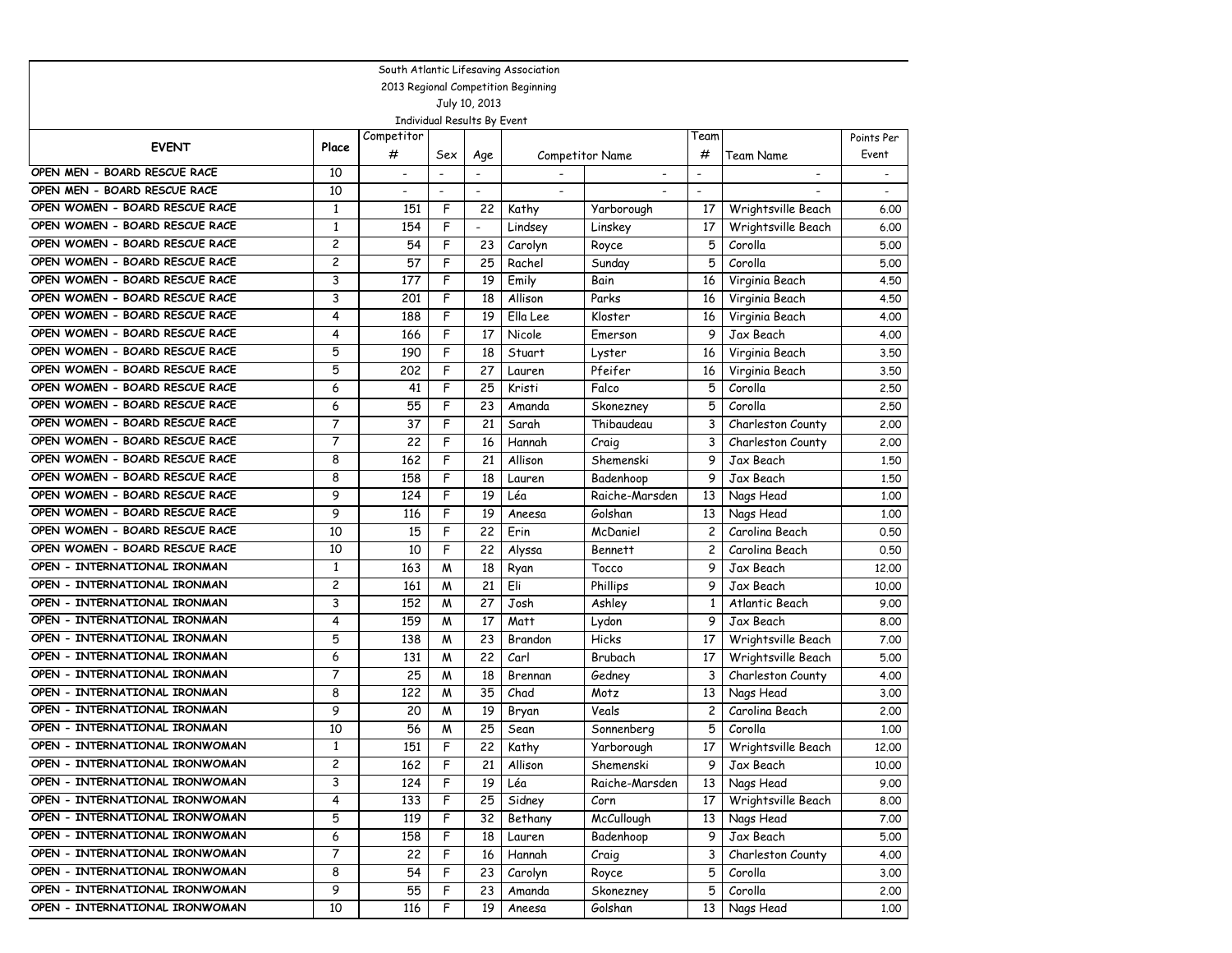|                                     |                                                                |                         |                          |                          |                          | South Atlantic Lifesaving Association |                          |                              |                          |                          |
|-------------------------------------|----------------------------------------------------------------|-------------------------|--------------------------|--------------------------|--------------------------|---------------------------------------|--------------------------|------------------------------|--------------------------|--------------------------|
| 2013 Regional Competition Beginning |                                                                |                         |                          |                          |                          |                                       |                          |                              |                          |                          |
| July 10, 2013                       |                                                                |                         |                          |                          |                          |                                       |                          |                              |                          |                          |
|                                     | Individual Results By Event                                    |                         |                          |                          |                          |                                       |                          |                              |                          |                          |
|                                     | <b>EVENT</b>                                                   | Place                   | Competitor               |                          |                          |                                       |                          | Team                         |                          | Points Per               |
|                                     |                                                                |                         | #                        | Sex                      | Age                      |                                       | Competitor Name          | #                            | Team Name                | Event                    |
|                                     | 30-34 - INTERANTIONAL IRONMAN                                  | $\mathbf{1}$            | 148                      | M                        | 32                       | Sean                                  | Ruttkay                  | 17                           | Wrightsville Beach       | 5.00                     |
|                                     | 30-34 - INTERANTIONAL IRONMAN                                  | 2                       | 128                      | M                        | 34                       | Scott                                 | Andersen                 | 17                           | Wrightsville Beach       | 3.00                     |
|                                     | 30-34 - INTERANTIONAL IRONMAN                                  | 3                       | 29                       | M                        | 33                       | Brian                                 | Mack                     | 3                            | Charleston County        | 1.00                     |
|                                     | 30-34 - INTERNATIONAL IRONWOMAN                                | $\mathbf{1}$            | 119                      | F                        | 32                       | Bethany                               | McCullough               | 13                           | Nags Head                | 5.00                     |
|                                     | 30-34 - INTERNATIONAL IRONWOMAN                                | $\overline{\mathbf{c}}$ | 58                       | F                        | 34                       | Sylvia                                | Wolff                    | 5                            | Corolla                  | 3.00                     |
|                                     | 30-34 - INTERNATIONAL IRONWOMAN                                | 3                       | 149                      | F                        | 31                       | Tracy                                 | Still                    | 17                           | Wrightsville Beach       | 1.00                     |
|                                     | 35-39 - INTERNATIONAL IRONMAN                                  | 1                       | 122                      | M                        | 35                       | Chad                                  | Motz                     | 13                           | Nags Head                | 5.00                     |
|                                     | 35-39 - INTERNATIONAL IRONMAN                                  | 2                       | 40                       | M                        | 37                       | Shaun                                 | Buen                     | 5                            | Corolla                  | 3.00                     |
|                                     | 35-39 - INTERNATIONAL IRONMAN                                  | 3                       | 24                       | M                        | 37                       | Stephen                               | Fernandez                | 3                            | Charleston County        | 1.00                     |
|                                     | 35-39 - INTERNATIONAL IRONWOMAN                                | $\mathbf{1}$            | $\overline{\phantom{0}}$ | $\blacksquare$           | $\overline{\phantom{a}}$ | $\overline{\phantom{a}}$              | $\overline{\phantom{a}}$ | $\overline{\phantom{0}}$     |                          | $\overline{\phantom{0}}$ |
|                                     | 35-39 - INTERNATIONAL IRONWOMAN                                | 2                       | $\overline{\phantom{0}}$ | $\overline{\phantom{a}}$ | $\overline{\phantom{a}}$ | $\overline{\phantom{a}}$              | $\overline{\phantom{a}}$ | $\overline{\phantom{a}}$     |                          | $\overline{\phantom{0}}$ |
|                                     | 35-39 - INTERNATIONAL IRONWOMAN                                | 3                       | $\overline{\phantom{a}}$ | $\overline{\phantom{a}}$ | $\overline{\phantom{a}}$ | $\overline{\phantom{a}}$              | $\overline{\phantom{a}}$ | $\overline{\phantom{0}}$     |                          | $\blacksquare$           |
|                                     | 40-44 - INTERNATIONAL IRONMAN                                  | 1                       | 206                      | M                        | 44                       | Thomas                                | Wright                   | 9                            | Jax Beach                | 5.00                     |
|                                     | 40-44 - INTERNATIONAL IRONMAN                                  | 2                       | 146                      | M                        | 43                       | Todd                                  | Pletcher                 | 17                           | Wrightsville Beach       | 3.00                     |
|                                     | 40-44 - INTERNATIONAL IRONMAN                                  | 3                       | 178                      | M                        | 43                       | Andrew                                | Bedinger                 | 16                           | Virginia Beach           | 1,00                     |
|                                     | 40-44 - INTERNATIONAL IRONWOMAN                                | $\mathbf{1}$            | $\overline{a}$           | $\overline{\phantom{a}}$ | $\blacksquare$           | $\overline{\phantom{a}}$              | $\overline{\phantom{a}}$ | ٠                            | $\overline{\phantom{a}}$ | $\overline{\phantom{a}}$ |
|                                     | 40-44 - INTERNATIONAL IRONWOMAN                                | 2                       | $\overline{a}$           | $\overline{\phantom{a}}$ | $\overline{\phantom{a}}$ | $\overline{\phantom{a}}$              | $\overline{\phantom{a}}$ | $\overline{\phantom{0}}$     | $\overline{\phantom{0}}$ |                          |
|                                     | 40-44 - INTERNATIONAL IRONWOMAN                                | 3                       | $\overline{a}$           | $\blacksquare$           | $\overline{\phantom{a}}$ | $\overline{\phantom{a}}$              | $\overline{\phantom{a}}$ | $\overline{\phantom{0}}$     | $\overline{\phantom{a}}$ | $\overline{a}$           |
|                                     | 45-49 - INTERNATIONAL IRONMAN                                  | $\mathbf{1}$            | -                        | $\overline{\phantom{a}}$ | $\overline{\phantom{a}}$ | $\overline{\phantom{a}}$              | $\overline{\phantom{a}}$ | $\qquad \qquad \blacksquare$ | $\overline{\phantom{a}}$ |                          |
|                                     | 45-49 - INTERNATIONAL IRONMAN                                  | 2                       | $\overline{\phantom{0}}$ | $\overline{\phantom{a}}$ | $\overline{\phantom{a}}$ | $\overline{\phantom{a}}$              | $\overline{\phantom{a}}$ | $\overline{a}$               | $\overline{\phantom{a}}$ |                          |
|                                     | 45-49 - INTERNATIONAL IRONMAN                                  | 3                       | $\overline{\phantom{0}}$ | $\overline{\phantom{a}}$ | $\blacksquare$           |                                       | $\overline{\phantom{a}}$ | $\overline{\phantom{a}}$     | $\overline{a}$           |                          |
|                                     | 45-49 - INTERNATIONAL IRONWOMAN                                | $\mathbf{1}$            | $\overline{\phantom{0}}$ | $\overline{\phantom{a}}$ | $\blacksquare$           | $\overline{\phantom{a}}$              | $\overline{\phantom{a}}$ | $\overline{\phantom{a}}$     | $\overline{a}$           | $\overline{\phantom{a}}$ |
|                                     | 45-49 - INTERNATIONAL IRONWOMAN                                | $\overline{c}$          | $\overline{\phantom{0}}$ | $\overline{\phantom{a}}$ | $\overline{\phantom{a}}$ | $\overline{\phantom{a}}$              | $\overline{\phantom{a}}$ | $\overline{\phantom{0}}$     | $\overline{\phantom{a}}$ | $\overline{\phantom{0}}$ |
|                                     | 45-49 - INTERNATIONAL IRONWOMAN                                | 3                       | $\overline{\phantom{0}}$ | $\overline{\phantom{a}}$ | $\overline{\phantom{a}}$ | $\overline{\phantom{a}}$              | $\overline{\phantom{a}}$ | $\overline{\phantom{0}}$     |                          | $\overline{\phantom{a}}$ |
|                                     | 50-54 - INTERNATIONAL IRONMAN                                  | $\mathbf{1}$            | 179                      | M                        | 51                       | David                                 | <b>Bostic</b>            | 16                           | Virginia Beach           | 5.00                     |
|                                     | 50-54 - INTERNATIONAL IRONMAN                                  | 2                       | 143                      | M                        | 52                       | Greg                                  | Miller                   | 17                           | Wrightsville Beach       | 3.00                     |
|                                     | 50-54 - INTERNATIONAL IRONMAN                                  | 3                       |                          | $\overline{a}$           | $\overline{a}$           | $\overline{\phantom{a}}$              | $\overline{\phantom{a}}$ | $\overline{a}$               | $\blacksquare$           |                          |
|                                     | 50-54 - INTERNATIONAL IRONWOMAN                                | $\mathbf{1}$            | 208                      | F                        | 50                       | Valerie                               | Netsch                   | 13                           | Nags Head                | 5.00                     |
|                                     | 50-54 - INTERNATIONAL IRONWOMAN                                | $\overline{c}$          | ٠                        | $\blacksquare$           | $\blacksquare$           | $\overline{\phantom{a}}$              | $\overline{\phantom{a}}$ | ٠                            | $\overline{\phantom{a}}$ | $\overline{\phantom{a}}$ |
|                                     | 50-54 - INTERNATIONAL IRONWOMAN                                | 3                       | $\overline{a}$           | $\overline{\phantom{a}}$ | $\overline{\phantom{a}}$ |                                       |                          | $\overline{\phantom{0}}$     |                          |                          |
|                                     | 55-59 - INTERNATIONAL IRONMAN<br>55-59 - INTERNATIONAL IRONMAN | $\mathbf{1}$            | 117                      | M                        | 55                       | John                                  | Kenny                    | 13                           | Nags Head                | 5.00                     |
|                                     |                                                                | 2                       | 129                      | M                        | 55                       | Dave                                  | Baker                    | 17                           | Wrightsville Beach       | 3.00                     |
|                                     | 55-59 - INTERNATIONAL IRONMAN                                  | 3                       | 91                       | M                        | 55                       | Jay                                   | Woodward                 | 8                            | Horry County             | 1,00                     |
|                                     | 55-59 - INTERNATIONAL IRONWOMAN                                | 1                       | 187                      | F                        | 56                       | Nancy                                 | Hodges                   | 16                           | Virginia Beach           | 5.00                     |
|                                     | 55-59 - INTERNATIONAL IRONWOMAN                                | $\overline{c}$          | $\overline{\phantom{0}}$ |                          |                          | $\overline{\phantom{a}}$              | $\overline{\phantom{a}}$ | $\overline{\phantom{0}}$     | $\overline{\phantom{a}}$ | $\overline{\phantom{a}}$ |
|                                     | 55-59 - INTERNATIONAL IRONWOMAN                                | 3                       | $\overline{\phantom{a}}$ | $\overline{\phantom{a}}$ | $\overline{\phantom{a}}$ | $\overline{\phantom{a}}$              | $\overline{\phantom{a}}$ | $\overline{\phantom{0}}$     | $\overline{\phantom{a}}$ | $\sim$                   |
|                                     | 60-64 - INTERNATIONAL IRONMAN                                  | $\mathbf{1}$            | $\overline{\phantom{a}}$ | $\overline{\phantom{a}}$ | $\overline{\phantom{a}}$ | $\overline{\phantom{a}}$              | $\overline{\phantom{a}}$ | $\overline{\phantom{a}}$     | $\overline{\phantom{a}}$ | $\blacksquare$           |
|                                     | 60-64 - INTERNATIONAL IRONMAN                                  | 2                       | $\overline{\phantom{a}}$ | $\overline{\phantom{a}}$ | $\overline{\phantom{a}}$ | $\overline{\phantom{a}}$              | $\overline{\phantom{a}}$ | -                            | $\overline{\phantom{a}}$ | $\overline{\phantom{a}}$ |
|                                     | 60-64 - INTERNATIONAL IRONMAN                                  | 3                       | $\overline{\phantom{a}}$ | $\overline{\phantom{a}}$ | $\overline{\phantom{a}}$ | $\overline{\phantom{0}}$              | $\overline{\phantom{a}}$ | $\overline{\phantom{a}}$     | $\overline{\phantom{a}}$ | $\sim$                   |
|                                     | 60-64 - INTERNATIONAL IRONWOMAN                                | $\mathbf{1}$            | 165                      | F                        | 60                       | Susan                                 | Wallis                   | 9                            | Jax Beach                | 5.00                     |
|                                     | 60-64 - INTERNATIONAL IRONWOMAN                                | $\overline{c}$          | $\overline{\phantom{a}}$ | $\overline{\phantom{a}}$ | $\overline{\phantom{a}}$ | $\overline{\phantom{a}}$              | $\overline{\phantom{a}}$ | $\overline{\phantom{a}}$     | $\overline{\phantom{a}}$ | $\overline{\phantom{a}}$ |
|                                     | 60-64 - INTERNATIONAL IRONWOMAN                                | 3                       | -                        |                          | $\overline{\phantom{a}}$ | $\overline{\phantom{a}}$              | $\overline{\phantom{a}}$ |                              | $\overline{\phantom{a}}$ |                          |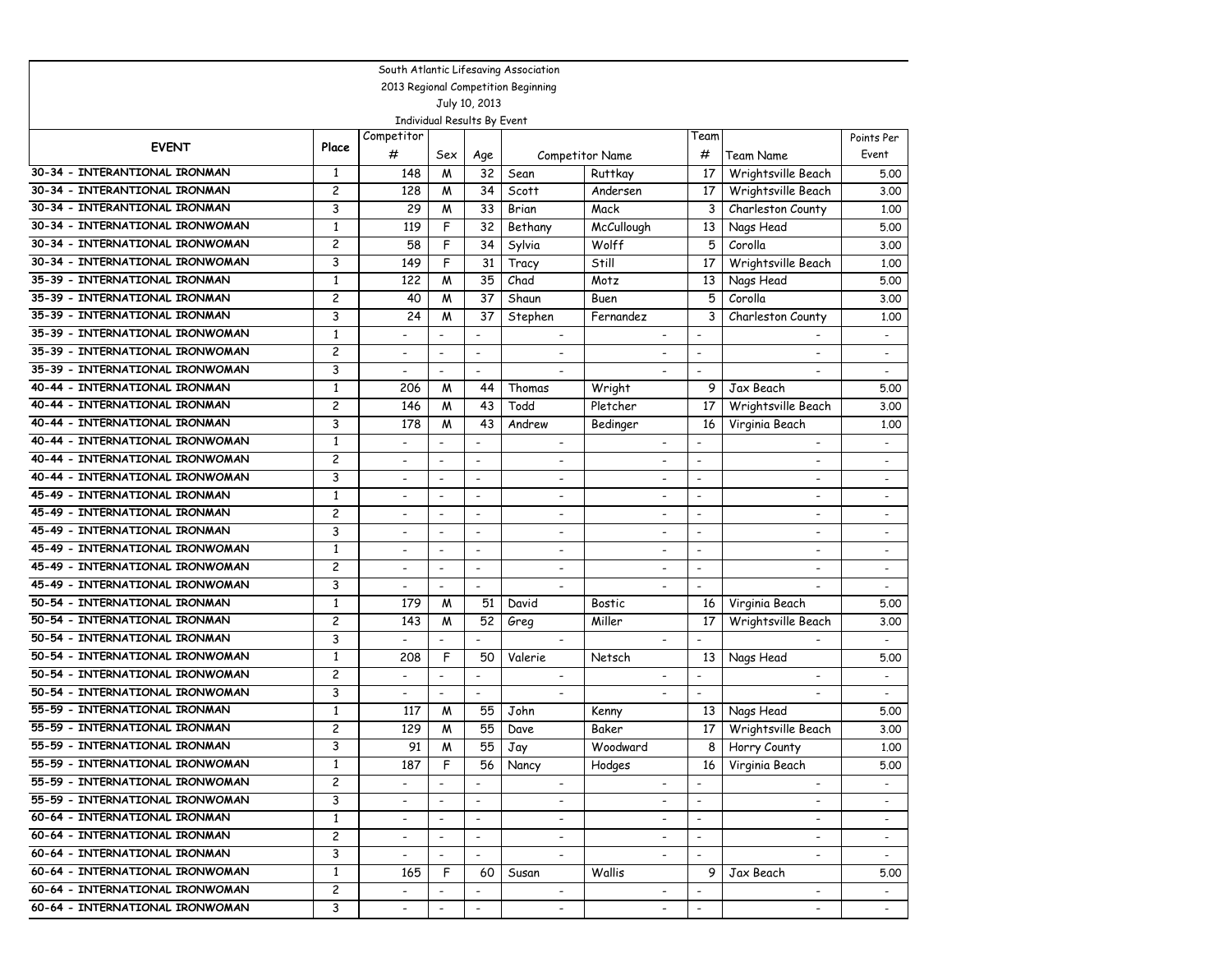|                                     |                         |                          |                          |                              | South Atlantic Lifesaving Association |                          |                              |                          |                              |  |
|-------------------------------------|-------------------------|--------------------------|--------------------------|------------------------------|---------------------------------------|--------------------------|------------------------------|--------------------------|------------------------------|--|
| 2013 Regional Competition Beginning |                         |                          |                          |                              |                                       |                          |                              |                          |                              |  |
| July 10, 2013                       |                         |                          |                          |                              |                                       |                          |                              |                          |                              |  |
| Individual Results By Event         |                         |                          |                          |                              |                                       |                          |                              |                          |                              |  |
| <b>EVENT</b>                        | Place                   | Competitor               |                          |                              |                                       |                          | Team                         |                          | Points Per                   |  |
|                                     |                         | #                        | Sex                      | Age                          |                                       | Competitor Name          | #                            | Team Name                | Event                        |  |
| 65-69 - INTERNATIONAL IRONMAN       | 1                       | $\overline{\phantom{a}}$ | $\overline{\phantom{a}}$ |                              |                                       | $\overline{\phantom{a}}$ | $\overline{\phantom{a}}$     | $\overline{\phantom{a}}$ | $\qquad \qquad \blacksquare$ |  |
| 65-69 - INTERNATIONAL IRONMAN       | 2                       |                          | $\overline{\phantom{a}}$ | $\overline{\phantom{a}}$     | $\overline{\phantom{a}}$              |                          | $\overline{\phantom{a}}$     | $\overline{\phantom{a}}$ | $\overline{\phantom{a}}$     |  |
| 65-69 - INTERNATIONAL IRONMAN       | 3                       |                          | $\overline{\phantom{a}}$ | $\blacksquare$               | $\overline{\phantom{a}}$              |                          | $\overline{\phantom{a}}$     | $\overline{\phantom{a}}$ | $\overline{\phantom{a}}$     |  |
| 65-69 - INTERNATIONAL IRONWOMAN     | $\mathbf{1}$            |                          | $\blacksquare$           | $\overline{\phantom{a}}$     | $\blacksquare$                        |                          | $\blacksquare$               | $\overline{\phantom{a}}$ | $\overline{\phantom{a}}$     |  |
| 65-69 - INTERNATIONAL IRONWOMAN     | 2                       |                          | $\blacksquare$           | $\overline{\phantom{a}}$     | $\overline{\phantom{a}}$              |                          | $\overline{\phantom{a}}$     | $\overline{\phantom{0}}$ | $\overline{\phantom{a}}$     |  |
| 65-69 - INTERNATIONAL IRONWOMAN     | 3                       | $\overline{\phantom{a}}$ | $\overline{\phantom{a}}$ | $\overline{\phantom{a}}$     | $\blacksquare$                        | $\overline{\phantom{0}}$ | $\overline{\phantom{a}}$     | $\overline{\phantom{a}}$ | $\blacksquare$               |  |
| 70+ - INTERNATIONAL IRONMAN         | $\mathbf{1}$            | $\overline{\phantom{a}}$ | $\overline{\phantom{a}}$ | $\overline{\phantom{a}}$     | $\blacksquare$                        | $\overline{\phantom{a}}$ | $\overline{\phantom{a}}$     | $\blacksquare$           | $\overline{\phantom{a}}$     |  |
| 70+ - INTERNATIONAL IRONMAN         | $\overline{c}$          | $\blacksquare$           | $\overline{\phantom{a}}$ | $\overline{\phantom{a}}$     | $\overline{\phantom{a}}$              | $\overline{\phantom{a}}$ | $\overline{\phantom{a}}$     | $\overline{\phantom{a}}$ | $\overline{\phantom{a}}$     |  |
| 70+ - INTERNATIONAL IRONMAN         | 3                       | $\overline{\phantom{a}}$ | $\overline{\phantom{a}}$ | $\overline{\phantom{a}}$     | $\blacksquare$                        | $\overline{\phantom{a}}$ | $\overline{\phantom{a}}$     | $\overline{\phantom{a}}$ | $\overline{\phantom{a}}$     |  |
| 70+ - INTERNATIONAL IRONWOMAN       | $\mathbf{1}$            |                          | $\blacksquare$           | $\overline{a}$               |                                       |                          | $\overline{a}$               |                          | $\overline{\phantom{a}}$     |  |
| 70+ - INTERNATIONAL IRONWOMAN       | 2                       | $\overline{\phantom{a}}$ | $\blacksquare$           | $\overline{\phantom{a}}$     | $\overline{\phantom{a}}$              | $\overline{\phantom{a}}$ | $\overline{\phantom{a}}$     | $\overline{\phantom{a}}$ | $\overline{\phantom{a}}$     |  |
| 70+ - INTERNATIONAL IRONWOMAN       | 3                       | $\blacksquare$           | $\blacksquare$           | $\blacksquare$               | $\overline{\phantom{a}}$              | $\overline{a}$           | $\overline{\phantom{a}}$     |                          | $\blacksquare$               |  |
| OPEN MEN - BEACH FLAGS              | $\mathbf{1}$            | 145                      | M                        | 27                           | Mo                                    | Peacock                  | 17                           | Wrightsville Beach       | 12,00                        |  |
| OPEN MEN - BEACH FLAGS              | 2                       | 205                      | M                        | 39                           | Bryon                                 | <b>T</b> veson           | 9                            | Jax Beach                | 10.00                        |  |
| OPEN MEN - BEACH FLAGS              | 3                       | 46                       | M                        | 33                           | Mike                                  | Hudson                   | 5                            | Corolla                  | 9.00                         |  |
| OPEN MEN - BEACH FLAGS              | $\overline{4}$          | 157                      | M                        | 24                           | Ryan                                  | Kennedy                  | 12                           | Kure Beach               | 8.00                         |  |
| OPEN MEN - BEACH FLAGS              | 5                       | 142                      | M                        | 22                           | Ray                                   | Mcgorry                  | 17                           | Wrightsville Beach       | 7.00                         |  |
| OPEN MEN - BEACH FLAGS              | 6                       | 13                       | M                        | 21                           | Brian                                 | Keehn                    | 2                            | Carolina Beach           | 5.00                         |  |
| OPEN MEN - BEACH FLAGS              | 7                       | 47                       | W                        | 23                           | Harris                                | Lipscomb                 | 5                            | Corolla                  | 4.00                         |  |
| OPEN MEN - BEACH FLAGS              | 8                       | $\mathbf{1}$             | W                        | 27                           | Garrett                               | Adamson                  | 1                            | Atlantic Beach           | 3.00                         |  |
| OPEN MEN - BEACH FLAGS              | 9                       | 107                      | M                        | 25                           | Edmund                                | Kennedy                  | 12                           | Kure Beach               | 2,00                         |  |
| OPEN MEN - BEACH FLAGS              | 10                      | 16                       | M                        | 23                           | Mitchell                              | McDowell                 | 2                            | Carolina Beach           | 1,00                         |  |
| OPEN WOMEN - BEACH FLAGS            | $\mathbf{1}$            | 124                      | F                        | 19                           | Léa                                   | Raiche-Marsden           | 13                           | Nags Head                | 12,00                        |  |
| OPEN WOMEN - BEACH FLAGS            | 2                       | 15                       | F                        | 22                           | Erin                                  | McDaniel                 | $\overline{c}$               | Carolina Beach           | 10.00                        |  |
| OPEN WOMEN - BEACH FLAGS            | 3                       | 166                      | F                        | 17                           | <b>Nicole</b>                         | Emerson                  | 9                            | Jax Beach                | 9.00                         |  |
| OPEN WOMEN - BEACH FLAGS            | 4                       | 58                       | F                        | 34                           | Sylvia                                | Wolff                    | 5                            | Corolla                  | 8.00                         |  |
| OPEN WOMEN - BEACH FLAGS            | 5                       | 76                       | F                        | 18                           | Ashleigh                              | Stallings                |                              | Hilton Head              | 7.00                         |  |
| OPEN WOMEN - BEACH FLAGS            | 6                       | 197                      | $\mathsf{f}$             | 21                           | Kristiana                             | Tambone                  | 16                           | Virginia Beach           | 5.00                         |  |
| OPEN WOMEN - BEACH FLAGS            | 7                       | 45                       | F                        | 26                           | Jordan                                | Hill                     | 5                            | Corolla                  | 4.00                         |  |
| OPEN WOMEN - BEACH FLAGS            | 8                       | 127                      | F                        | 24                           | Areil                                 | Studenmund               | 13                           | Nags Head                | 3.00                         |  |
| OPEN WOMEN - BEACH FLAGS            | 9                       | 12                       | F                        | 20                           | Konnar                                | Johnson                  | 2                            | Carolina Beach           | 2,00                         |  |
| OPEN WOMEN - BEACH FLAGS            | 10                      | 86                       | F                        | 18                           | Courtney                              | Porfilio                 | 8                            | Horry County             | 1.00                         |  |
| 30-34 MEN - BEACH FLAGS             | $\mathbf{1}$            | 46                       | W                        | 33                           | Mike                                  | Hudson                   | 5                            | Corolla                  | 5.00                         |  |
| 30-34 MEN - BEACH FLAGS             | 2                       | 147                      | W                        | 34                           | Sam                                   | Proffitt                 |                              | 17   Wrightsville Beach  | 3.00                         |  |
| 30-34 MEN - BEACH FLAGS             | 3                       | 141                      | W                        | 33                           | Jon                                   | Mauney                   | 17                           | Wrightsville Beach       | 1.00                         |  |
| 30-34 WOMEN - BEACH FLAGS           | $\mathbf{1}$            | 58                       | F                        | 34                           | Sylvia                                | Wolff                    | 5                            | Corolla                  | 5.00                         |  |
| 30-34 WOMEN - BEACH FLAGS           | $\overline{\mathbf{c}}$ | 211                      | F                        | 33                           | Katherine                             | Jimenez                  | 13                           | Nags Head                | 3.00                         |  |
| 30-34 WOMEN - BEACH FLAGS           | 3                       | 149                      | F                        | 31                           | Tracy                                 | Still                    | 17                           | Wrightsville Beach       | 1.00                         |  |
| 35-39 MEN - BEACH FLAGS             | $\mathbf{1}$            | 205                      | M                        | 39                           | Bryon                                 | Iveson                   | 9                            | Jax Beach                | 5.00                         |  |
| 35-39 MEN - BEACH FLAGS             | 2                       | 40                       | M                        | 37                           | Shaun                                 | Buen                     | 5                            | Corolla                  | 3.00                         |  |
| 35-39 MEN - BEACH FLAGS             | 3                       | 48                       | M                        | 36                           | Pete                                  | Luke                     | 5                            | Corolla                  | 1.00                         |  |
| 35-39 WOMEN - BEACH FLAGS           | $\mathbf{1}$            | $\overline{\phantom{a}}$ | $\overline{\phantom{a}}$ | $\qquad \qquad \blacksquare$ | $\overline{\phantom{a}}$              |                          | $\qquad \qquad \blacksquare$ | $\overline{\phantom{a}}$ | $\blacksquare$               |  |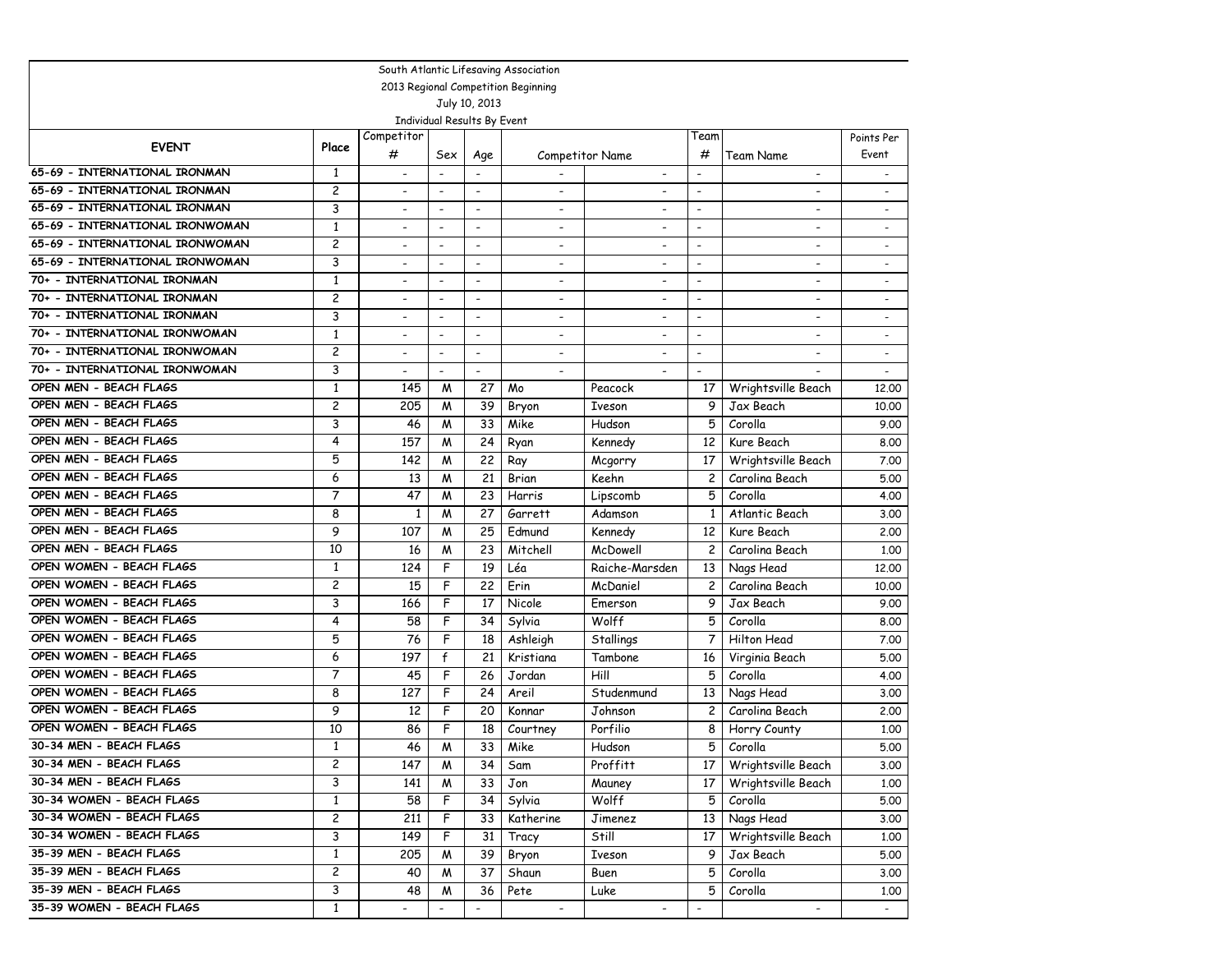|                                     |                |                              |                             |                          | South Atlantic Lifesaving Association |                              |                              |                          |                          |  |
|-------------------------------------|----------------|------------------------------|-----------------------------|--------------------------|---------------------------------------|------------------------------|------------------------------|--------------------------|--------------------------|--|
| 2013 Regional Competition Beginning |                |                              |                             |                          |                                       |                              |                              |                          |                          |  |
| July 10, 2013                       |                |                              |                             |                          |                                       |                              |                              |                          |                          |  |
|                                     |                |                              | Individual Results By Event |                          |                                       |                              |                              |                          |                          |  |
| <b>EVENT</b>                        |                | Competitor                   |                             |                          |                                       |                              | Team                         |                          | Points Per               |  |
|                                     | Place          | #                            | Sex                         | Age                      |                                       | <b>Competitor Name</b>       | #                            | <b>Team Name</b>         | Event                    |  |
| 35-39 WOMEN - BEACH FLAGS           | 2              | $\overline{\phantom{a}}$     | $\overline{\phantom{a}}$    | $\overline{\phantom{a}}$ |                                       | $\overline{\phantom{a}}$     | $\overline{\phantom{a}}$     | $\overline{\phantom{a}}$ | $\overline{\phantom{a}}$ |  |
| 35-39 WOMEN - BEACH FLAGS           | 3              | $\overline{\phantom{a}}$     | $\overline{\phantom{a}}$    | $\overline{\phantom{a}}$ | $\overline{\phantom{a}}$              |                              | $\overline{\phantom{a}}$     |                          | $\overline{\phantom{a}}$ |  |
| 40-44 MEN - BEACH FLAGS             | $\mathbf{1}$   | 135                          | M                           | 40                       | Brendon                               | Doyle                        | 17                           | Wrightsville Beach       | 5.00                     |  |
| 40-44 MEN - BEACH FLAGS             | $\overline{c}$ | 178                          | M                           | 43                       | Andrew                                | Bedinger                     | 16                           | Virginia Beach           | 3.00                     |  |
| 40-44 MEN - BEACH FLAGS             | 3              | 206                          | M                           | 44                       | Thomas                                | Wright                       | 9                            | Jax Beach                | 1.00                     |  |
| 40-44 WOMEN - BEACH FLAGS           | $\mathbf{1}$   | $\overline{a}$               | $\overline{\phantom{a}}$    | $\overline{\phantom{a}}$ | $\overline{\phantom{a}}$              |                              | $\overline{\phantom{a}}$     | $\overline{\phantom{a}}$ | $\overline{a}$           |  |
| 40-44 WOMEN - BEACH FLAGS           | 2              | $\overline{\phantom{a}}$     | $\overline{\phantom{a}}$    | $\overline{\phantom{a}}$ | $\blacksquare$                        | $\overline{\phantom{a}}$     | $\overline{\phantom{a}}$     | $\blacksquare$           | $\overline{\phantom{a}}$ |  |
| 40-44 WOMEN - BEACH FLAGS           | 3              | $\qquad \qquad \blacksquare$ | $\overline{\phantom{a}}$    | $\overline{\phantom{a}}$ | $\overline{\phantom{a}}$              | $\overline{\phantom{a}}$     | $\qquad \qquad \blacksquare$ | $\overline{\phantom{a}}$ | $\overline{\phantom{a}}$ |  |
| 45-49 MEN - BEACH FLAGS             | $\mathbf{1}$   | 104                          | M                           | 48                       | David                                 | Heglar                       | 12                           | Kure Beach               | 5.00                     |  |
| 45-49 MEN - BEACH FLAGS             | $\overline{c}$ | $\overline{a}$               | $\overline{a}$              | $\blacksquare$           | $\overline{\phantom{0}}$              | $\overline{\phantom{a}}$     | $\overline{a}$               | $\overline{\phantom{a}}$ | $\overline{a}$           |  |
| 45-49 MEN - BEACH FLAGS             | 3              | $\overline{\phantom{a}}$     | $\blacksquare$              | $\overline{\phantom{a}}$ | $\overline{\phantom{a}}$              | $\overline{\phantom{a}}$     | $\overline{\phantom{a}}$     | $\overline{\phantom{0}}$ | $\overline{\phantom{a}}$ |  |
| 45-49 WOMEN - BEACH FLAGS           | $\mathbf{1}$   | $\overline{\phantom{a}}$     | $\overline{\phantom{a}}$    | $\overline{\phantom{a}}$ | $\overline{\phantom{a}}$              | $\overline{\phantom{a}}$     | $\overline{\phantom{a}}$     | $\blacksquare$           | $\overline{\phantom{a}}$ |  |
| 45-49 WOMEN - BEACH FLAGS           | $\overline{c}$ | $\overline{\phantom{0}}$     | $\overline{\phantom{a}}$    | $\overline{\phantom{a}}$ | $\overline{\phantom{0}}$              | $\overline{a}$               | $\overline{\phantom{a}}$     | $\overline{\phantom{a}}$ | $\overline{a}$           |  |
| 45-49 WOMEN - BEACH FLAGS           | 3              | $\overline{\phantom{a}}$     | $\overline{\phantom{a}}$    | $\overline{\phantom{a}}$ | $\overline{\phantom{a}}$              | $\overline{\phantom{a}}$     | $\overline{\phantom{a}}$     |                          | $\overline{\phantom{a}}$ |  |
| 50-54 MEN - BEACH FLAGS             | $\mathbf{1}$   | 143                          | М                           | 52                       | Greg                                  | Miller                       | 17                           | Wrightsville Beach       | 5.00                     |  |
| 50-54 MEN - BEACH FLAGS             | $\overline{c}$ | 179                          | M                           | 51                       | David                                 | <b>Bostic</b>                | 16                           | Virginia Beach           | 3.00                     |  |
| 50-54 MEN - BEACH FLAGS             | 3              | $\overline{\phantom{a}}$     | $\overline{\phantom{a}}$    | $\overline{\phantom{a}}$ | $\overline{\phantom{a}}$              |                              | $\overline{\phantom{a}}$     | $\overline{\phantom{a}}$ | $\overline{\phantom{a}}$ |  |
| 50-54 WOMEN - BEACH FLAGS           | $\mathbf{1}$   | 207                          | F                           | 53                       | Maureen                               | Shannon                      | 8                            | Horry County             | 5.00                     |  |
| 50-54 WOMEN - BEACH FLAGS           | 2              | $\overline{\phantom{0}}$     | $\overline{\phantom{a}}$    | $\overline{\phantom{a}}$ | $\overline{\phantom{a}}$              |                              | $\overline{\phantom{a}}$     |                          | $\blacksquare$           |  |
| 50-54 WOMEN - BEACH FLAGS           | 3              | $\overline{\phantom{0}}$     | $\overline{\phantom{a}}$    | $\overline{\phantom{a}}$ | $\overline{\phantom{a}}$              |                              | $\overline{\phantom{a}}$     |                          |                          |  |
| 55-59 MEN - BEACH FLAGS             | $\mathbf{1}$   | 91                           | M                           | 55                       | Jay                                   | Woodward                     | 8                            | Horry County             | 5.00                     |  |
| 55-59 MEN - BEACH FLAGS             | 2              | 129                          | M                           | 55                       | Dave                                  | Baker                        | 17                           | Wrightsville Beach       | 3.00                     |  |
| 55-59 MEN - BEACH FLAGS             | 3              | 117                          | M                           | 55                       | John                                  | Kenny                        | 13                           | Nags Head                | 1,00                     |  |
| 55-59 WOMEN - BEACH FLAGS           | $\mathbf{1}$   | 187                          | F                           | 56                       | Nancy                                 | Hodges                       | 16                           | Virginia Beach           | 5.00                     |  |
| 55-59 WOMEN - BEACH FLAGS           | $\overline{c}$ | $\overline{\phantom{a}}$     | $\blacksquare$              | $\overline{\phantom{a}}$ | $\overline{\phantom{a}}$              | $\overline{\phantom{a}}$     | $\overline{\phantom{a}}$     | $\overline{\phantom{a}}$ | $\overline{\phantom{a}}$ |  |
| 55-59 WOMEN - BEACH FLAGS           | 3              | -                            | $\overline{\phantom{a}}$    | $\overline{\phantom{a}}$ | $\overline{\phantom{a}}$              |                              | $\overline{\phantom{a}}$     |                          | $\overline{\phantom{a}}$ |  |
| 60-64 MEN - BEACH FLAGS             | $\mathbf{1}$   | 9                            | М                           | 60                       | Daniel                                | Anderson                     | 2                            | Carolina Beach           | 5.00                     |  |
| 60-64 MEN - BEACH FLAGS             | 2              | $\overline{a}$               | $\overline{\phantom{a}}$    | $\overline{a}$           | $\overline{\phantom{a}}$              | $\qquad \qquad \blacksquare$ | $\overline{\phantom{a}}$     | $\overline{\phantom{a}}$ | $\overline{\phantom{a}}$ |  |
| 60-64 MEN - BEACH FLAGS             | 3              | $\overline{a}$               | $\blacksquare$              | $\blacksquare$           | $\blacksquare$                        |                              | $\blacksquare$               |                          | $\overline{a}$           |  |
| 60-64 WOMEN - BEACH FLAGS           | $\mathbf{1}$   | 165                          | F                           | 60                       | Susan                                 | Wallis                       | 9                            | Jax Beach                | 5.00                     |  |
| 60-64 WOMEN - BEACH FLAGS           | $\overline{c}$ | $\overline{a}$               | $\blacksquare$              | $\overline{\phantom{a}}$ | $\overline{\phantom{a}}$              | $\overline{\phantom{a}}$     | $\blacksquare$               | $\overline{\phantom{a}}$ | $\overline{\phantom{a}}$ |  |
| 60-64 WOMEN - BEACH FLAGS           | 3              | $\overline{\phantom{a}}$     | $\overline{\phantom{a}}$    | $\overline{\phantom{a}}$ | $\overline{\phantom{a}}$              | $\overline{\phantom{a}}$     | $\overline{\phantom{a}}$     | $\overline{\phantom{a}}$ | $\overline{\phantom{a}}$ |  |
| 65-69 MEN - BEACH FLAGS             | $\mathbf{1}$   |                              | $\overline{\phantom{a}}$    | $\overline{\phantom{a}}$ | $\qquad \qquad \blacksquare$          | $\overline{\phantom{a}}$     | $\overline{a}$               | $\overline{\phantom{a}}$ |                          |  |
| 65-69 MEN - BEACH FLAGS             | 2              | $\overline{\phantom{a}}$     | $\overline{\phantom{a}}$    |                          | $\overline{\phantom{a}}$              | $\overline{\phantom{a}}$     | $\overline{\phantom{a}}$     |                          |                          |  |
| 65-69 MEN - BEACH FLAGS             | 3              | $\overline{\phantom{0}}$     | $\blacksquare$              | $\blacksquare$           | $\overline{\phantom{0}}$              |                              | $\sim$                       |                          |                          |  |
| 65-69 WOMEN - BEACH FLAGS           | $\mathbf{1}$   | $\overline{\phantom{a}}$     | $\overline{\phantom{a}}$    | $\overline{\phantom{a}}$ | $\overline{\phantom{a}}$              | $\overline{\phantom{a}}$     | $\sim$                       | $\overline{\phantom{a}}$ |                          |  |
| 65-69 WOMEN - BEACH FLAGS           | $\overline{c}$ | $\overline{\phantom{a}}$     | $\overline{\phantom{a}}$    | $\overline{\phantom{a}}$ | $\overline{\phantom{a}}$              | $\overline{\phantom{a}}$     | $\sim$                       | $\overline{\phantom{a}}$ | $\overline{\phantom{a}}$ |  |
| 65-69 WOMEN - BEACH FLAGS           | 3              | $\overline{\phantom{a}}$     | $\overline{\phantom{a}}$    | $\overline{\phantom{a}}$ | $\overline{\phantom{0}}$              | $\overline{\phantom{a}}$     | $\overline{\phantom{a}}$     | $-$                      | $\overline{\phantom{a}}$ |  |
| 70+ MEN - BEACH FLAGS               | $\mathbf{1}$   | $\overline{\phantom{a}}$     | $\overline{\phantom{a}}$    | $\overline{\phantom{a}}$ | $\overline{\phantom{a}}$              |                              | $\overline{\phantom{a}}$     | $\overline{\phantom{a}}$ |                          |  |
| 70+ MEN - BEACH FLAGS               | $\mathbf{2}$   | -                            | $\overline{\phantom{a}}$    | $\overline{\phantom{a}}$ | $\overline{\phantom{a}}$              | $\overline{\phantom{a}}$     | $\overline{\phantom{a}}$     | $\overline{\phantom{a}}$ |                          |  |
| 70+ MEN - BEACH FLAGS               | 3              | $\overline{\phantom{a}}$     | $\overline{\phantom{a}}$    | $\overline{\phantom{a}}$ | $\overline{\phantom{0}}$              |                              | $\overline{\phantom{a}}$     |                          |                          |  |
| 70+ WOMEN - BEACH FLAGS             | $\mathbf{1}$   | $\overline{\phantom{a}}$     |                             | $\overline{\phantom{a}}$ | $\overline{\phantom{a}}$              | $\overline{\phantom{a}}$     |                              | $\overline{\phantom{a}}$ |                          |  |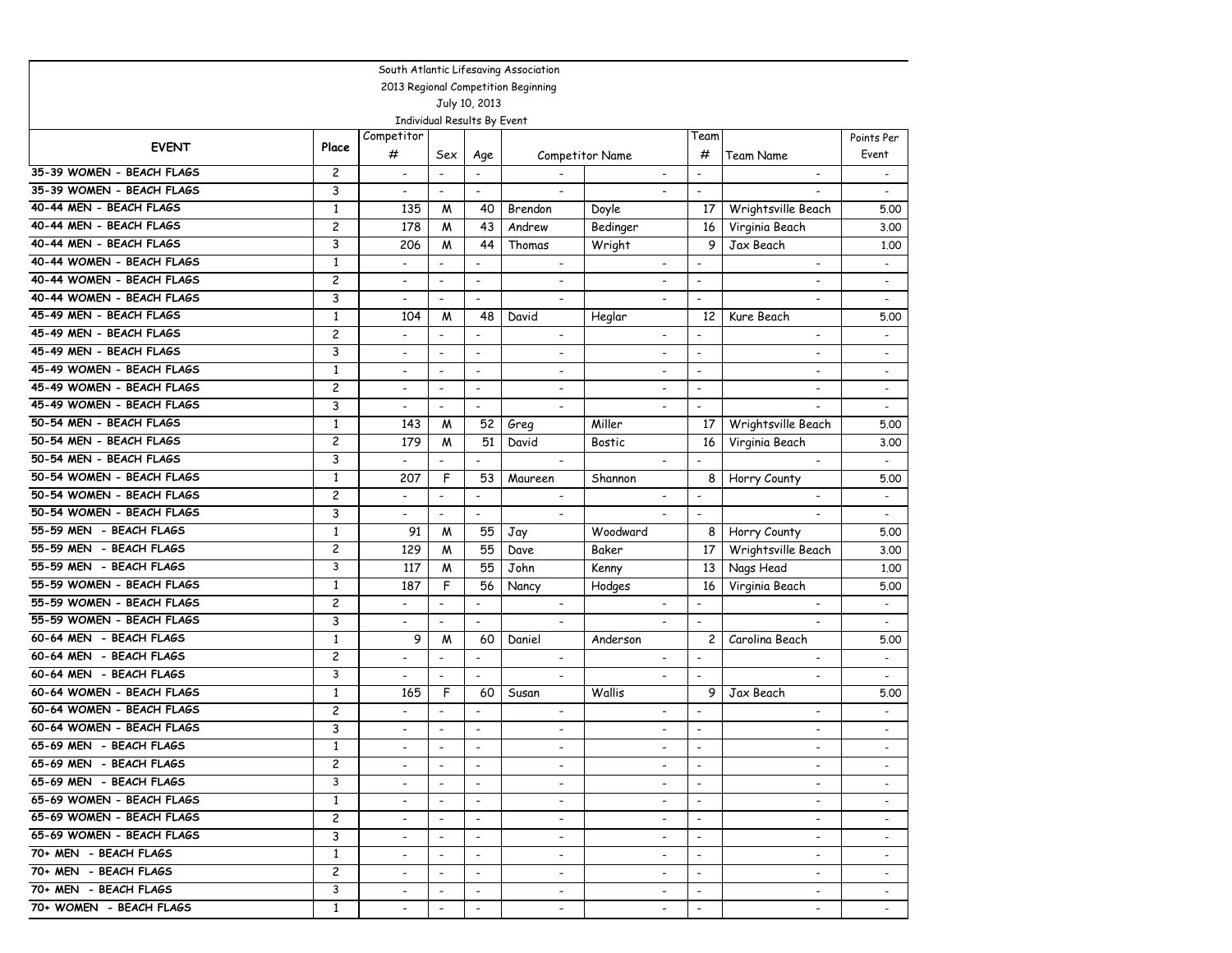| South Atlantic Lifesaving Association |                |                          |                          |                             |         |                          |                          |                          |                |
|---------------------------------------|----------------|--------------------------|--------------------------|-----------------------------|---------|--------------------------|--------------------------|--------------------------|----------------|
| 2013 Regional Competition Beginning   |                |                          |                          |                             |         |                          |                          |                          |                |
| July 10, 2013                         |                |                          |                          |                             |         |                          |                          |                          |                |
|                                       |                |                          |                          | Individual Results By Event |         |                          |                          |                          |                |
| <b>EVENT</b>                          | Place          | Competitor               |                          |                             |         |                          | Team                     |                          | Points Per     |
|                                       |                | #                        | Sex                      | Age                         |         | <b>Competitor Name</b>   | #                        | Team Name                | Event          |
| 70+ WOMEN - BEACH FLAGS               | 2              | $\overline{\phantom{a}}$ | $\overline{\phantom{a}}$ |                             |         | $\overline{\phantom{a}}$ | $\overline{\phantom{a}}$ | $\overline{\phantom{a}}$ |                |
| 70+ WOMEN - BEACH FLAGS               | 3              | $\overline{\phantom{0}}$ | $\overline{\phantom{a}}$ | $\blacksquare$              |         |                          | $\blacksquare$           |                          | $\blacksquare$ |
| OPEN MEN - TAPLIN RELAY               | $\mathbf{1}$   | 137                      | M                        | 28                          | Hunter  | Hay                      | 17                       | Wrightsville Beach       | 3.00           |
| OPEN MEN - TAPLIN RELAY               | $\mathbf{1}$   | 132                      | M                        | 22                          | Steve   | Conrad                   | 17                       | Wrightsville Beach       | 3.00           |
| OPEN MEN - TAPLIN RELAY               | $\mathbf{1}$   | 131                      | M                        | 22                          | Carl    | Brubach                  | 17                       | Wrightsville Beach       | 3.00           |
| OPEN MEN - TAPLIN RELAY               | $\mathbf{1}$   | 147                      | W                        | 34                          | Sam     | Proffitt                 | 17                       | Wrightsville Beach       | 3.00           |
| OPEN MEN - TAPLIN RELAY               | 2              | 1                        | M                        | 27                          | Garrett | Adamson                  | 1                        | Atlantic Beach           | 2.50           |
| OPEN MEN - TAPLIN RELAY               | 2              | 152                      | M                        | 27                          | Josh    | Ashley                   | $\mathbf{1}$             | Atlantic Beach           | 2.50           |
| OPEN MEN - TAPLIN RELAY               | $\overline{c}$ | 4                        | m                        | 21                          | Blake   | Elhers                   | $\mathbf{1}$             | Atlantic Beach           | 2.50           |
| OPEN MEN - TAPLIN RELAY               | 2              | 6                        | M                        | 29                          | Garrett | Opper                    | $\mathbf{1}$             | Atlantic Beach           | 2.50           |
| OPEN MEN - TAPLIN RELAY               | 3              | 150                      | M                        | 23                          | David   | Thayer                   | 17                       | Wrightsville Beach       | 2.25           |
| OPEN MEN - TAPLIN RELAY               | 3              | 134                      | M                        | 35                          | Dave    | Dorosko                  | 17                       | Wrightsville Beach       | 2.25           |
| OPEN MEN - TAPLIN RELAY               | 3              | 128                      | M                        | 34                          | Scott   | Andersen                 | 17                       | Wrightsville Beach       | 2.25           |
| OPEN MEN - TAPLIN RELAY               | 3              | 145                      | M                        | 27                          | Mo      | Peacock                  | 17                       | Wrightsville Beach       | 2.25           |
| OPEN MEN - TAPLIN RELAY               | 4              | 122                      | M                        | 35                          | Chad    | Motz                     | 13                       | Nags Head                | 2.00           |
| OPEN MEN - TAPLIN RELAY               | 4              | 115                      | M                        | 21                          | Job     | Fields                   | 13                       | Nags Head                | 2.00           |
| OPEN MEN - TAPLIN RELAY               | 4              | 125                      | M                        | 21                          | Matthew | Rose                     | 13                       | Nags Head                | 2.00           |
| OPEN MEN - TAPLIN RELAY               | 4              | 118                      | M                        | 25                          | Zach    | Kenny                    | 13                       | Nags Head                | 2.00           |
| OPEN MEN - TAPLIN RELAY               | 5              | 163                      | M                        | 18                          | Ryan    | Tocco                    | 9                        | Jax Beach                | 1.75           |
| OPEN MEN - TAPLIN RELAY               | 5              | 130                      | M                        | $\overline{\phantom{a}}$    | Seth    | Liston                   | 17                       | Wrightsville Beach       | 1.75           |
| OPEN MEN - TAPLIN RELAY               | 5              | 205                      | M                        | 39                          | Bryon   | Iveson                   | 9                        | Jax Beach                | 1.75           |
| OPEN MEN - TAPLIN RELAY               | 5              | 159                      | W                        | 17                          | Matt    | Lydon                    | 9                        | Jax Beach                | 1.75           |
| OPEN MEN - TAPLIN RELAY               | 6              | 161                      | M                        | 21                          | Eli     | Phillips                 | 9                        | Jax Beach                | 1.25           |
| OPEN MEN - TAPLIN RELAY               | 6              | 164                      | M                        | 21                          | Gordon  | Van Dusen                | 9                        | Jax Beach                | 1,25           |
| OPEN MEN - TAPLIN RELAY               | 6              | 206                      | M                        | 44                          | Thomas  | Wright                   | 9                        | Jax Beach                | 1.25           |
| OPEN MEN - TAPLIN RELAY               | 6              | 160                      | M                        | 18                          | Andrew  | Macdonald                | 9                        | Jax Beach                | 1.25           |
| OPEN MEN - TAPLIN RELAY               | 7              | 146                      | M                        | 43                          | Todd    | Pletcher                 | 17                       | Wrightsville Beach       | 1.00           |
| OPEN MEN - TAPLIN RELAY               | 7              | 135                      | M                        | 40                          | Brendon | Doyle                    | 17                       | Wrightsville Beach       | 1.00           |
| OPEN MEN - TAPLIN RELAY               | 7              | 138                      | M                        | 23                          | Brandon | Hicks                    | 17                       | Wrightsville Beach       | 1.00           |
| OPEN MEN - TAPLIN RELAY               | 7              | 141                      | W                        | 33                          | Jon     | Mauney                   | 17                       | Wrightsville Beach       | 1.00           |
| OPEN MEN - TAPLIN RELAY               | 8              | 38                       | W                        | 20                          | Anthony | Tipton                   | 3                        | Charleston County        | 0.75           |
| OPEN MEN - TAPLIN RELAY               | 8              | 21                       | M                        | 18                          | Ryan    | Bing                     | 3                        | Charleston County        | 0.75           |
| OPEN MEN - TAPLIN RELAY               | 8              | 25                       | M                        | 18                          | Brennan | Gedney                   | 3                        | Charleston County        | 0.75           |
| OPEN MEN - TAPLIN RELAY               | 8              | 29                       | M                        | 33                          | Brian   | Mack                     | 3                        | Charleston County        | 0.75           |
| OPEN MEN - TAPLIN RELAY               | 9              | 196                      | M                        | 19                          | Zac     | Paryzek                  | 16                       | Virginia Beach           | 0.50           |
| OPEN MEN - TAPLIN RELAY               | 9              | 184                      | W                        | 29                          | Patrick | Frisk                    | 16                       | Virginia Beach           | 0.50           |
| OPEN MEN - TAPLIN RELAY               | 9              | 194                      | M                        | 27                          | Michael | Miller                   | 16                       | Virginia Beach           | 0.50           |
| OPEN MEN - TAPLIN RELAY               | 9              | 203                      | M                        | 22                          | Dakota  | Wray                     | 16                       | Virginia Beach           | 0.50           |
| OPEN MEN - TAPLIN RELAY               | 10             | 198                      | m                        | 17                          | Andrew  | Vevoda                   | 16                       | Virginia Beach           | 0.25           |
| OPEN MEN - TAPLIN RELAY               | 10             | 204                      | M                        | 21                          | Jon     | Derrick                  | 16                       | Virginia Beach           | 0.25           |
| OPEN MEN - TAPLIN RELAY               | 10             | 192                      | $\overline{\phantom{a}}$ | $\overline{\phantom{a}}$    | David   | Mc Kinley                | 16                       | Virginia Beach           | 0.25           |
| OPEN MEN - TAPLIN RELAY               | 10             | 191                      | M                        | 23                          | Jon     | Martin                   | 16                       | Virginia Beach           | 0.25           |